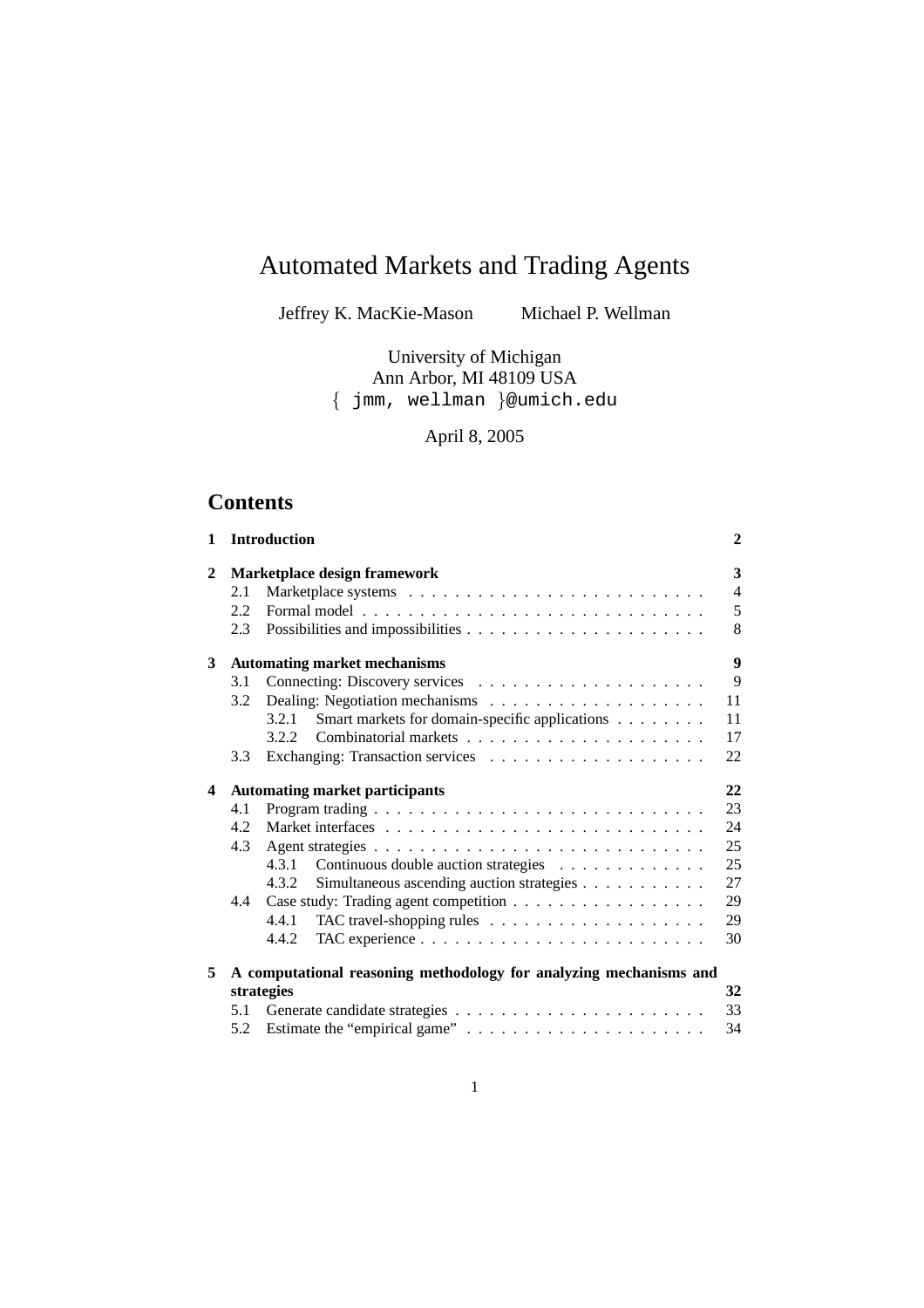| 5.4 Analyze the results $\dots \dots \dots \dots \dots \dots \dots \dots \dots \dots \dots \dots$ 36 |  |
|------------------------------------------------------------------------------------------------------|--|
|                                                                                                      |  |

## **1 Introduction**

Many digitally mediated activities present participants with complex strategic decisions, involving significant interaction with other agents. The strategic dimension of electronic commerce, for instance, is obvious, not just for negotiation and trading, but also for ancillary commerce operations such as matchmaking, resource finding, advertising, recommendation, contracting, and executing transactions. All of these are increasingly subject to automation as part of online marketplaces [Wellman, 2004]. Other digital realms, not necessarily viewed as commerce per se, nevertheless involve pivotal strategic relationships. Examples include peer-to-peer resource sharing [Golle et al., 2001; Cox and Noble, 2003], formation of coalitions, teams, or affinity groups [Brooks and Durfee, 2003; Sandholm and Lesser, 1997; Tambe, 1997], scientific sharing of large-scale instrumentation and other infrastructure [Finholt and Olson, 1997; Finholt, 2003], and coordination of activity within organizations [Malone, 1987; Pynadath and Tambe, 2002].

There are a variety of possible benefits from automating markets. One is cost saving from automating some functions of existing non-computational markets. For example, search automation reduces the cost of finding goods and potential trading partners. Micropayment systems offer the hope—not yet fully realized—of enabling large volumes of remote, low-value transactions by reducing the execution overhead. Another benefit is the ability to extend markets in time and geographic scope by conducting them over networks. For example, eBay's main innovation is not in the form of its markets, but in its ability to make markets that bridge time and space.

The greatest disruptive potential may lie in the opportunity to deploy market mechanisms that are simply infeasible to operate without computer automation. Creating previously missing markets enables gains from trade, and the creation of new products and services, with first-order effects on social welfare. Such mechanisms were dubbed "smart markets", apparently by Vernon Smith. For example, a multi-airport landing slot allocation policy might require the solution of a constrained integer program as a function of bid messages from participating agents. Such policies are well beyond the capabilities of non-automated market mediators; in some applications they take CPU days to solve even with current hardware. The emergence of cheap, high-speed computation created excitement among market designers, because without automated computation many interesting allocation mechanisms were infeasible for problems with real-world scale.

We study issues in the design of automated markets with software agents: how to automate effectively various components of market transactions? We emphasize design issues impinging on strategy, and strategic behavior particular to the market setting. Our chapter complements Marks [2005], who focuses on the use of agent-based computational techniques as a *tool* for use in (not necessarily computational) market design. Thus, Marks emphasizes positive analysis: how we can use agent-based models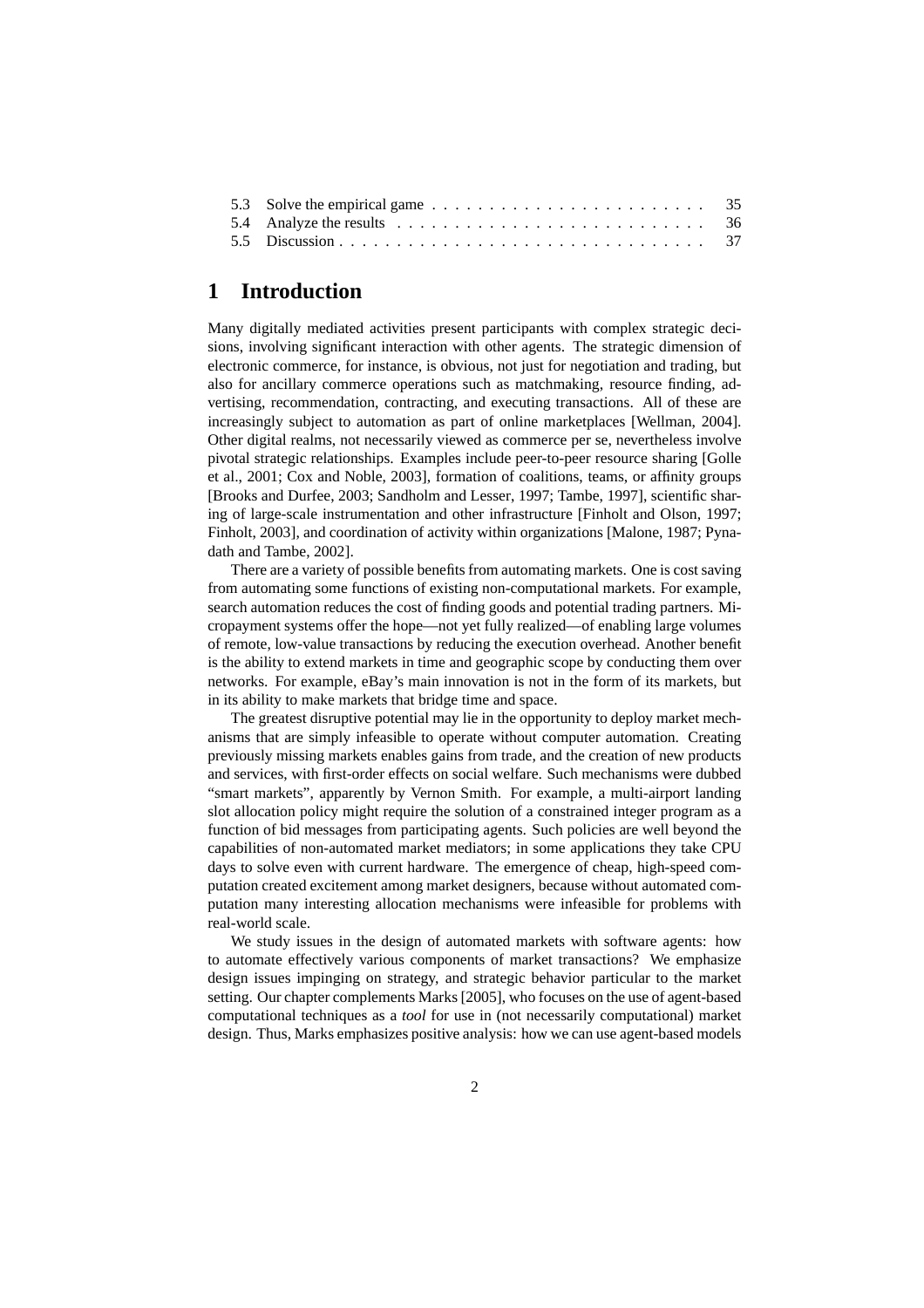to evaluate performance of various market designs. We adopt this perspective briefly in Section 5, where we describe a computational game methodology for analyzing agent strategies and computational market designs.

Given our focus on design, much of the contribution of our chapter to agent-based computational economics (ACE) is to the development of infrastructure. For ACE modelers to study the implications of various market designs and agent strategies they need to be able to implement computational representations that are correct, interesting, and tractable.

To assist in these endeavors, we first present, in Section 2, a conceptual market design framework. After graphically characterizing the design space for marketplace systems, we present a brief specification of a formal model that encompasses many of the interesting problems for market and agent design. The model provides a structured framework for organizing the literature review in the rest of the chapter.

Section 3 covers the largest body of material. We discuss design issues and implementation research for mechanisms that provide the three different types of market transaction services we identified in our conceptual framework: discovery, negotiation (what is usually, narrowly, called "the market"), and execution. We devote disproportionate attention to negotiation or deal-making market mechanisms, reflecting the relative attention economists in general give to each of the three stages.

In Section 4 we focus on the other major area for design: trading agents, who interact through the market mechanisms discussed in Section 3. We consider both theoretical and practical problems of designing strategies needed to make economicallyintelligent trading agents. We present a case study based on a several-year history of trading agent competitions that have attracted substantial attention.

We close the chapter by presenting an emerging computational agent-based methodology for empirical game-theoretic analysis. This method has been developed to address a fundamental problem in the design of both trading agent strategies and the market mechanisms through which they interact: optimal strategies for complex (realistic) markets are analytically intractable. We consider empirical game-theoretic analysis a promising approach for systematic investigation of agent strategies, and then for the evaluation of market mechanism performance when agents follow successful strategies. These agent-based methods offer one way to close the loop between the over-simplified theoretical models of agents and market, and the practical problems that designers must solve to implement realistic markets.

## **2 Marketplace design framework**

Markets allocate resources through a series of *transactions*, each an exchange of goods and services expressed in terms of an underlying monetary system. We find it useful to organize the life cycle of a transaction into three stages, representing the fundamental steps that parties must go through in order to conduct trade.

- 1. **Connecting**: the search for and discovery of an opportunity to engage in a market interaction.
- 2. **Dealing**: the negotiation of terms.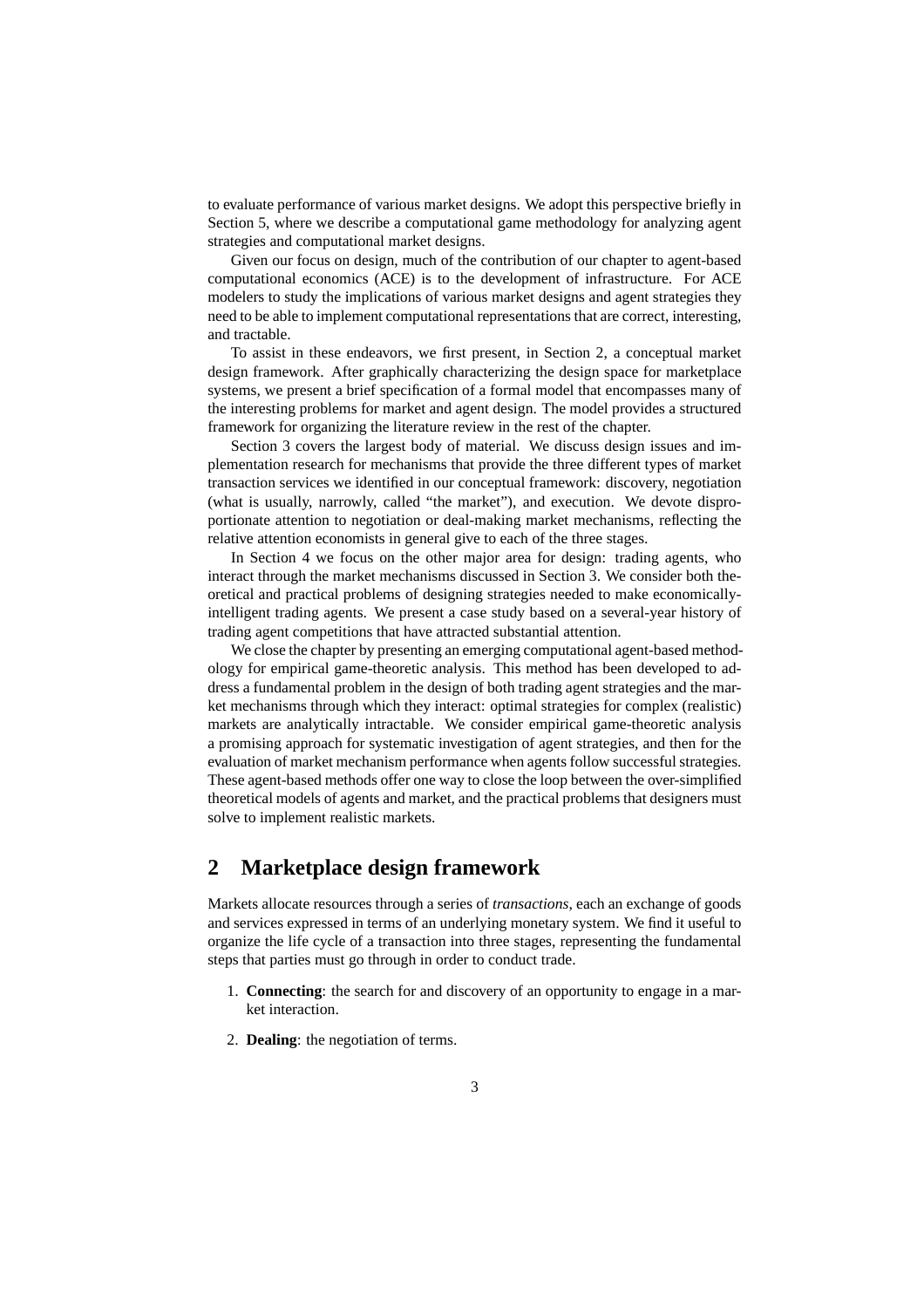3. **Exchanging**: the execution of the terms of an agreed transaction.

These steps are illustrated in Figure 1. Of course, the boundaries between steps are not sharp, and these activities may be repeated, partially concluded, retracted, or interleaved along the way to a complete commercial transaction. Nevertheless, keeping in mind the three steps is useful as a way to categorize particular resource allocation services, which tend to focus on one or the other.

<Figure 1 about here>

Rarely are all of these tasks automated. Only some agents may be automated, and even then perhaps only partially. Some of the market functions (say, finding connections, or negotiating deals) may be automated, but not others. Therefore, it is not very useful to discuss automation of an entire system as a single problem. In this chapter we consider the components separately, reflecting the complexity of the problem and the division of labor in the research literature.

#### **2.1 Marketplace systems**

To organize our discussion, we present and discuss a schematic representation of the overall design problem.<sup>1</sup> In Figure 2 we embed a marketplace system in an environment of social institutions (e.g., language, laws, etc.). The marketplace system itself consists of agents and the market mechanism through which they interact. The market mechanism can be roughly subdivided into structures, practices, and rules for the tasks of connecting, dealing, and exchanging. We now offer more precise definitions of the central concepts, and provide a formal framework within which we analyze them.

<Figure 2 about here>

- **Marketplace system** The *agents* who participate in the resource allocation problem, together with the *market mechanisms* through which they interact.
- **Mechanism** The rules, practices and social structures of a social choice process, specifying (1) permissible actions (often limited to messages, expressible as a communication protocol) and (2) outcomes as a function of agent actions. A mechanism is *mediated* if there is some entity, distinct from the participants, that manages the communication and implements the mechanism rules.
- **Market mechanism** A mechanism where the possible ultimate outcomes comprise market-based exchange transactions.
- **Agent** An autonomous decision-making locus in a system of multiple decision-making entities.<sup>2</sup> An agent has "type" attributes such as preferences, beliefs, intentions, and capabilities. Type information is generally considered private, not inherently

<sup>&</sup>lt;sup>1</sup>The descriptive terms we use do not have standard definitions, so we need to establish our own for these purposes. For example, some use "market" to refer to what we call a marketplace system. But others use "market" just for the practices and structures for making deals, excluding the participating agents and the other activities (such as connecting) from the term.

<sup>2</sup>For purposes of framing the general design problem, we apply the term *agent* generically to humans, computational processes, or organizations as long as they exhibit agent characteristics.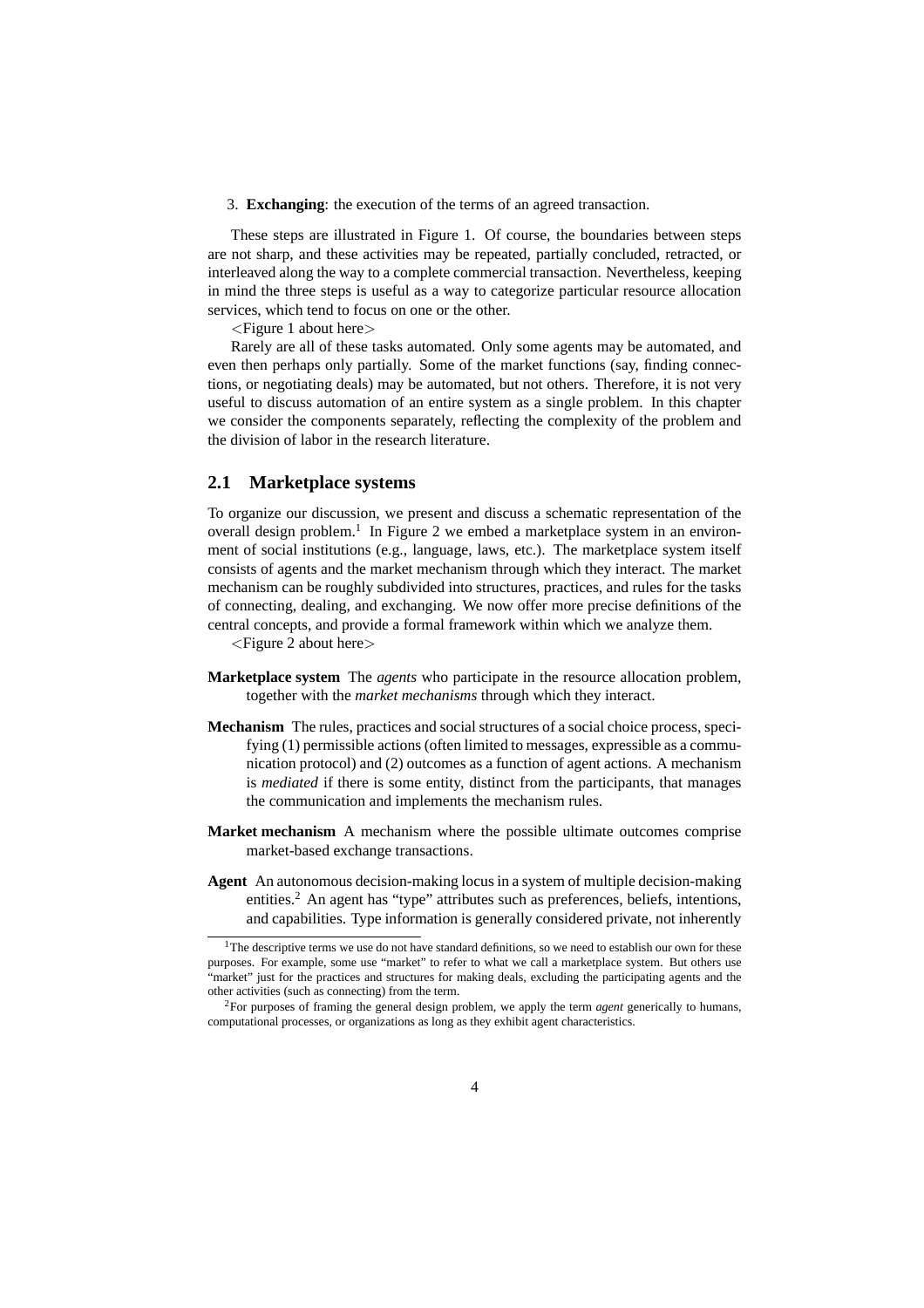accessible to others. For purposes of analysis, we may attribute to agents particular decision-making rules, or more generally, assume that they conform to some *decision rule*, specifying a form of consistency between the agent's behavior, beliefs and preferences. Such attributions may appeal to classical notions of rationality, as well as alternative bounded or otherwise nonstandard coherence criteria.

Our characterization of a marketplace system indicates that there is not just one design problem, but several. The first is design of the market mechanism, for use by human (undesigned), or computational (designed) agents. The market mechanism may be decomposed into several design subproblems: for example, mechanisms typically are designed separately for the connection, deal and exchange phases of a transaction. The second top-level problem is design of agents to interact (perhaps with human assistance) with existing market mechanisms, or with new mechanisms designed by others. In some situations one might be in a position to design an entire marketplace system, though we consider this unusual.

In this chapter, we focus on market mechanism design in Section 3, devoting most of our attention to the deal negotiation task. We also provide a brief discussion of automating the connecting and exchanging functions. We address agent design in Section 4.

#### **2.2 Formal model**

We present a formal model of a marketplace system to focus attention on the important design issues that we review the rest of the chapter. The formal representation is not essential to understand the rest of the chapter, but it provides a concise organization of the main themes. This representation also implicitly suggests (we do not provide extensive references) the links between the topics we cover and the more theoretical literature on mechanism design that we do not review in detail.

Marketplaces can be designed for transactions in goods, services, tasks, plans or other resources and activities. For simplicity, we will refer to these state variables as *goods*, and represent them as a vector of quantities that takes values from a domain X. Given N total agents, an *allocation* is an assignment of a matrix  $\vec{x} \in X^N$  to agents  $i \in \{1, \ldots, N\}$ , with the individual allocation vector to each agent denoted by  $\vec{x}_i \in X$ .

A market mechanism specifies (1) the goods it recognizes, and (2) rules for determining allocation outcomes. There are typically two types of rules: those specifying a set of permissible actions (strategies),  $s_i \in S_i$  for each agent i, and procedures for choosing an allocation based on the observable actions. We denote a mechanism by  $\gamma = (s_1, ..., s_N, g(\cdot))$ , where g maps the set of actions into allocations,  $g: S_1 \times \cdots \times S_N \to X^N$ . We denote the allocation this mechanism makes to a specific agent by  $g_i(\vec{s}) = \vec{x}_i$ . An example of the rules governing allowable strategies is the set of bidding rules in an ascending auction (for example, bids must be over single lots, and must exceed the previous bid by at least some specified increment). An example of an allocation rule is the English auction rule for unitary objects (the high bidder wins the object, and pays her announced bid).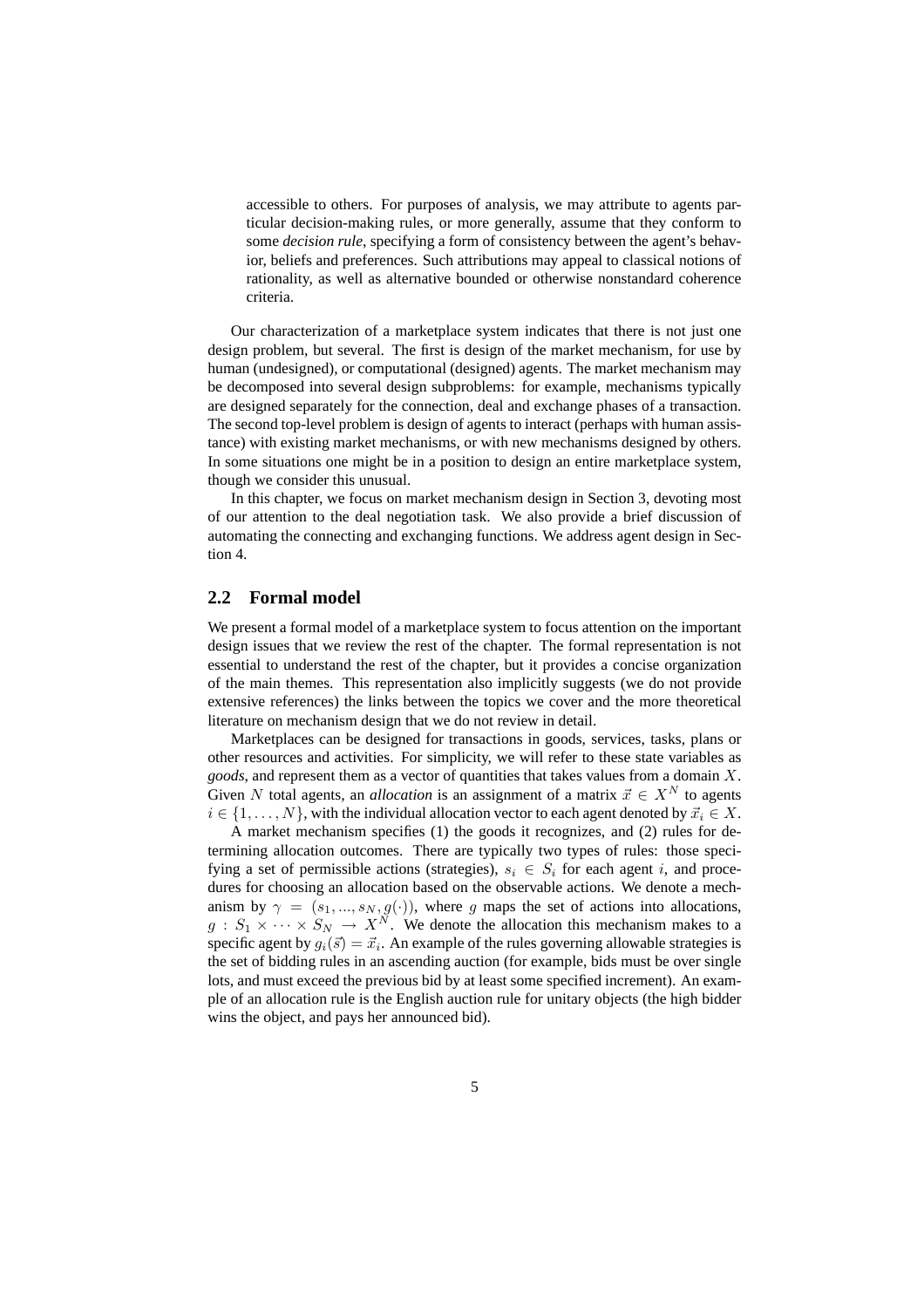When a market mechanism is designed, the designer presumably wishes to fulfill some objective subject to various constraints. Let  $\vec{\theta}$  be the information state across all agents, defined on the Cartesian product of the individual information spaces  $\Theta_i$ . Typically the objective can be expressed as a function (often called a *social choice function*) that maps from the information state of the agents to a preferred allocation, as  $f: \Theta_1 \times \cdots \times \Theta_N \to X^N$ . However, since elements of the  $\vec{\theta}_i$  are private to the agents, and thus not directly accessible to the designer, the ability to achieve this objective depends on the extent to which agents choose to reveal this information, and the cost to the mediator of inducing revelation. Further, the space of possible mechanisms may be constrained by additional social restrictions such as "no external subsidies", or "maintain horizontal equity", which taken together restrict the set of allocations to some permissible space,  $\overrightarrow{f}(\overrightarrow{\theta}) \in F$ .

Agents are distinguished by their possession of *private information* and *autonomy*. We let  $\theta_i$  denote agent is private information, which can be taken to include all of the agent's relevant knowledge of or beliefs about states of the world. This information is private in the sense that other agents  $j$  do not generally have access to all of the information in the set  $\theta_i$ . An agent is autonomous if it exhibits *preferences* over allocations, and chooses actions according to some *decision rule*. Assume that i's preferences can be represented by a real-valued function  $u_i(\vec{x}_i, \theta_i)$ , called agent *i*'s *utility* for a given allocation  $\vec{x}_i$  given its private information, which has the property that  $u_i(\vec{x}'_i, \theta_i) > u_i(\vec{x}_i, \theta_i)$  exactly when i prefers allocation  $\vec{x}'_i$  to  $\vec{x}_i$ .

An autonomous agent maps its preferences into actions according to decisions that follow from its decision rule. For example, the canonical decision rule assumed by economists for non-strategic settings is that an agent will select feasible actions that maximize its (expected) utility. In strategic settings, one commonly assumed decision rule is that an agent will choose a dominant strategy if one exists. This decision rule is not complete, because it does not specify what to do when no dominant strategy exists. There are many more complete decision rules commonly studied in the literature. For example, every finite game of (incomplete) information has a set of agent strategies that form a mixed perfect (Bayesian) Nash equilibrium [Fudenberg and Tirole, 1991].<sup>3</sup> A corresponding decision rule is that an agent will play a strategy from the Bayes-Nash set. Unfortunately, this decision rule offers a choice for every (finite) problem, but may still be incomplete because there may be multiple equilibria, and then it is necessary to specify *which* Bayes-Nash strategy to play. A particular computational implementation of the agent's decision rule may or may not involve explicit optimization of  $u_i$ , or explicit models of beliefs and preferences [Russell and Norvig, 2003].

This formal description of a marketplace system highlights many of the problems that must be addressed by the designer of an automated system. One crucial thing to remember when reading the literature, and when engaging in computational marketplace design, is that some features will be explicitly designed while others will be unspecified (and thus taken as found in the environment in which the system is applied). The performance of the system is likely to depend at least as crucially on the features that

<sup>&</sup>lt;sup>3</sup>A Nash equilibrium is one in which each agent is playing a strategy that is a best response to the strategies of the others: that is, all strategies are mutual best responses. Bayes-Nash equilibrium means that when information is incomplete, players update their beliefs as new information arrives in the game according to Bayes' Rule, and then play Nash strategies with respect to their expectations.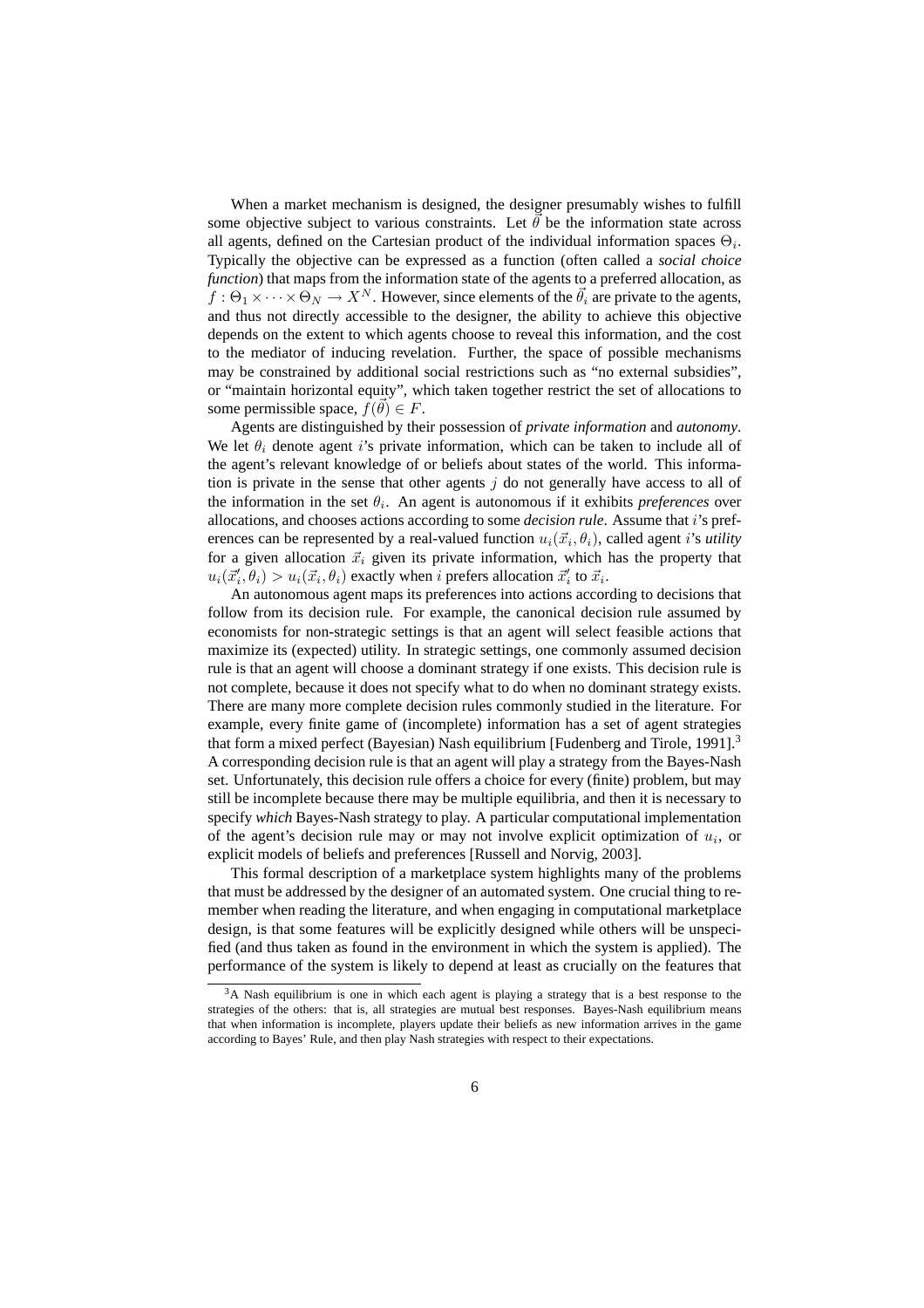are not designed as those that are.

We defined a role for goods, mechanisms and agents. We now use the model to illustrate with just a few examples the design issues for these features in turn.

**Design and goods.** One issue for the designer is which goods the system will recognize, and in particular whether the domain of the goods a market mechanism allocates corresponds to the domain of the goods over which agents have preferences. For example, externality problems (such as pollution) have long been characterized as problems of "missing markets" for certain goods. Some computational markets are designed specifically to enable allocations of goods that matter to agents but which are not generally traded in spontaneous (undesigned) markets (see, e.g., Ledyard and Szakaly [1994]). The issue of which goods to transact is central to the interest in combinatorial mechanisms, which we discuss below in Section 3.2.2.

**Designing market mechanisms.** An important issue for automated market designers is to decide which of the several market mechanism features to design, and which to leave unspecified. Recall from Figure 2 that market transactions require mechanisms for mediating the functions of connecting, dealing and exchanging. Much of the market mechanism literature focuses on the dealing function: the determination of terms of trade and the assignment of allocations. Even when there is attention to mechanisms for the other functions, the most common approach is to define for each function as a separate entity; thus in Section 3 we discuss separately design for each. However, ignoring interactions between the mechanisms may result in inefficiencies and failures. We expect that as automated market design matures we will see increasing attention to mechanisms that integrate more of these several necessary functions.

Recall also (see Figure 2) that a marketplace system operates in the context of a problem environment, consisting of technological and institutional constraints. Other institutions are features of the environment that restrict the set of possible mechanism designs. In this chapter we treat other institutions and technology as given, and immutable by the designer; e.g., laws, common languages, government structures, CPU capabilities. The institutions restrict feasible mechanisms to some space, Γ. The design problem is to configure a feasible mechanism  $\gamma \in \Gamma$ —that is, to define a set of goods over which agents can deal, rules specifying permissible actions, and rules mapping actions to allocations—that implements the constrained social choice function  $f(\vec{\theta}) \in F$ . Designers of computational markets thus need to either implicitly or explicitly make assumptions about laws, languages and other social institutions necessary to support transactions.

**Designing agents.** We defined agents by their information, preferences and decision rules. Each raises important design considerations. For example, to predict the performance of a particular mechanism the designer must make assumptions about the decision rule the agents will follow when interacting with the mechanism, which in turn depends on assumptions about agent information and preferences. When building automated agents themselves, the designer must deal with information acquisition, storage and processing problems (for example, to compute Bayesian updates or other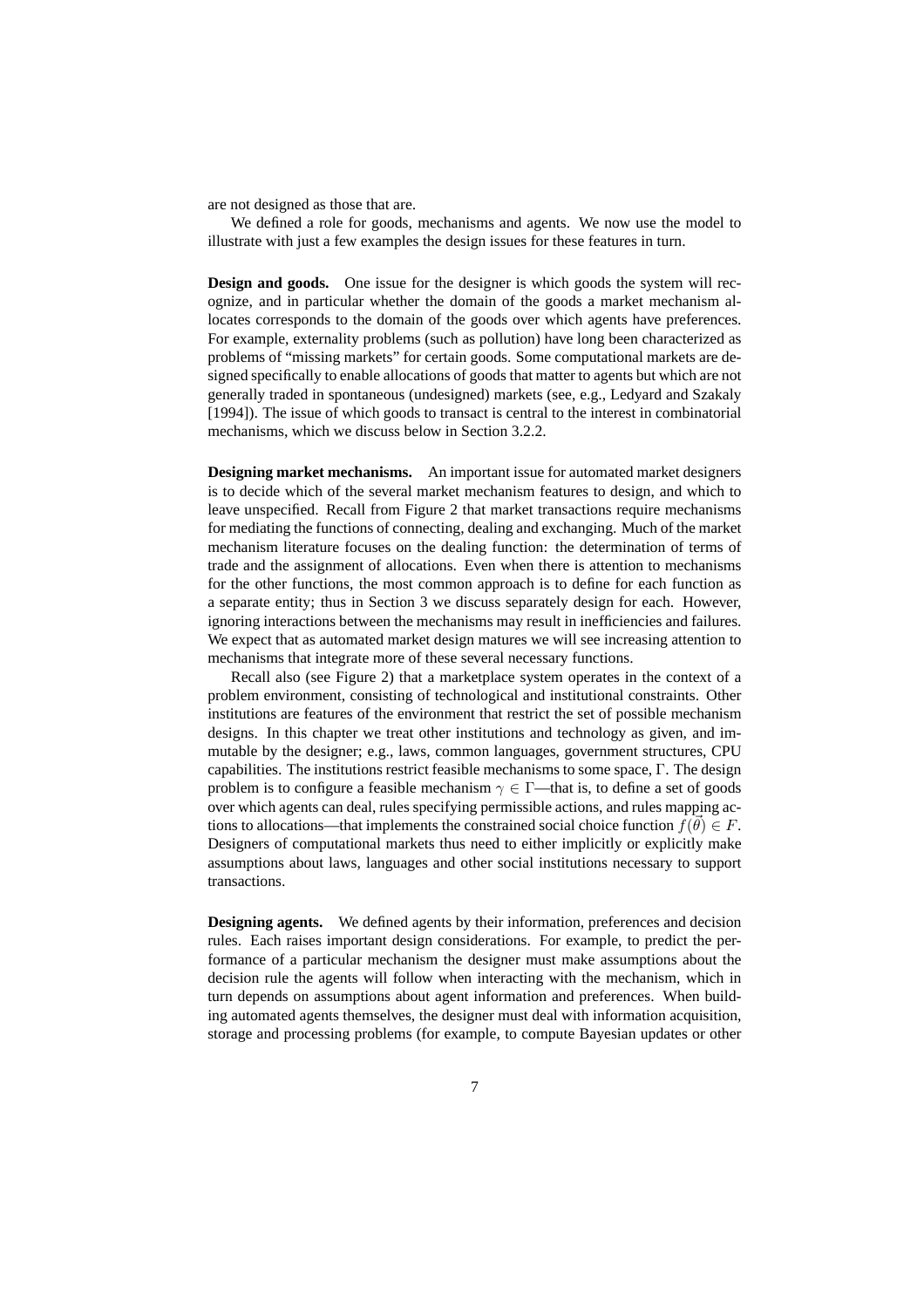predictions of relevant events). Designers must endow agents with feasible algorithms to implement their decision rules, which is no small matter in some settings. For example, in many market mechanisms—such as the ubiquitous multiple simultaneous ascending auctions—it is generally computationally infeasible to determine Bayes-Nash strategies. We discuss this problem and a method for analyzing agent strategies for intractable mechanisms in Section 5.

#### **2.3 Possibilities and impossibilities**

It is often difficult in complex problem environments to find a mechanism that implements the desired objective while satisfying even a few, seemingly reasonable constraints on the social choice functions that it implements. Indeed, in very general classes of problems, no such mechanisms of any sort exist. A considerable body of design theory characterized the space of social choice functions that are possible; this literature provides crucial guidance for the design of computational markets.

For example, suppose the marketplace designer wants a system that will satisfy the following rather weak requirements (we use  $f_i(\vec{\theta})$  to denote the subset of allocation  $f(\vec{\theta})$  received by agent *i*):

- 1. Ex-post efficiency (Pareto optimality): For no profile  $\vec{\theta} = {\theta_1, ..., \theta_N} \in \Theta_1 \times$  $\cdots \times \Theta_N$  is there an  $\vec{x} \in X$  such that  $u_i(x_i, \theta_i) \geq u_i(f_i(\vec{\theta}), \theta_i)$  for all i, and  $u_i(x_i, \theta_i) > u_i(f_i(\vec{\theta}), \theta_i)$  for some *i*. That is, there is no alternative outcome in which at least one agent would be better off, and no agent would be worse off.
- 2. Ex-interim participatory efficiency (individual rationality): Suppose agent  $i$  begins with an endowment of goods,  $\omega_i \in \Omega_i$ , which it keeps if it refrains from participating in the mechanism. Then  $u_i(f_i(\vec{\theta}), \theta_i) \geq u_i(\omega_i, \theta_i)$  for every i. That is, agents must be willing to voluntarily participate given the rules of the mechanism and their private knowledge about their own situation (before the final allocation is revealed).
- 3. No subsidies: The mechanism does not require any external injection of resources (e.g., payments to agents) that are not obtainable through the allocation of endowments  $\Omega_1 \times \cdots \times \Omega_N \to X$ .

Myerson and Satterthwaite [1981] showed that in general for a bilateral exchange problem there is no mechanism that satisfies  $(1)$ – $(3)$  (if agents are assumed to use a Bayes-Nash strategy as their decision rule).<sup>4</sup>

Given this strong impossibility result, designers must choose ways in which to relax the design requirements. Three typical approaches are to (1) assume (or impose if under designer control) agent preferences that are more tightly restricted in the space of rational preferences; (2) assume or impose that agent decision rules are restricted more narrowly; or (3) relax some of the social choice constraints on an acceptable mechanism.

<sup>&</sup>lt;sup>4</sup>A bit more precisely, the result holds for at least bilateral trade between agents each of whom is autonomous and self-interested, has private information about its own value, satisfies Bayes-Nash rationality, and for whom the support for those valuations overlap.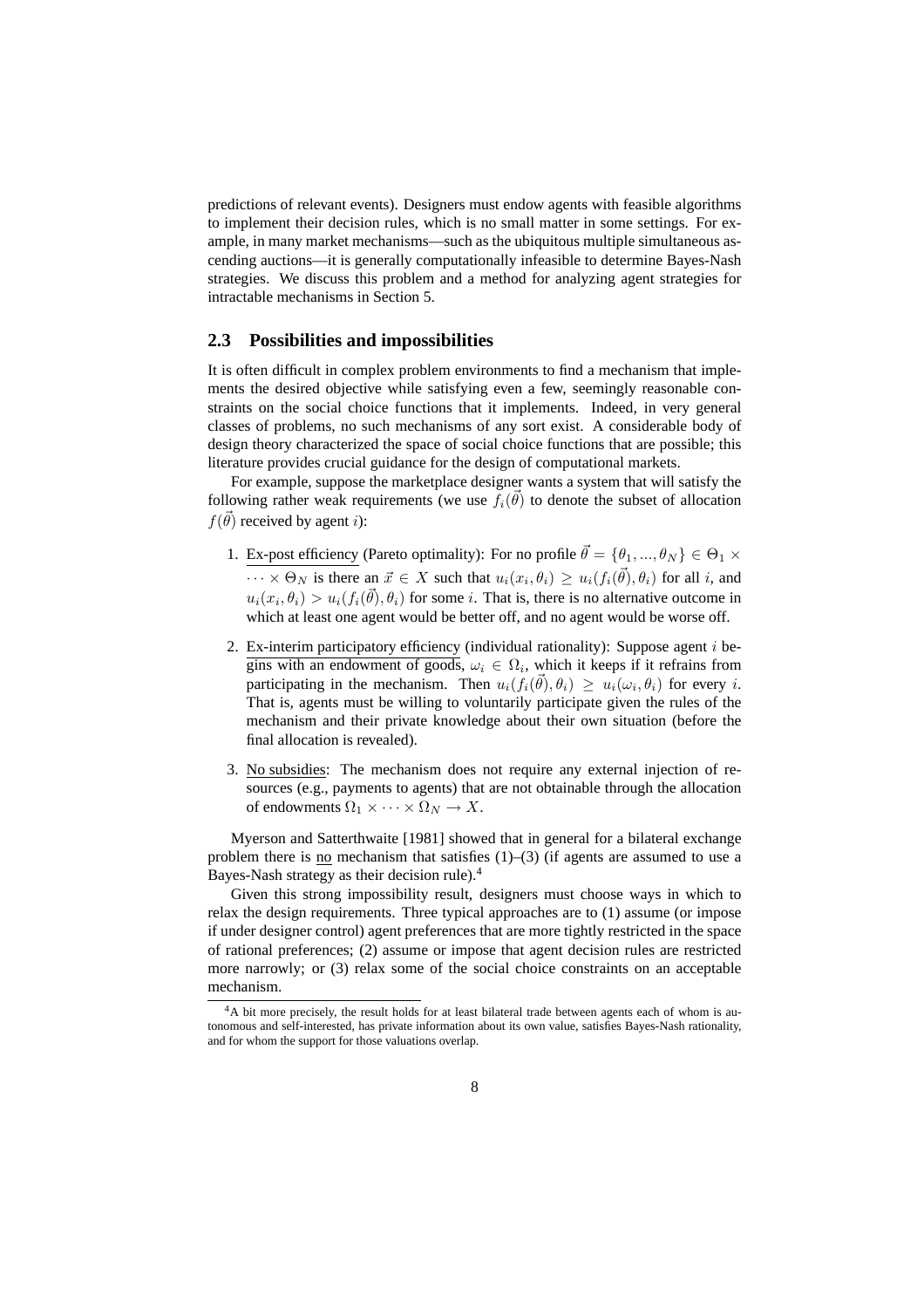Two of the more important constructive results are the Vickrey-Clarke-Groves (VCG) family of social efficiency maximizing mechanisms and the Maskin-Riley revenue maximizing mechanism. In VCG (discussed in more detail in Section 3.2.2, below), agent preferences are restricted to those that can be expressed as quasilinear utility functions, and the "no subsidies" constraint is abandoned. The Maskin and Riley [1989] mechanism limits the space of goods, and replaces ex-post efficiency with revenue maximization (that is, the social choice function depends on the preferences of only one agent, the seller).

### **3 Automating market mechanisms**

We organize our review on the design of computational market mechanisms to follow the three stages in our diagram of the canonical transaction problem: discovery, negotiation and execution (see Figure 1).

We focus primarily on computational mechanisms for *negotiation*, or making the deal, which is the second of the three steps. This focus largely reflects the bias in the economics field, which is most relevant for the audience of this book. However, we think it is important to recognize the plethora of ancillary services that must also be provided to support trading. Each is potentially subject to automation as well. As agent-based computational systems mature, we hope to see increasing attention to the design of mechanisms for connecting and exchanging. These are relatively open-ended problems, with services often provided by third parties outside the scope of a particular marketplace, as well as within the marketplace itself.

In the first subsection we provide a brief overview of some discovery facilities to illustrate some of the opportunities provided by the online medium, as well as requirements for operating a successful marketplace. In the second and longest subsection we discuss in some detail research on the design of computational mechanisms for deal negotiation (the "market" to many, though we use the term more expansively to describe all three functions). In the third subsection we survey briefly a few systems to facilitate transaction execution. The need for additional attention to discovery and execution as problems of market design should become evident.

#### **3.1 Connecting: Discovery services**

At a bare minimum, marketplaces must support discovery to the extent of enabling users to navigate the opportunities available at a site. More powerful discovery services might include electronic catalogs, keyword-based or hierarchical search facilities, and the like. The world-wide web precipitated a resurgence in the application of information retrieval techniques [Belew, 2000], especially those based on keyword queries over large textual corpora.

Going beyond generic search, industry groups proposed a variety of standards for describing and accessing goods and services across organizations. Examples include languages extending XML with commerce-specific constructs [Hofreiter et al., 2002]), and protocols and registration infrastructure supporting web services [Curbera et al., 2002]. Some recent proposals suggested using *semantic web* [Berners-Lee et al., 2001]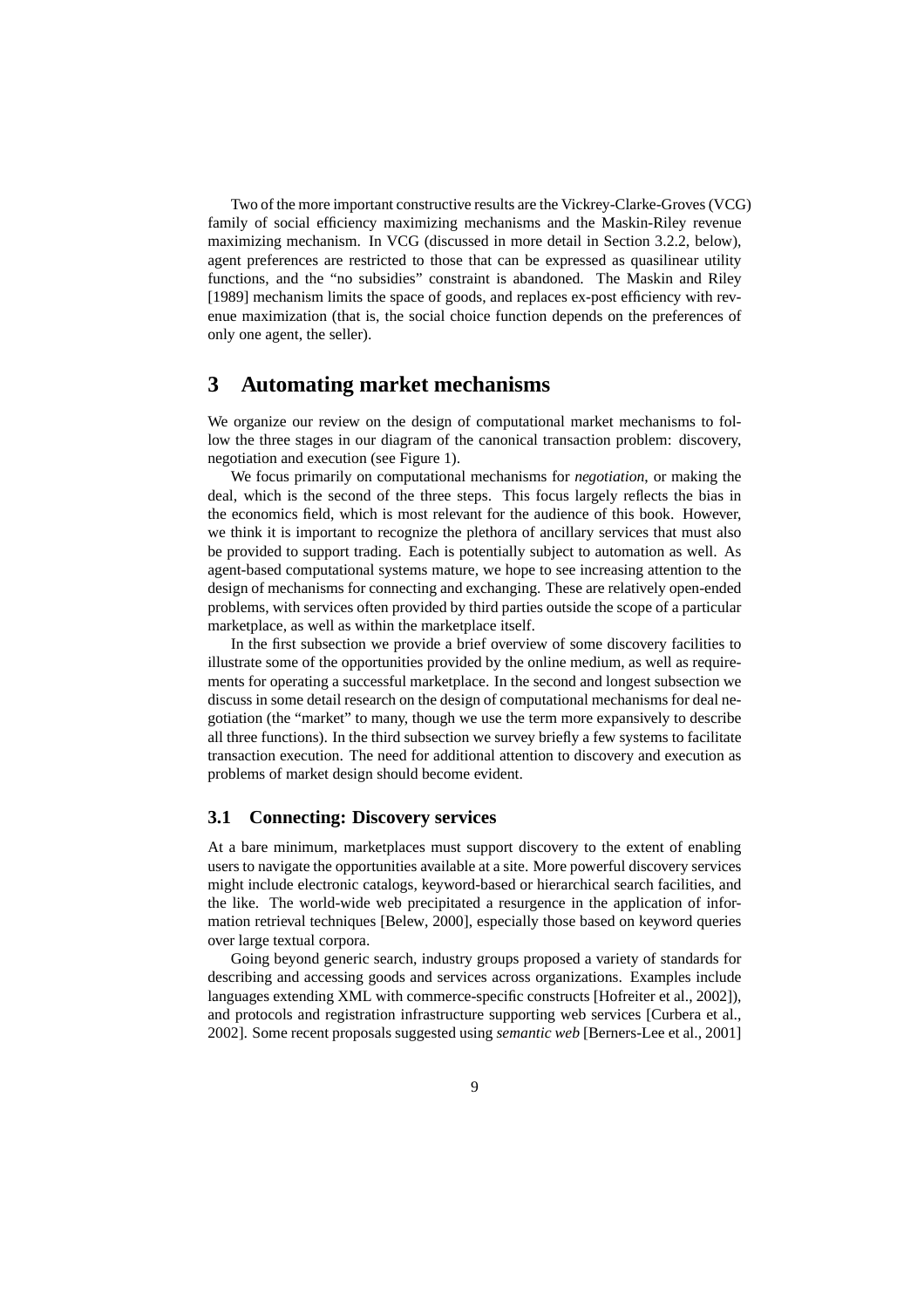techniques to provide matchmaking services based on inference over richer representations of goods and services offered and demanded [Di Noia et al., 2004; Li and Horrocks, 2004].

The task of discovering commerce opportunities inspired several innovative approaches that go beyond matching of descriptions to gather and disseminate information relevant to comparing and evaluating commerce opportunities. Here we merely enumerate some of the important service categories:

**Recommendation.** [Resnick and Varian, 1997; Schafer et al., 2001]. Automatic recommender systems suggest commerce opportunities (typically products and services to consumers) based on prior user actions and a model of user preferences. Often this model is derived from cross-similarities among activity profiles across a collection of users, in which case it is termed *collaborative filtering* [Resnick et al., 1994; Hill et al., 1995; Riedl and Konstan, 2002]. A familiar example of collaborative filtering is Amazon.com's "customers who bought" feature.

**Reputation.** When unfamiliar parties consider a transaction with each other, thirdparty information bearing on their reliability can be instrumental in establishing sufficient trust to proceed. In particular, for person-to-person marketplaces, the majority of exchanges represent one-time interactions between a particular buyer and seller.

*Reputation systems* [Dellarocas, 2003; Resnick et al., 2002] fill this need by aggregating and disseminating subjective reports on transaction results across a trading community. One of the most prominent examples of a reputation system is eBay's "Feedback Forum" [Cohen, 2002; Resnick and Zeckhauser, 2002], which some credit significantly for eBay's ability to achieve a critical-mass network of traders.

**Comparison shopping.** The ability to obtain deal information from a particular marketplaces suggests an opportunity to collect and compare offerings across multiple marketplaces. The emergence on the web of *price comparison services* followed soon on the heels of the proliferation of searchable retail web sites. One early example was BargainFinder [Krulwich, 1996], which compared prices for music CDs available across nine retail web sites. The University of Washington ShopBot [Doorenbos et al., 1997] demonstrated the ability to automatically learn how to search various sites, exploiting known information about products and regularity of retail site organization. Subsequent research systems emphasized issues such as adaptivity to user preferences Menczer et al. [2002]. Today's shopping engines employ direct data feeds from product vendors, and provide standard interfaces with typically price-based product rankings.

**Auction aggregation.** The usefulness of comparison shopping for fixed-price offerings suggested that similar techniques might be applicable to auction sites. Such information services might be even more valuable in a dynamically priced setting, as there is typically greater inherent uncertainty about the prevailing terms. The problem is also more challenging, however, as auction listings are often idiosyncratic, thus making it difficult to recognize all correspondences. Nevertheless, several auction aggregation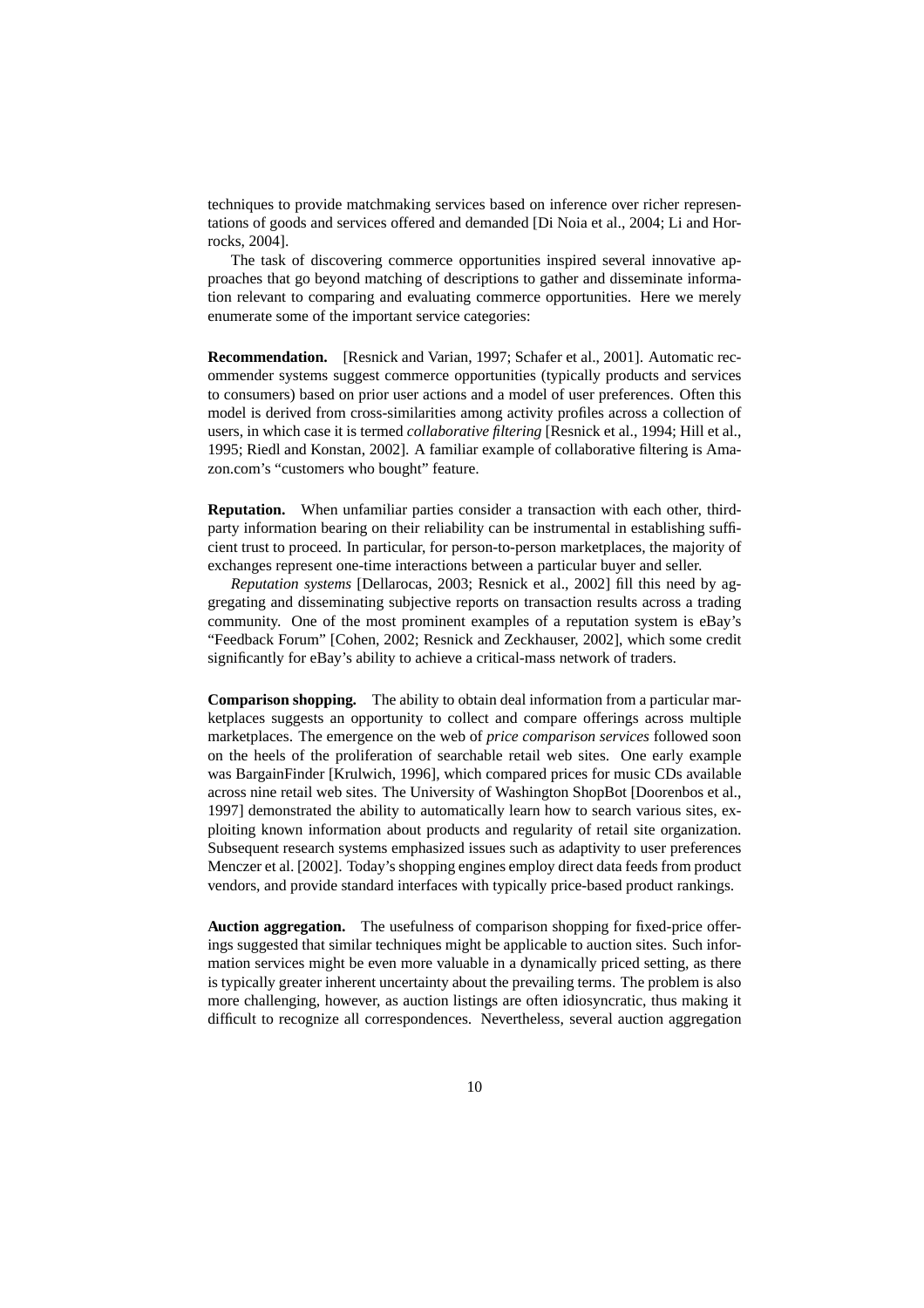services (BidFind, AuctionRover, and others) launched in the late 1990s. Concentration in the online auction industry and resistance from auction sites has combined with the difficulty of delivering reliable information to limit the usefulness of such services, however, and relatively few are operating today.

#### **3.2 Dealing: Negotiation mechanisms**

Negotiations are the major component of many computational market institutions (see Figure 2), and probably the component that received the most research attention. We use the word "negotiation" to refer to any process through which potential traders come to agreement on the terms of a deal. This includes a range of practices, from two agents haggling over price in a bazaar to a standard retail transaction in which the selling agent posts a fixed price and the buying agent says either "yes" or "no".

Computational negotiation mechanisms often involve a mediator: an entity that collects offer messages from the potential traders, and facilitates the mapping of those messages into an outcome. Well-known non-computational examples include an auctioneer and a market maker on a stock exchange floor. Auction web sites such as eBay are the best known examples of mediation in computational markets. In general a mediator may have a stake in the outcome (e.g., as party to transactions, or through commissions), in which case it also plays the role of an agent. However, to sharpen the distinction we maintain a strict separation between the agent and mediator roles, modeling the latter as following a fixed policy determined by the mechanism designer. For example, an eBay auction is mediated by the process that receives and validates bids, following the specified eBay rules for showing the current high bid, and determining the final winner and price.

In this section we discuss research on the design of mediated computational negotiation mechanisms. We start with a review of designs (and some implementations) for a smorgåsbord of domain-specific applications, ranging from computer file systems to energy markets to belief aggregation. We describe the main goals, assumptions and some results, without attempting to be comprehensive or exhaustive. We selected applications areas because they are significant in the historical development of thought in this area, or because they received intensive research attention in recent years.

We then turn to the large body of recent work that focuses on mostly technical questions arising from the design of an important class of computational markets: combinatorial mechanisms. We give extra attention to this particular area of the market design theory literature because it emerged from important real market design applications (most notably public spectrum auction), it attracted the attention of many top researchers in both economics and computer science, and it represents an important area at the current leading edge of research. Further, many of the problems that arise in other settings are similar to those in combinatorial markets, so it is a good representative for other bodies of literature we have insufficient space to review.

#### **3.2.1 Smart markets for domain-specific applications**

There are many computational markets in use. Most research, with some exceptions, concerned designs that have not (yet) been implemented. One important exception has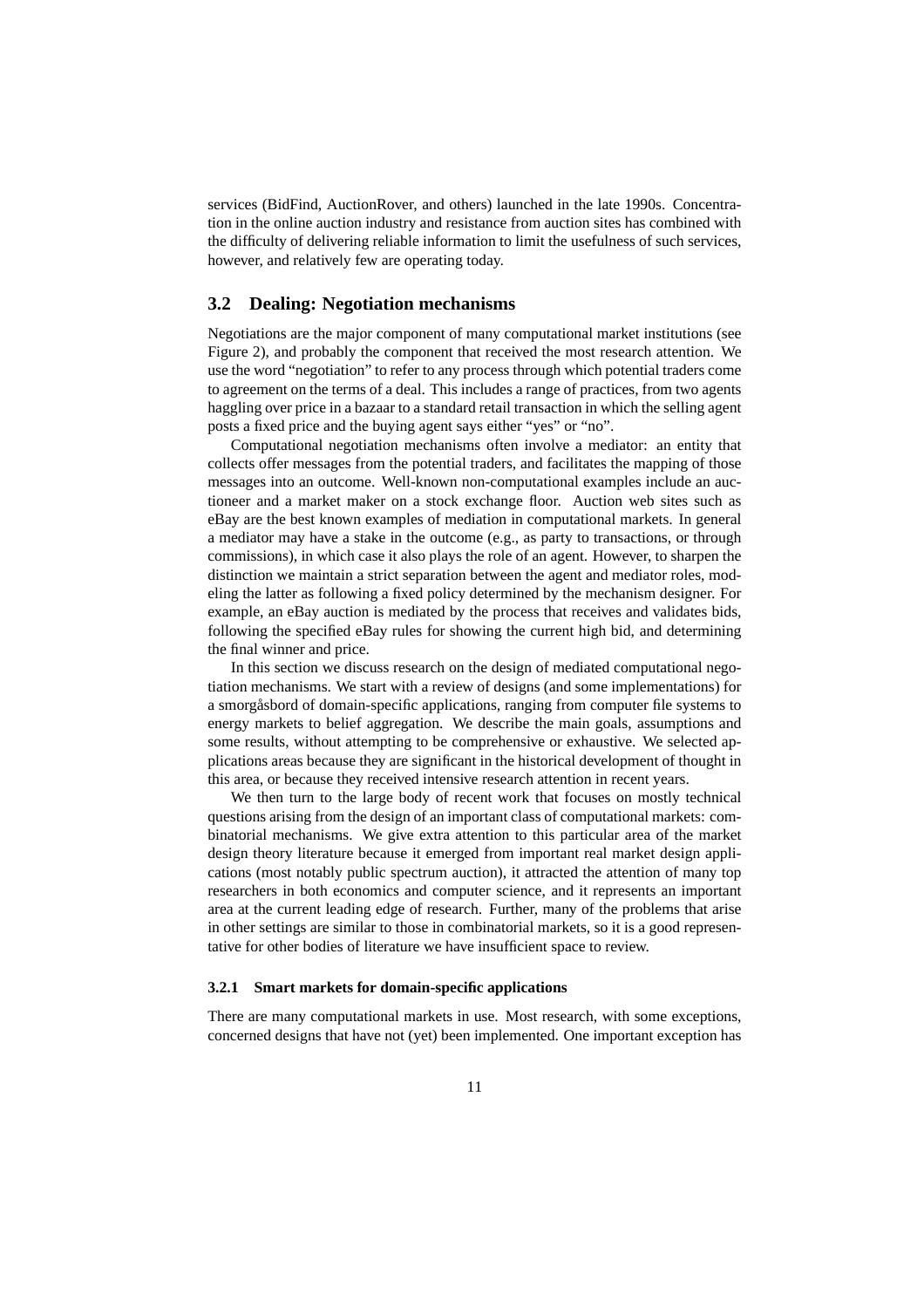been a recent surge in matching markets for solving various social problems. The best known is the medical resident matching market in the U.S. [Roth and Peranson, 1999]. Related field work is underway, though not yet complete, for markets to match pairs of potential kidney donors [Roth et al., 2005] and to match students to public schools [Abdulkadiroglu et al., 2005]. More often, due to the high cost of implementing test markets, empirical research to evaluate performance is carried out through human subject laboratory experiments on stylized instances of the designs, or through numerical computer simulations.

In the remainder of this section we discuss a number of computational negotiation mechanisms—only some of which have been implemented in the field—designed for specific domains. We call these "smart markets", following Vernon Smith [McCabe et al., 1991], because nearly all of these mechanisms involve a nontrivial computation on submitted offer messages to determine the outcome. Thus, we do not discuss the negotiation mechanisms that underlie markets such as eBay, because they are simple enough to not require any special computational capabilities. Indeed, such negotiation mechanisms are notable for mimicking non-computational auctions and other market forms that have been common for centuries.<sup>5</sup>

**Allocating computational and communication network resources.** Given that computer scientists directly confront allocation problems involving computational resources (e.g., sharing bandwidth, CPU cycles, file space), it is perhaps unsurprising that much research in computational market mechanisms has targeted such problems. This reflexive phenomenon has been important for development of the research community. Over time, a number gravitated towards principles from economics: the discipline most focused on the analysis of resource allocation questions. More or less contemporaneously, economists interested in computationally-intensive mechanisms began picking up ideas from computational science. Mechanism design for network and computational resources became an early meeting ground for economists and computer scientists, and much of the research began to exhibit cross-disciplinary approaches, often supported by cross-disciplinary collaboration. These early efforts resulted in important learning about the interaction between incentives theory and computational method that informed much of the more recent negotiation design research in other domains.

Several computer scientists in the 1980s focused on the possibility of applying market-mediated transactions to allocate computational resources.<sup>6</sup> These projects drew attention to the problem of defining the goods over which a computational market negotiates. There are many levels of abstraction and aggregation at which computing resources and services could be specified; to create an automated market it is necessary to explicitly specify the set of goods. Among these early studies were investigations of the problems of specifying markets for file space [Kurose and Simha, 1989], communications channels [Kurose and Simha, 1986], and CPU loads [Ferguson et al., 1988].

<sup>5</sup>Other features of eBay and similar online auctions, such as search facilities and reputation management, *do* make innovative use of Instead, we focus on negotiation mechanisms that for the most part are infeasible to operate without computer automation.

<sup>&</sup>lt;sup>6</sup> Ironically, an early market for time-sharing computer resources was implemented at Harvard without computational support, with bids and schedules posted by hand on a bulletin board [Sutherland, 1968].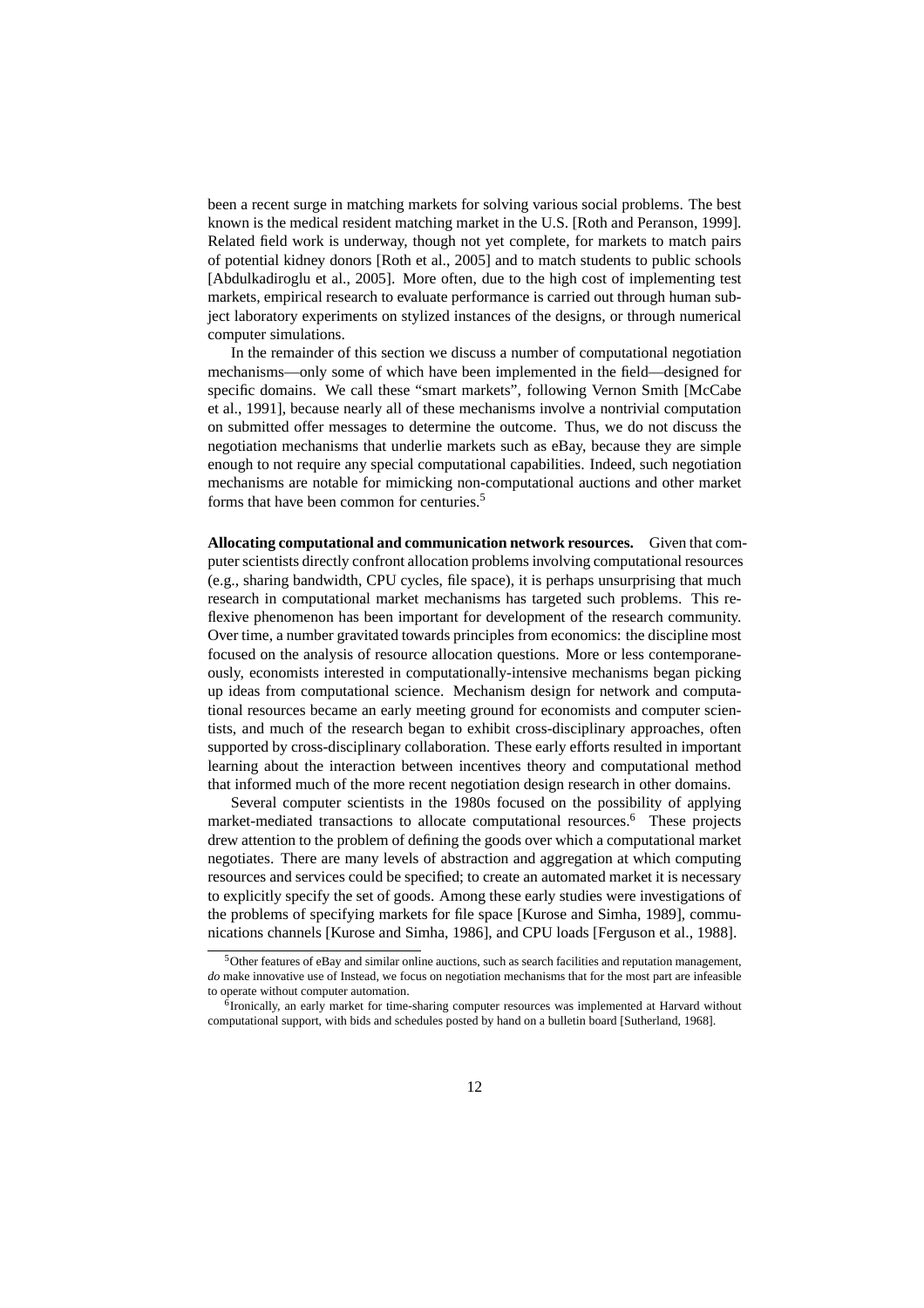In a novel approach to allocating scarce computing resources, Brewer [1999] proposes a "computation procuring clock auction" which addresses the challenge at the level of a market for problem solutions, rather than a market for problem-solving resources. In Brewer's mechanism a mediator poses a computationally costly problem and agents offer approximate solutions. Thus, the computational market effectively creates a decentralized "computer" out of the participating agents. At any instant the market displays the current best solution to the problem of interest. Agents can then submit improved solutions; they are paid some fraction of the improvement in the objective function. The auction ends when a defined interval passes without new solution submissions. Brewer obtained positive results in human subject experiments, using a complex train scheduling from another smart market as the problem to be solved.

The academic research Internet rapidly grew and made the transition to the commercial Internet in the early 1990s. For several years, usage (traffic) doubled approximately annually, outstripping (physical and technical) increases in the network. Congestion became a significant problem, and engineers were concerned that with continued growth the Internet would collapse. From these conditions emerged a quite large literature on designing computational markets for allocating bandwidth. The early work focused on characterizing the economics of bandwidth congestion and the potential benefits from a designed market [Cocchi et al., 1993; Shenker, 1994; MacKie-Mason and Varian, 1994a, 1995a]. Congestion is an externality: that is, a given user putting a load on the network does not directly bear the cost of additional congestion experienced by others. Thus in general the allocation of bandwidth resources by a market will be inefficient unless the market is specifically designed to internalize the congestion externality.

Internet traffic is transported using packet-switching; by contrast, voice networks switch circuits. MacKie-Mason and Varian [1994a, 1995b, 1996] explored the implications of the Internet's architecture for good market design, and proposed a mechanism designed specifically for packet networks that would allocate congested bandwidth to packets. Their mechanism charges a positive price for packets when there is congestion (and zero otherwise), respects agents' autonomy and private information, and obtains an efficient allocation despite the congestion externality. This mechanism is a smart market that necessarily depends on a high degree of automation to process agent messages, determine the allocation, and implement the allocation. This computational market is a Generalized Vickrey Auction [MacKie-Mason and Varian, 1994b], which is a feasible instance of a Vickrey-Clark-Groves (VCG) mechanism designed specifically to handle externalities. This is the first proposal for a VCG mechanism we have found for computational markets; the later literature on combinatorial markets extensively explores VCG mechanisms, as we discuss below.

Other mechanisms proposed for congestion priority allocation include [Cocchi et al., 1993; Gupta et al., 1996; Korilis et al., 1995]. These and the Generalized Vickrey Auction have various difficulties with the matching of the domain of allocations offered in the market to the domain of agent preferences. Some proposed mechanisms are specific to allocating packets, but generally users have preferences defined over sessions or flows with many (sometimes many thousand) packets. Further, all of these proposals were for static allocation markets, but user preferences generally encompass schedule and other time dependencies.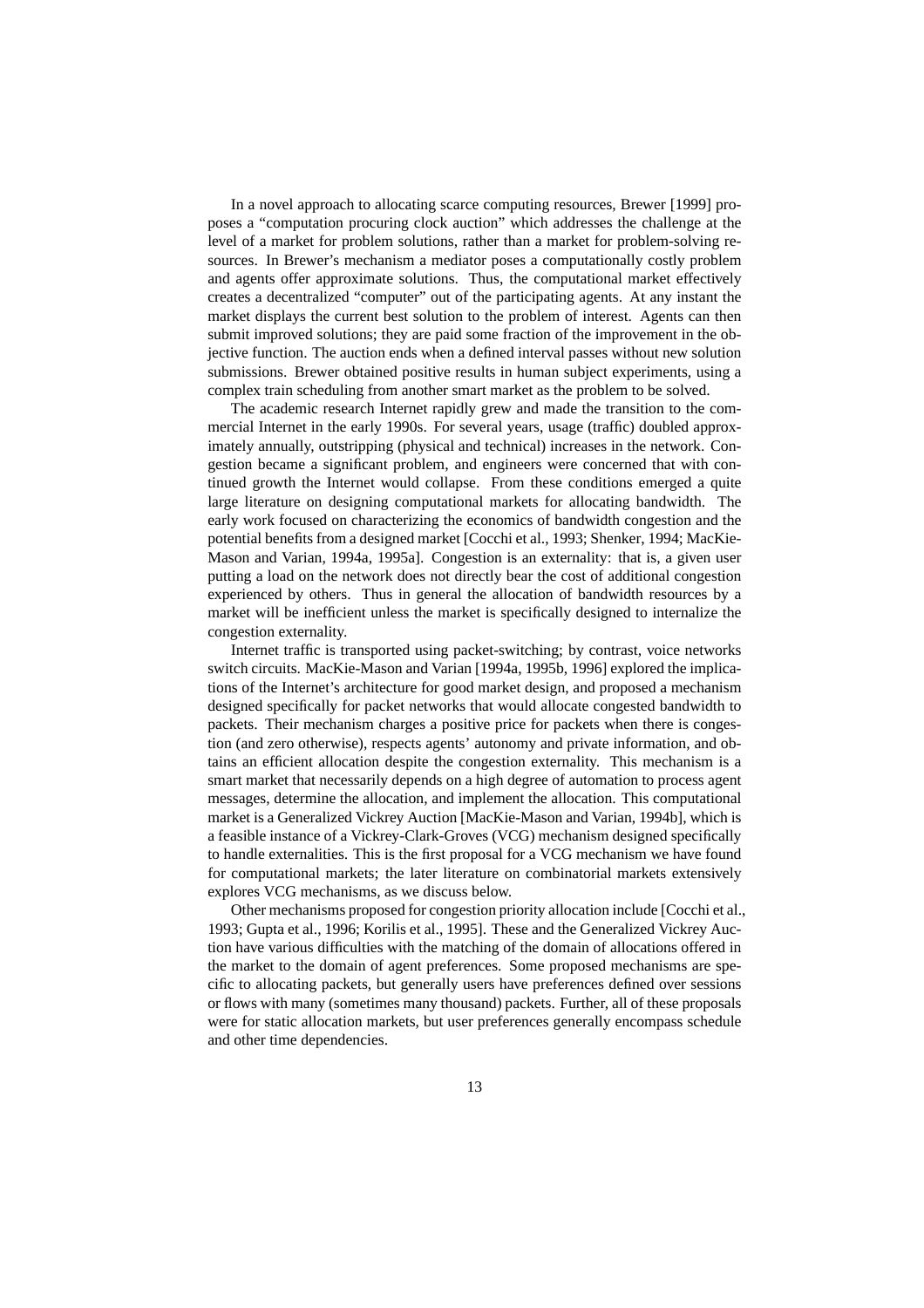Well over one hundred papers were published about computational markets for network bandwidth in the ensuing decade. One important topic addressed early was the design of markets to allocate multiple qualities of service (rather than merely congestion priority); see, e.g., [Cocchi et al., 1991; Shenker, 1995; MacKie-Mason et al., 1996b]. Mechanisms were designed for networks with virtual circuits [MacKie-Mason et al., 1996a; Thomas et al., 2002; Kelly et al., 1998].<sup>7</sup> Others developed computational mechanisms for cost-sharing network services that generate joint costs, such as multicasting [Moulin and Shenker, 2001; Feigenbaum et al., 2001]. Chen [2003] tested some of these mechanisms with human subjects. Some work addressed additional problems that arise in markets for network services that support mobile users [Mullen and Breese, 1998]. Recent work in "distributed algorithmic mechanism design" obtains results for a mechanism to assign interdomain routing that is constrained to be backwards compatible with existing Internet communication protocols [Feigenbaum et al., ming].

Recently there has been renewed interest in computational markets for other computational resources. In particular, in the late 1990s several authors explored markets for CPU resources. This research responded to the observation that most CPU cycles available from desktop computers and workstations are unused. For a price, computer owners might be willing to let others run programs on their machines. Researchers explored market designs for CPU markets on networks of workstations [Amir et al., 2000; Gagliano et al., 1995; Waldspurger et al., 1992], as well as the broader Internet [Amir et al., 1998; Regev and Nisan, 1998]. Recent work introduced market models for peer-to-peer [Gupta and Somani, 2004; Cox and Noble, 2003] and grid computing [Wolski et al., 2001].

The other significant strand of computational market design for computational resources focused on providing file system services. Specific applications include markets for distributed databases [Stonebraker et al., 1996]; Web servers and web caching [Karaul et al., 1998; Kelly et al., 2005, 1999]; and data replication [Anastadiadi et al., 1998].

**Energy markets.** Computational mechanisms have been employed for electric generation in England, California, France, New England, and other locations. In an important study, given the paucity of empirical evaluations of implemented markets, Wolfram [1998] studies the behavior of (non-automated) bidders in the automated daily generating capacity auction in England. This is a multi-unit uniform-price mechanism; Wolfram finds that bidders strategically manipulate their bids in accordance with theoretical predictions about this mechanism design, resulting in less than optimal social efficiency. Cameron and Cramton [1999] analyze some of the institutional details of market implementations in California, and their implication for efficiency. Nicolaisen et al. [2001] develop a simulation model of electricity markets, relating efficiency and market power to mechanism microstructure. Ygge and Akkermans [1996] design a computational market mechanism for power load management, where agents representing individual devices present demands, responding competitively to price changes. See Marks [2005] for an extended discussion of agent-based simulation models applied

<sup>7</sup>Virtual circuits are a blend of packet- and circuit-switching technology of which asynchronous transfer mode (ATM) is the best known example.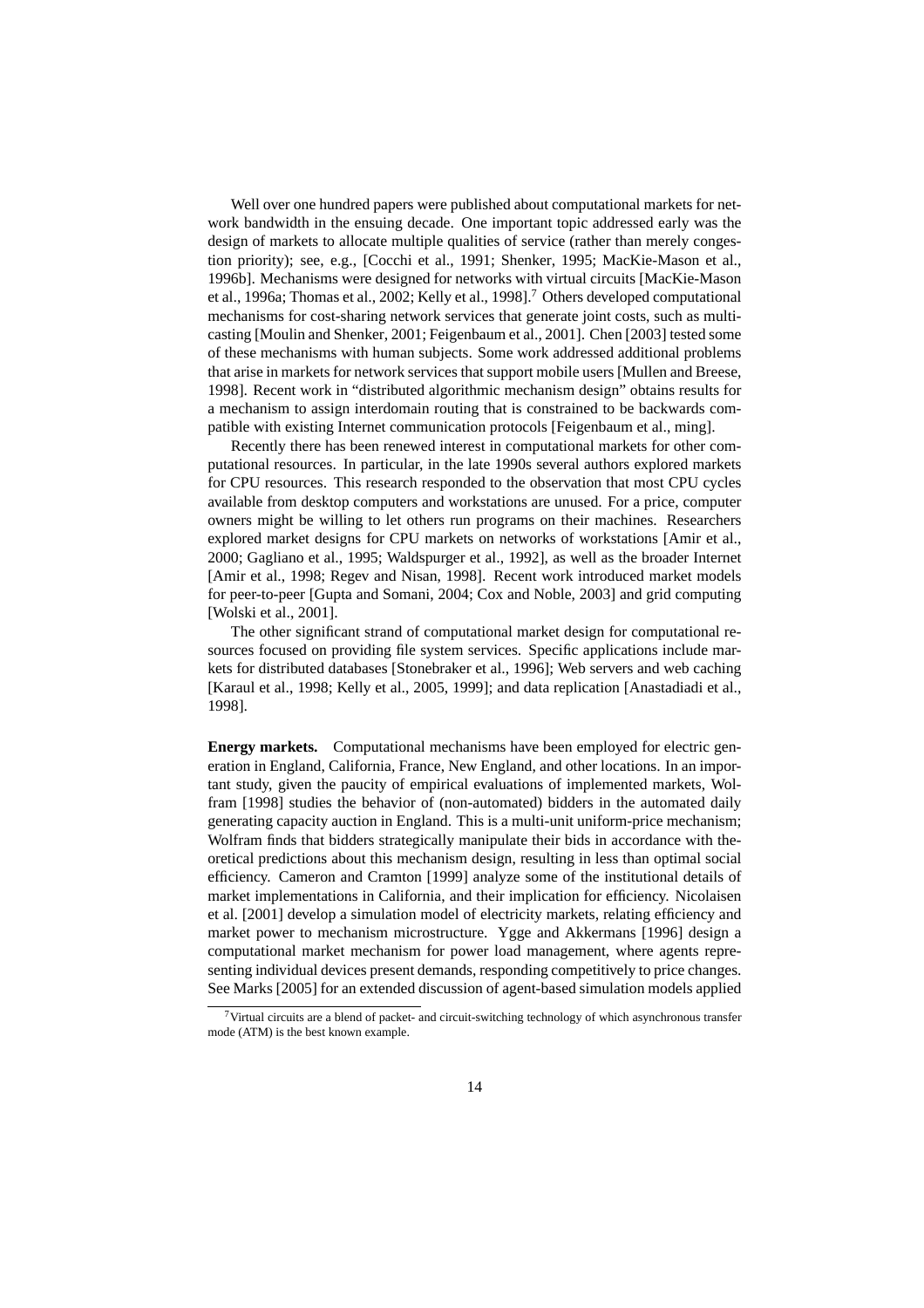to energy markets.

A joint market for natural gas supplies and transportation was designed and evaluated with human subject experiments by McCabe et al. [1989]. The market calls for sealed, one-shot bids. Wholesale buyers and wellhead producers submit locationspecific offers, and pipeline owners submit link-specific capacity offers. The smart market solves a linear programming problem for the network, sets uniform prices and assigns a consistent allocation of gas and transport that maximizes social surplus (given the constraints of the market design). In experiments the market achieved 90% or higher efficiency, and marginal bids were approximately truthful (thus fulfilling a price discovery role). However, inframarginal bids were substantially below truth values, and the authors point out that the theoretical literature predicts an equilibrium for this market that is not truth-revealing and thus is less than fully efficient.

**Scheduling.** Resource allocation with time contingencies is known as a *scheduling* problem. There is a huge research literature on the centralized solution of scheduling problems. A simple keyword search yields over 1500 references, covering many varieties of scheduling problems distinguished by constraints, objectives, and information available. Recently a few authors have started to develop market solutions to scheduling problems, addressing the decentralized structure of many scheduling environments.

In traditional scheduling problems, agents submit their bids for time-indexed resources in advance, the mediator applies the mechanism allocation function, and the schedule is announced, then implemented [Nisan and Ronen, 2001]. Time dependencies almost always lead to complementarities in preferences; Wellman et al. [2001a] analytically compare three designs along a spectrum of matching the domain of allocations to the domain of preferences (separate markets, restricted package markets, and fully combinatorial VCG mechanism). Train scheduling is one application for which specific markets have been designed and tested (with human subject experiments) [Brewer and Plott, 1996, 2002].

Another interesting category for computational markets contains *online* scheduling problems: the inputs arrive sequentially, and allocations are made dynamically, before all of the inputs are known. At any given moment there is a set of jobs that want to use the resource. One difference from offline scheduling is that some or all of the resource may already be in use, facing the mediator with a decision whether to preempt a running task. Another difference is that new bids for service may arrive in the future, creating an option cost of committing current resources to current job requests.

Online scheduling problems highlight a problem caused by uncertainty. The economic objective in an online problem usually involves some sort of expected value maximization. In deterministic problems, it is relatively straightforward to evaluate the performance of a particular allocation rule given the agents' (static) private information. With uncertainty, the outcome also depends on the future evolution of these state variables. Some of these stochastic processes themselves may be endogenous to the problem: for example, the arrival of new requests may depend on the current allocation decisions by the mediator. This only complicates what is already typically an intractable (NP-hard) optimization problem.

Due to the complexity, there are few results on markets that maximize expected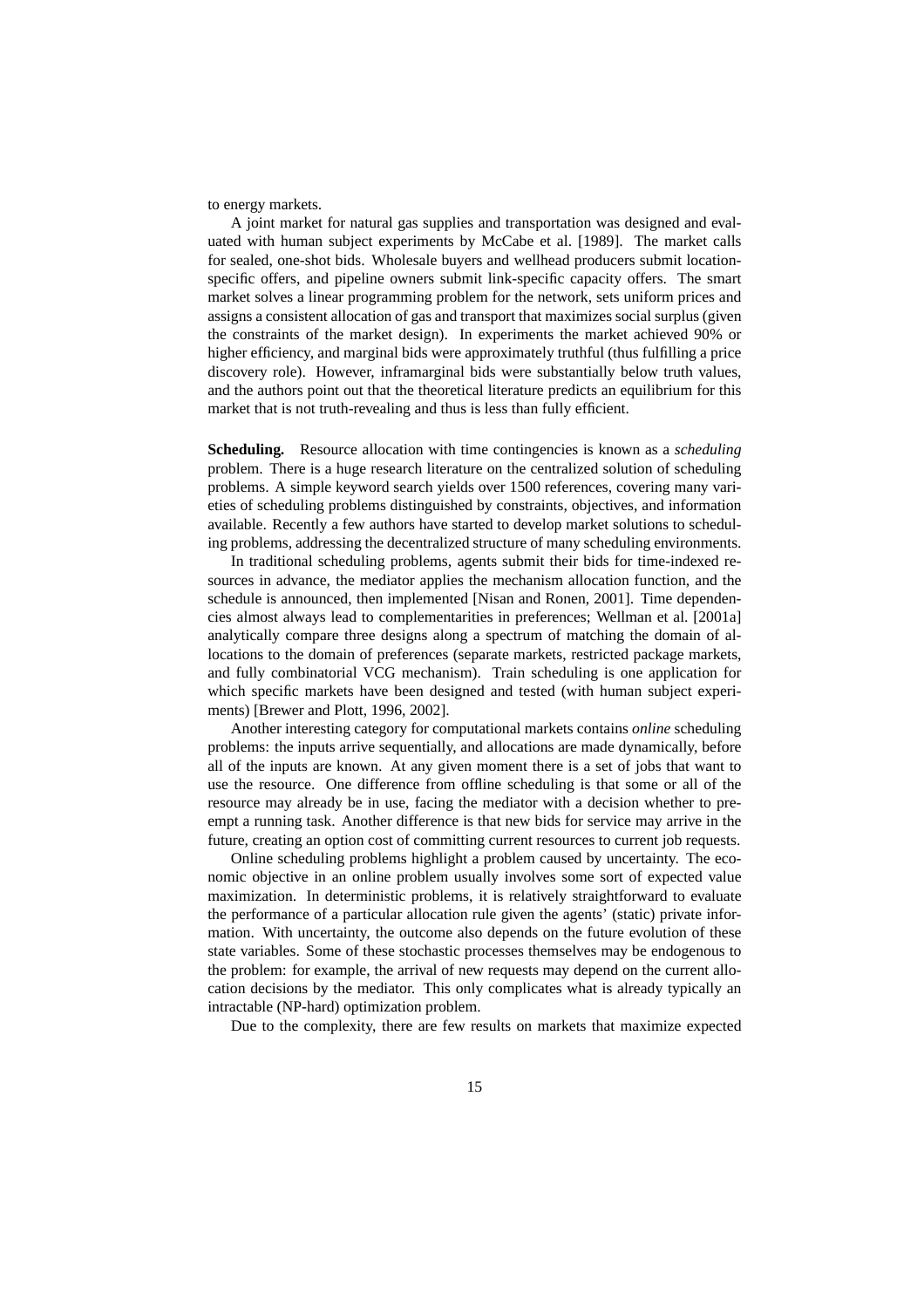value for online scheduling problems. The smart markets proposed typically implement heuristic allocation rules, for instance pre-empting a currently running job if a new request has an estimated expected value greater than some threshold. Two recent contributions provide some hope for traditional mechanism designs (that maximize a social objective function) in online scheduling problems. Friedman and Parkes [2003] define a class of problems for which a "delayed Vickrey-Clarke-Groves mechanism" has a dominant strategy equilibrium. Parkes and Singh [2003] show that an online mechanism design problem can be formulated and solved as a Markov Decision Process (MDP) problem, and they define a mechanism in which there is an approximately efficient (though computationally intractable) Bayes-Nash equilibrium.

Most of the online scheduling literature has avoided the complexity problems by focusing on minimax optimization, that is, reaching lower bounds for worst case performance. Two teams established that the best ratio achievable for worst case online scheduling performance (in centralized (non-strategic) problems) relative to fullline scheduling performance (in centralized (non-strategic) problems) relative to full-<br>information (offline) scheduling is  $(1 + \sqrt{k})^2$ , where k is the maximum ratio between the value per time unit of any two jobs [Baruah et al., 1992; Koren and Shasha, 1995]. These authors also provide algorithms that reach these bounds. Two recent approaches construct market solutions for strategic agents. In one the worst case ratio is increased construct market solutions for strategic agents. In one the worst case ratio is increased<br>to only  $((1 + \sqrt{k})^2 + 1)$  [Porter, 2004]; the other addresses a somewhat different question, but also provides constructive results [Hajiaghayi et al., 2004].

**Belief discovery and aggregation.** One of the benefits of market allocations is the discovery of value information. Of particular interest, markets for securities whose value depends on the future realization of a random variable will aggregate beliefs about the outcome, and thus provide a predictor. For example, it has long been known that well-functioning financial markets provide excellent predictors of the underlying asset values [Forsythe and Lundholm, 1990; Plott and Sunder, 1988]. Forsythe et al. [1992] implemented and studied the long-running Iowa Electronic Market, in which agents bid for securities that pay off on the results of political events (e.g., presidential primaries) and other well-defined events such as corporate earnings announcements. This market has routinely forecast political outcomes more accurately than professional polling organizations.

Standard financial markets introduce independent auctions for each security, which presents scaling problems when there are a large number of uncertain propositions. Pennock and Wellman [2000] establish conditions under which probabilistic dependence structure can or cannot reduce the number of securities needed for an operationally complete market. Hanson [2003] addresses the problem by defining a hybrid between pure markets and the evaluation methods sometimes used to score probability assessors. His *market scoring rules* exhibit properties of a market when there exists sufficient activity, reverting to the properties of scoring rules in cases of low liquidity. This market was implemented as a DARPA experiment to aggregate public information relevant to national security concerns [Polk et al., 2003], but days before trading began it was halted due to political uproar. Inspired by market scoring rules, Pennock [2004] introduced a dynamic pari-mutuel market for information aggregation that exhibits guaranteed liquidity, no risk to the mediator, and continuous updating of infor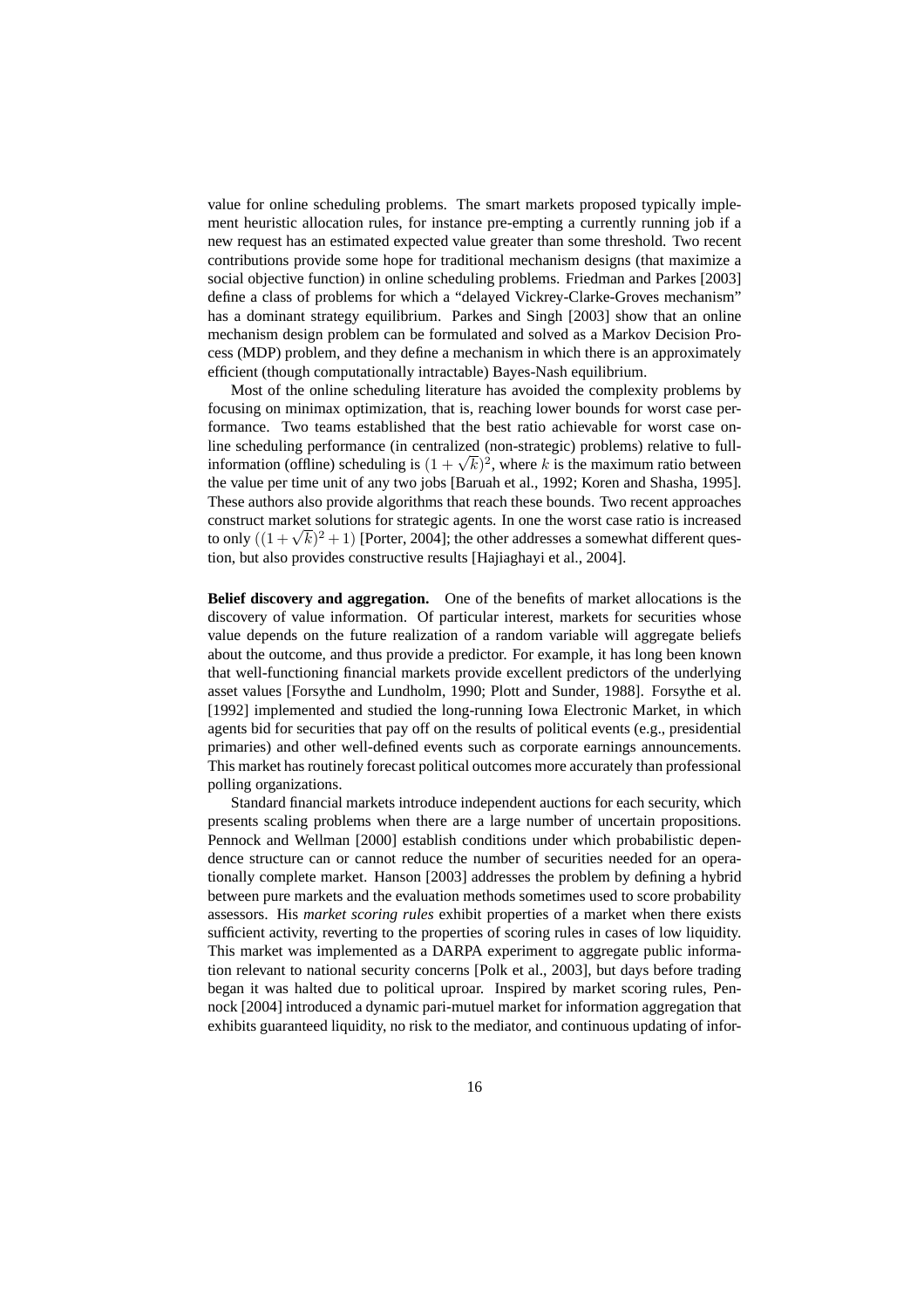mation.

#### **3.2.2 Combinatorial markets**

**Problems with complementarities.** Complementarities in demand are one of the more common causes, at least in the research literature, for the complexity that calls for smart markets. Goods are complements when acquisition of one increases demand for the other. In such a case, an agent's willingness to pay for one good will depend on whether or not the other can also be obtained. Many problems have this feature. For example, a take-off slot is worth little if the airline cannot also secure a landing slot. One hour of job-shop time may be worth zero if the firm cannot obtain the second hour necessary to complete the job. Fast delivery of the first packet in a file or email delivery is worth little if the remaining packets are delayed.

When goods are complements, a standard competitive price equilibrium may not exist [Bikhchandani and Mamer, 1997].<sup>8</sup> Even when one does, standard price-formation protocols are not guaranteed to find it [Scarf, 1973]. The fundamental problem is that when markets operate by separately forming prices for each good, agents cannot directly express information concerning value complementarities. Using the language from our conceptual framework, the domain of goods allocated by the mechanism does not match the domain of goods over which agents have preferences. For example, consider two simultaneous sealed-bid auctions, one each for goods  $A$  and  $B$ . An agent who jointly values the goods at \$3, but who values each separately at \$0, might be willing to pay \$1 for good A if it can also purchase good B for no more than \$2, but not otherwise. However, in this auction market the agent can bid for A at \$1, but cannot ensure that if it wins it can simultaneously purchase B for \$2 or less.

A direct response to this mismatch between the agent's preference domain and mechanism's allocation domain is to design mechanisms that allocate a domain of goods better aligned with agent the domain of agent preferences. Many authors pursue this through the design of combinatorial mechanisms.

Aligning the scopes of mechanism allocations and agent preferences does not, it turns out, solve the design problem. There are two types of difficulties. First, as shown by Myerson and Satterthwaite [1981], for a surprisingly broad set of problems, it is impossible to design mechanisms that satisfy minimally desirable constraint sets. Then, though all else equal some combinatorial mechanisms may outperform noncombinatorial options, the problem remains of choosing among the possible secondbest combinatorial mechanisms, which may be unbounded in number. The second difficulty is that all else is not equal: when we take into account the computational and other costs of combinatorial mechanisms, non-combinatorial mechanisms may better achieve the designer's objective. We shall discuss these two problems, and then some highlights of the literature that developed around them.

The first problem is that in a broad class of problems there exists no Bayesian-Nash mechanism that is efficient, individually rational, and budget balanced (see Section 2), but generally two of these can be satisfied at the expense of the third. Therefore, designers typically choose which property to sacrifice, and then try to limit loss on that

<sup>&</sup>lt;sup>8</sup> A "standard" competitive price equilibrium is a vector of unit prices and corresponding feasible allocation such that each agent receives the quantities it desires taking these prices as given.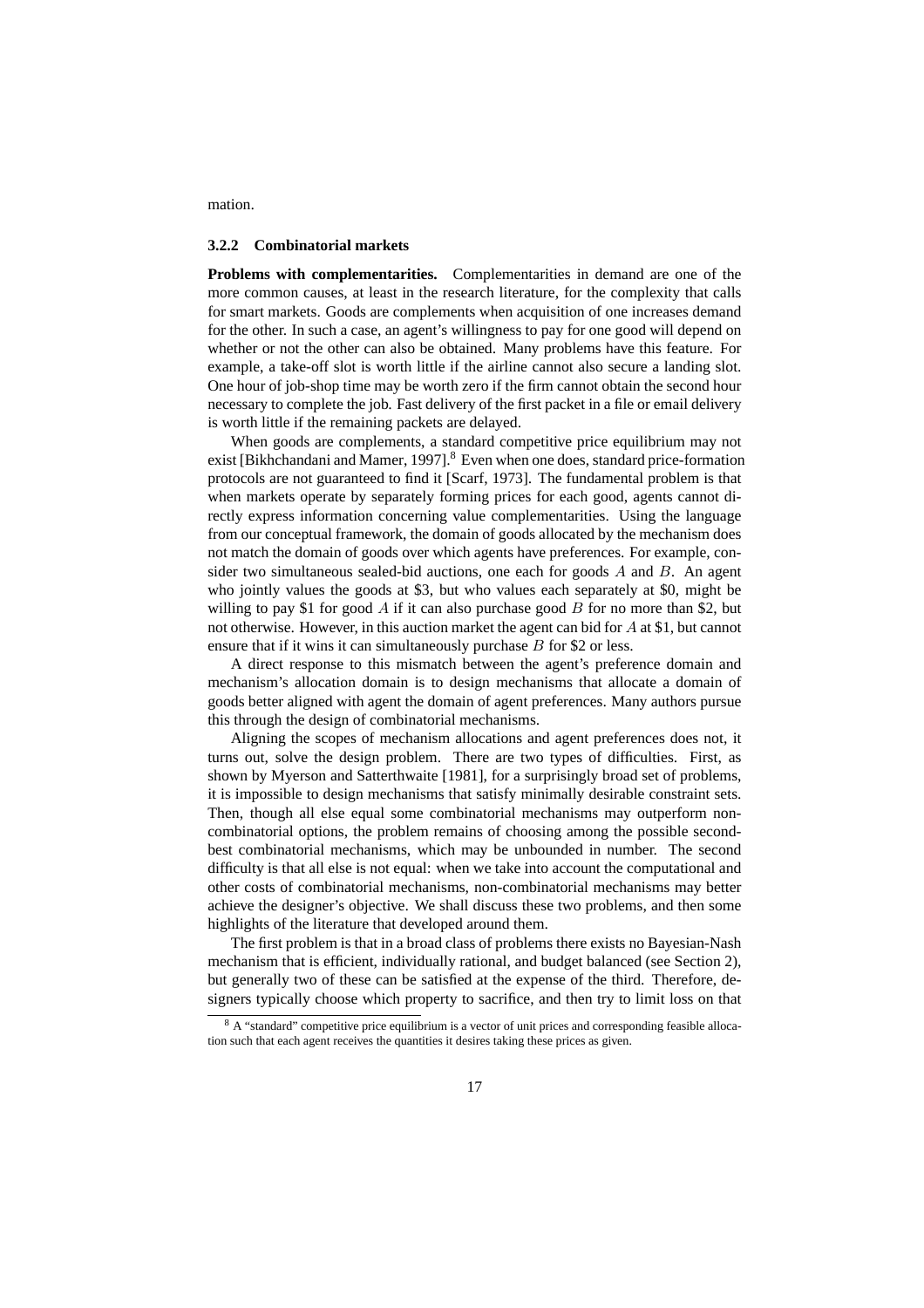dimension. As an alternative, a designer might give up one of these criteria but offer a mechanism that satisfies the other two plus some other desiderata. Thus, the intuition to design combinatorial mechanisms when agents exhibit complementary preferences is only the first search step through a vast design space: the quality of a design depends in a strong way on the designer's objective and desired constraints. There may be many or zero combinatorial mechanisms that are best.

The second problem is that mechanisms implemented for actual use inevitably incur transaction, computation, and cognitive costs that are often ignored in theoretical analyses. Computational costs include most directly the complexity of solving combinatorial optimization problems, but also the communication complexity of transmitting offers over many possible bundles. Cognitive costs include the burden of constructing offers over such bundles. Transaction costs include delays, coordination effort, and other costs of addressing multi-dimensional allocation domains in a single overarching mechanism. These implementation costs create standard economic tradeoffs (largely ignored by mechanism design economists) between the advantages of combinatorial mechanisms and their inherent diseconomies of scope. The potential benefits of aligning mechanism allocation domains with agent preference domains, along with the computational challenges, motivated a surge in mechanism design research by computer scientists [Dash et al., 2003; Nisan and Ronen, 2001; Papadimitriou, 2001; Rosenschein and Zlotkin, 1994]. This line of work has begun to address some of these additional costs, however we are unaware of any work that presents a reasonably complete and explicit model of the overall design tradeoffs.

**Combinatorial market design.** A combinatorial auction specifies rules for permissible messages that express values over combinations of goods, and an allocation function over these messages that assigns combinations. See de Vries and Vohra [2003] for a good survey; Cramton et al. [2005] collect articles by many of the leading researchers on this topic, presenting an in-depth review of technical issues. We can only briefly introduce this huge literature. We highlight crucial issues for computational market design and open research questions.

Combinatorial mechanisms are motivated in part by the Arrow-Debreu theorem, which establishes that if markets span the complete domain of agent preferences, a competitive equilibrium exists and is efficient [Arrow, 1964; Debreu, 1954]. However, a full set of Arrow-Debreu markets, including markets for all bundles of interest to agents, is not sufficient for two reasons. First, when preferences exhibit complementarities, the conditions of the Arrow-Debreu theorem are not met and a competitive equilibrium may not exist [Bikhchandani and Mamer, 1997]. Second, designers are often concerned with strategic (non-competitive) situations as well. The most important motivation for computational market design when agents are strategic is a result due to Vickrey, Clarke, and Groves: a direct revelation mechanism that guarantees an efficient, individually rational allocation [Vickrey, 1961; Clarke, 1971; Groves, 1973]. In a direct revelation mechanism, agents announce to the mediator their preferences over allocations; in the VCG family of mechanisms, the scope of allocations is the same as the scope of agent preferences. For our discussion of combinatorial mechanisms we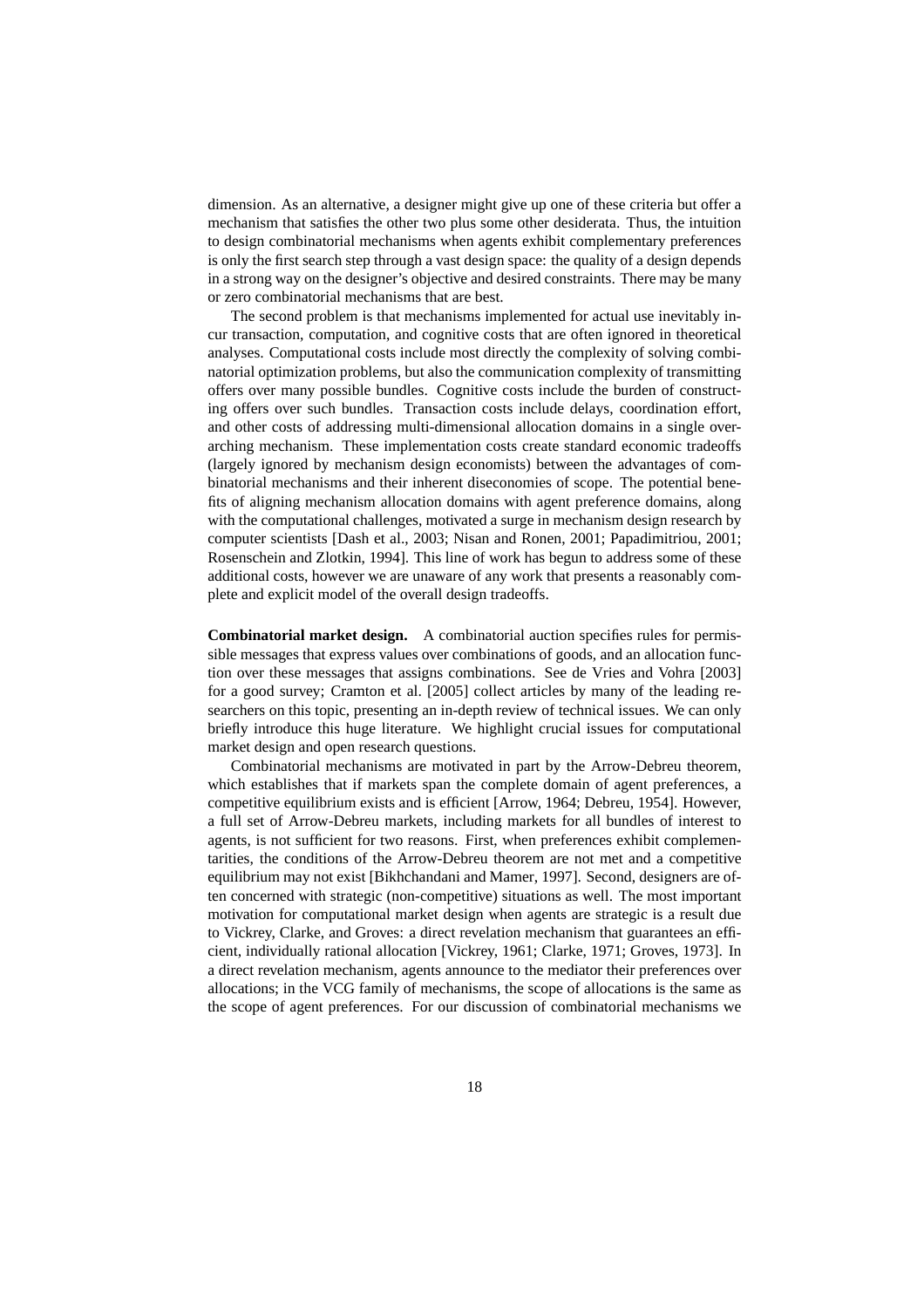focus on VCG-based mechanisms.<sup>9</sup>

Based on the number of papers solving implementation design problems for VCG mechanisms, it might appear that researchers view the VCG as an ideal form. In general, it is not. First, VCG does not overcome the Myerson and Satterthwaite [1981] impossibility result: a VCG mechanism that is guaranteed to be efficient and individually rational will not in general be budget balanced. Indeed, in bad cases, for  $N$  agents the VCG can require a subsidy on the order of  $N-1$  times the total surplus of the final allocation.<sup>10</sup> Second, although individual rationality and efficiency is a plausible set of minimally desirable criteria, other criteria may be desirable for some allocation problems. For example, VCG payments are typically "discriminatory": different agents likely make (or receive) different payments for the same allocation. In some settings social norms or other goals may impose a non-discriminatory constraint.<sup>11</sup> Third, there are substantial concerns about the computational feasibility of VCG mechanisms in moderately complex problems. The practical problems proved to be so numerous, and thus far, sufficiently intractable, that almost no VCGs are implemented in observed practice. We now discuss these feasibility concerns.

One computational design issue is the *winner determination* problem: how to compute the allocation function  $g(S_1, S_2, \ldots, S_N)$  (see Section 2.2)? For a general combinatorial problem, the VCG computation requires  $N - 1$  separate solutions of an NP-hard set-packing problem [Rothkopf et al., 1998]. Known algorithms for NPhard problems have worst-case exponential runtimes: the computational cost effectively doubles with each additional good.<sup>12</sup> One line of research focused on developing algorithms with good average-case performance on representative problem classes [Leyton-Brown, 2003; Sandholm and Suri, 2003]. A second logical approach is to find an algorithm that is guaranteed to find an *approximate* solution to the VCG allocation in polynomial time. However, Nisan and Ronen [2000] demonstrate that approximate (non-optimal) but polynomial (computationally feasible) VCG-based mechanisms that are truthful have arbitrarily bad performance in the worst case. Yet a third approach is to impose sufficient restrictions on agent rationality (or permissible strategies) to enable mechanisms that implement the VCG outcomes exactly with feasible computations [Parkes and Ungar, 2002]. Another line of research studied problems in which

<sup>9</sup>VCG mechanisms maximize Marshallian social welfare, which is the unweighted sum of surpluses (value net of any payments) for all buying and selling agents, measured in some common unit such as dollars. Another common design goal is to maximize the seller's revenue. Most of the points we make about VCG mechanisms are qualitatively true for revenue-maximizing mechanisms as well, though of course the details are different. The literature on revenue maximizing mechanisms over complementary goods is much less developed than that for VCG mechanisms.

<sup>&</sup>lt;sup>10</sup>Roughly speaking, the VCG pays to each agent the value of the surplus that the agent's value creates by its participation in the final allocation. Consider a problem in which the participation of all agents is necessary for any positive value to be created (a coordination, or joint production problem). In this case, if a total value of  $S$  is created, the VCG pays  $NS$  in total, of which only  $S$  is financed by the surplus created through the allocation.

 $11$  Much has been written over the years about the social ethics of discriminatory prices. In practice they are common: for example, students generally pay less for movie tickets than do their professors. Nonetheless, non-discriminatory pricing is sometimes imposed, particularly for public projects. For example, in designing a computational market for the provision of evaluations, such as product reviews, Avery et al. [1999] require that the same action (timing of an evaluation) must be paid the same price.

<sup>&</sup>lt;sup>12</sup>For example, the FCC simultaneously auctioned 1472 licenses in one 1996 auction. The total number of possible combinations to consider in a fully combinatorial allocation function would have been  $2^{1472} - 1$ .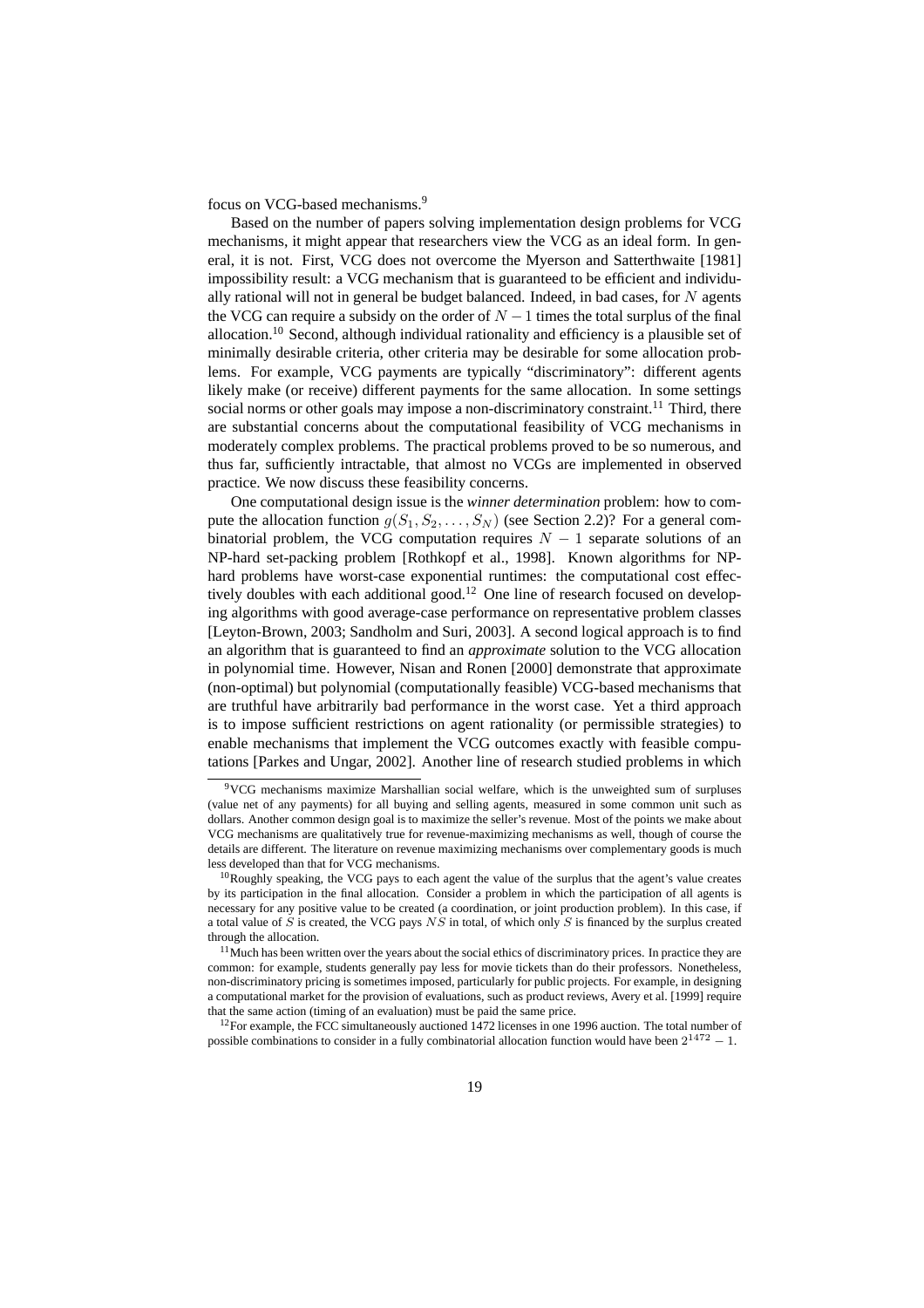there is a structure on the space of goods that provides sufficient simplification to make the winner determination problem tractable [Rothkopf et al., 1998; Wellman et al., 2001a].

A symmetric problem is that of *preference elicitation*: extracting value information from agents without imposing an undue or infeasible burden. Given a fully combinatorial allocation space, agents must determine and express an exponential number of valuations. For example, with only 30 distinct goods, there are  $2^N - 1$  (over a billion) possible bundles for which to bid.

A number of authors investigate the communication complexity of various resource allocation mechanisms. For a convex economy, the Walrasian mechanism is the unique individually rational mechanism that is informationally efficient (minimizes the dimensionality of the message space necessary to verify a Pareto efficient allocation) [Jordan, 1982; Hurwicz, 1960; Mount and Reiter, 1974 $1^{13}$  Among other things, for an economy to be convex preferences must be sub-additive (which rules out complementarities between goods), and continuous (which rules out integer constraints), and thus many interesting problems cannot be treated as convex. Unfortunately, the results are somewhat negative for non-convex economies. Nisan and Segal [2004] show that any efficient mechanism must communicate at least as much information as a full revelation of one agent's preferences, which will in general be exponential when agents have preferences over combinations of goods. They further prove that even approximately efficient allocations are hard: To guarantee an improvement over the approximation represented by selling all of the items as a single bundle requires communication that is exponentially increasing in the number of goods. This is true in a worst-case analysis, and also in expectation for at least some probability distributions over agent valuations.

Although the preference elicitation problem is provably hard, a number of authors have worked on pragmatic approaches to making it manageable for some problems. For example, some researchers address this problem by designing iterative, or *progressive* combinatorial auctions [Ausubel and Milgrom, 2002; Parkes, 1999; Parkes and Ungar, 2000; Wurman and Wellman, 2000], in which agents are expected to bid on each iteration only on bundles that appear best given the current information. Recently, some proposed methods based on explicit queries [Conen and Sandholm, 2002], where agents are asked their values for particular bundles based on the auction's defined query policy for its current state. There are a variety of related approaches to the elicitation problem [e.g., Faratin and de Walle, 2002; Conen and Sandholm, 2001; Parkes, 2004]. One is to develop bidding languages that are natural and concise for human agents [Boutilier and Hoos, 2001].

A different approach is to identify special problem classes that require less complete expressions of preferences. For example, Bikhchandani et al. [2002] focus on settings where "agents are substitutes": the contribution to problem value of a group of agents is more than the sum of their individual contributions. In such cases, agents can describe their preference over a smaller number of bundles, and communication and computation are polynomial (requiring the solution of two linear programs). Another class of examples are problems in which valuations satisfy the gross substitutes property [Kelso and Crawford, 1982]: a Walrasian equilibrium exists [Gul and Stacchetti,

<sup>&</sup>lt;sup>13</sup>A *Walrasian* mechanism is one that yields a competitive equilibrium; see footnote 8.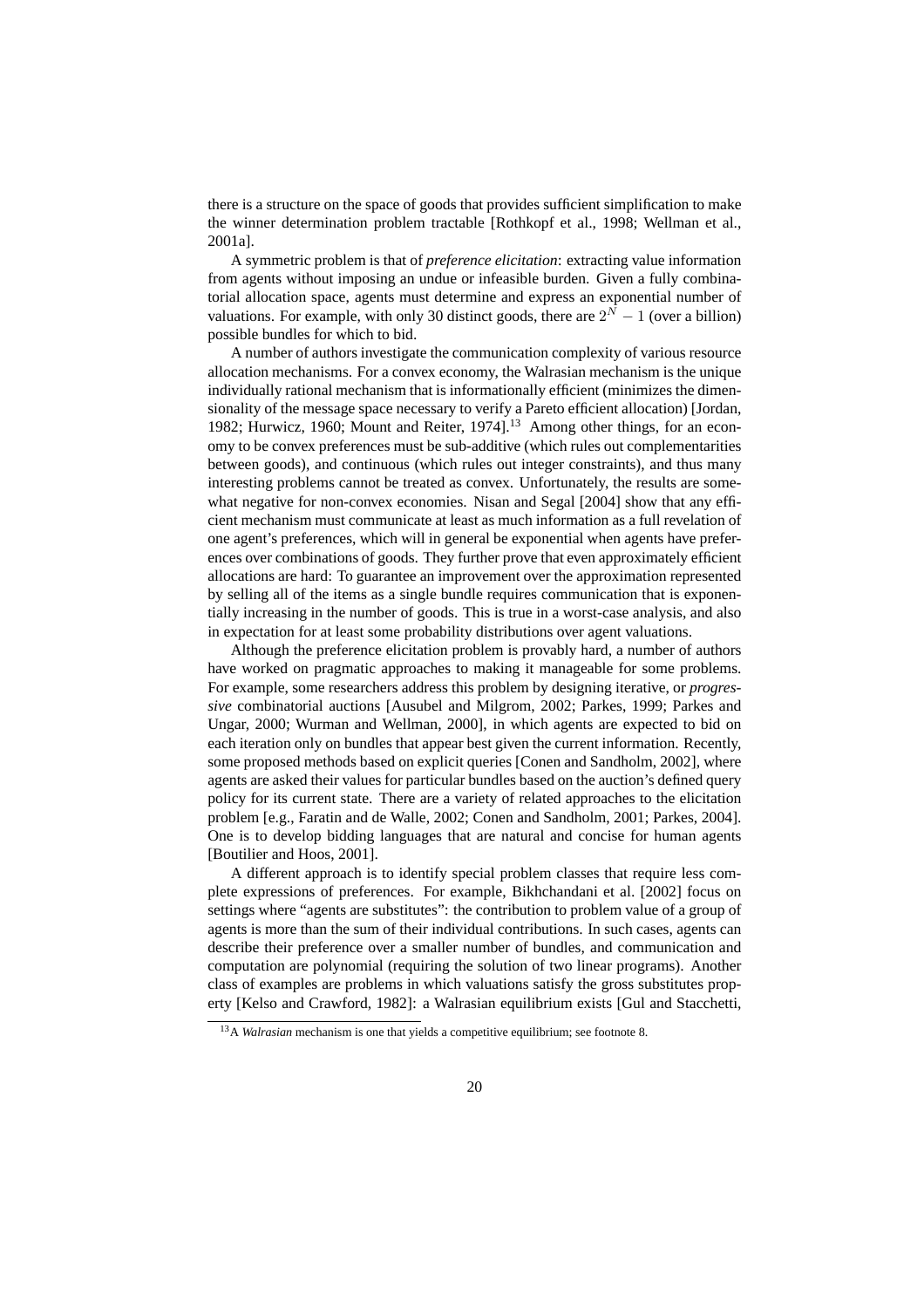1999] and it can be found with polynomial communication [Nisan and Segal, 2004].<sup>14</sup>

Another pragmatic concern for VCG mechanisms (as well as many others) is their susceptibility to the often unenforceable assumption that agents do not collude. In our conceptual framework this assumption is represented by limiting communications to the links between agents and the mediator (see Figure 2). Specifying mechanism rules that forbid collusion does not necessarily prevent it. VCG mechanisms perform arbitrarily badly when agents can collude [Ausubel and Milgrom, 2002]. A related concern is their vulnerability to "false name" bids (one agent splitting package bids between multiple pseudonyms to change the allocation or associated payments) [Sakurai et al., 1999].

Despite the known problems with combinatorial mechanisms, they have been tested in a number of laboratory experiments in which the space of goods was small enough for the computations to remain tractable. For example, Rassenti et al. [1982] developed a sealed-bid combinatorial auction to allocate airport runway time slots. Their specification of goods allowed for agents to express preferences over packages of multiple slots to accommodate complementarities (for example, needing a landing slot to combine with every take-off slot). They implemented an algorithm to determine the allocation that maximized system surplus, then awarded packages at prices guaranteed to be no more than the amounts bid. They tested this smart market negotiation mechanism in a laboratory setting with cash-motivated human subjects, where it obtained about 10% higher efficiency than a mechanism of independent auctions for each slot.

NASA funded a team of Caltech economists to study various computational market designs to allocate payload space, power, and other resources for commercial experiments in the space station program. Banks et al. [1989] report on several designs and human subject experimental tests of their performance. As in Rassenti et al. [1982], the designs were driven by the specification of the goods over which negotiations were defined. They addressed problems with multiple resources (space, power), uncertainties in demand and supply (for example, some shuttle launches are cancelled), unresponsive supply (no inventories and fixed capacities), and demand indivisibilities. They tested two smart market negotiation mechanisms: one an iterative approximation to a Vickrey-Clarke-Groves mechanism, and the second a simpler iterative package bidding process. Traditional markets averaged only 66% efficiency; the iterative VCG averaged 78%, and the package bidding mechanism averaged 81% efficiency.

Another Caltech experiment tested a combinatorial design for the FCC spectrum auctions [Bykowsky et al., 2000]. The FCC did not use combinatorial markets for its spectrum auctions despite the well-known complementarities, due to concerns with computational costs and bidding strategy issues.<sup>15</sup>

Combinatorial mechanisms directly address the problem we have identified many times in this chapter: the performance of negotiation mechanisms will depend crucially on the quality of the match between the mechanism's domain of goods and the domain

<sup>14</sup>Two goods are *gross substitutes* when the Marshallian demand for one increases as the price of the other increases. The Marshallian demand is the "ordinary" demand; that is, it reflects how a consumer's demand changes with price changes, without any income compensation to hold the consumer's level of overall utility constant. See, e.g., Mas-Colell et al. [1995].

<sup>&</sup>lt;sup>15</sup>We discuss the FCC auctions further in Section 4.3.2 below, when we address agent bidding strategies for simultaneous ascending auctions.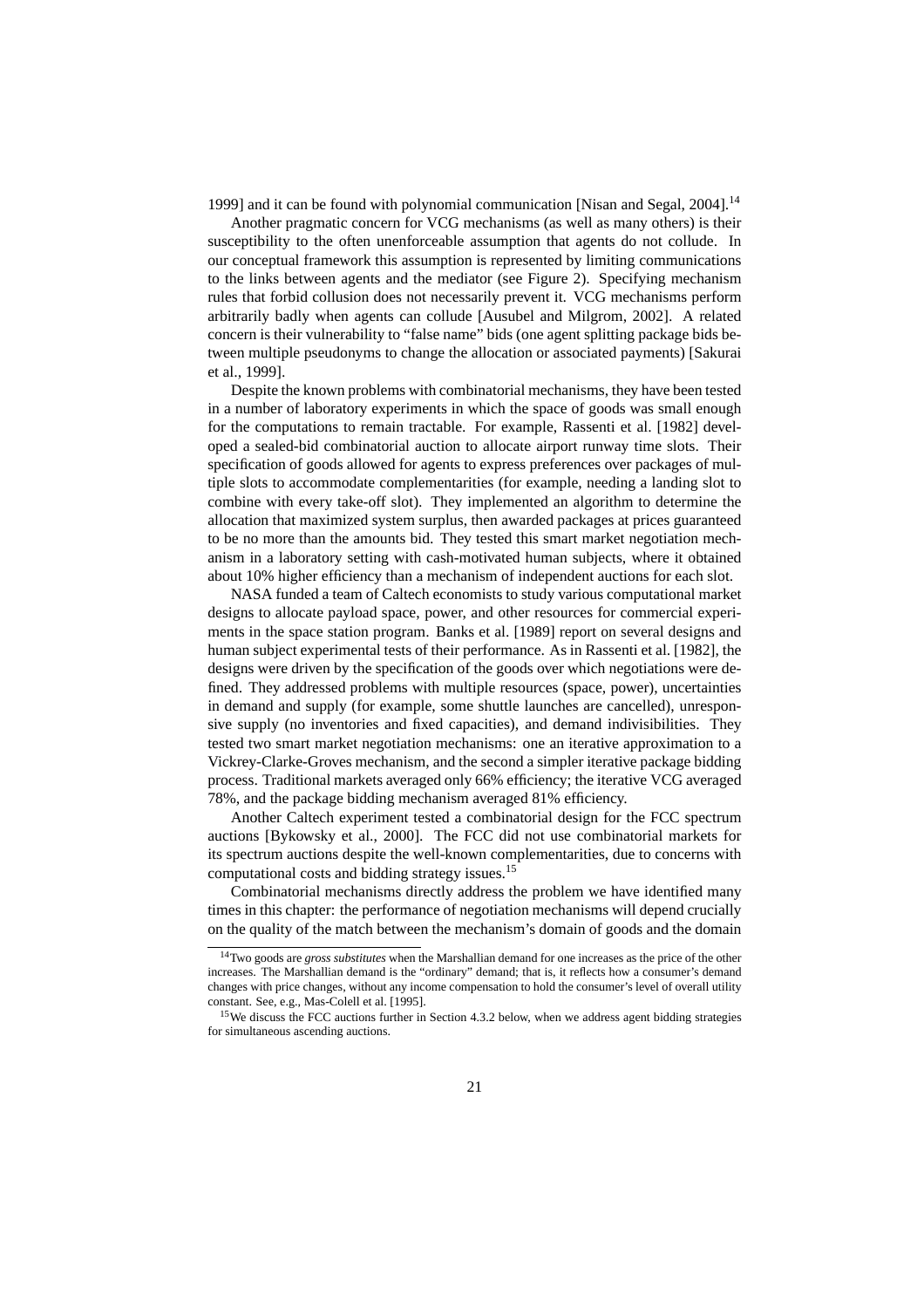of agent preferences. To date few combinatorial mechanisms have been implemented, but the very active research on each of the design problems we identify offers hope that this approach to computational negotiation will become more usable in the future.

#### **3.3 Exchanging: Transaction services**

Once a deal is negotiated, it remains for the parties to execute the agreed-upon exchange. Many online marketplaces support transaction services to some extent, recognizing that integrating "back-end" functions—such as logistics, fulfillment, and settlement—can reduce overall transaction costs and enhance the overall value of a marketplace [Woods, 2002].

A critical component of market-based exchange, of course, is *payment*, the actual transfer of money as part of an overall transaction. The online medium enables the automation of payment in new ways, and indeed, the 1990s saw the introduction of many novel *electronic payment mechanisms* [O'Mahony et al., 1997], offering a variety of interesting features [MacKie-Mason and White, 1997], including many not available in conventional financial clearing systems. For example, some of the schemes supported anonymity [Chaum, 1992], micropayments [Manasse, 1995], or atomic exchange of digital goods with payment [Sirbu and Tygar, 1995].

As it turned out, none of the innovative electronic payment mechanisms really caught on. There are several plausible explanations [Crocker, 1999], including inconvenience of special-purpose software, network effects (i.e., the need to achieve a critical mass of buyers and sellers), the rise of advertising-supported Internet content, and decreases in credit-card processing fees. Nevertheless, some new payment services proved complementary with marketplace functions, and thrived. The most wellknown example is PayPal, which became extremely popular among buyers and sellers in person-to-person auctions, who benefited greatly from simple third-party payment services. PayPal's rapid ascension was in large part due to an effective "viral marketing" launch strategy, in which one could send money to any individual, who would then be enticed to open an account [Jackson, 2004]. PayPal is still not economical for micropayments, however, and new schemes—most notably, Peppercoin [Micali and Rivest, 2002]—have emerged aiming to provide such services.

## **4 Automating market participants**

Part of automating markets is automating the behavior of participants in those markets. Of course, computerized trading has been a reality almost as long as we have had computers. What is relatively new is the proliferation of electronic markets on networks, and their potential to dramatically expand the opportunities for automating trading functions in a broad variety of domains. Conversely, automating traders can shape the automation of markets, for example, by rendering feasible some market designs too complex for manual traders.

As in most realms of computerization, there is no sharp line between automated and non-automated trading. Virtually all trading in financial markets is mediated by computers at some stage of the process, and the same is true by definition for markets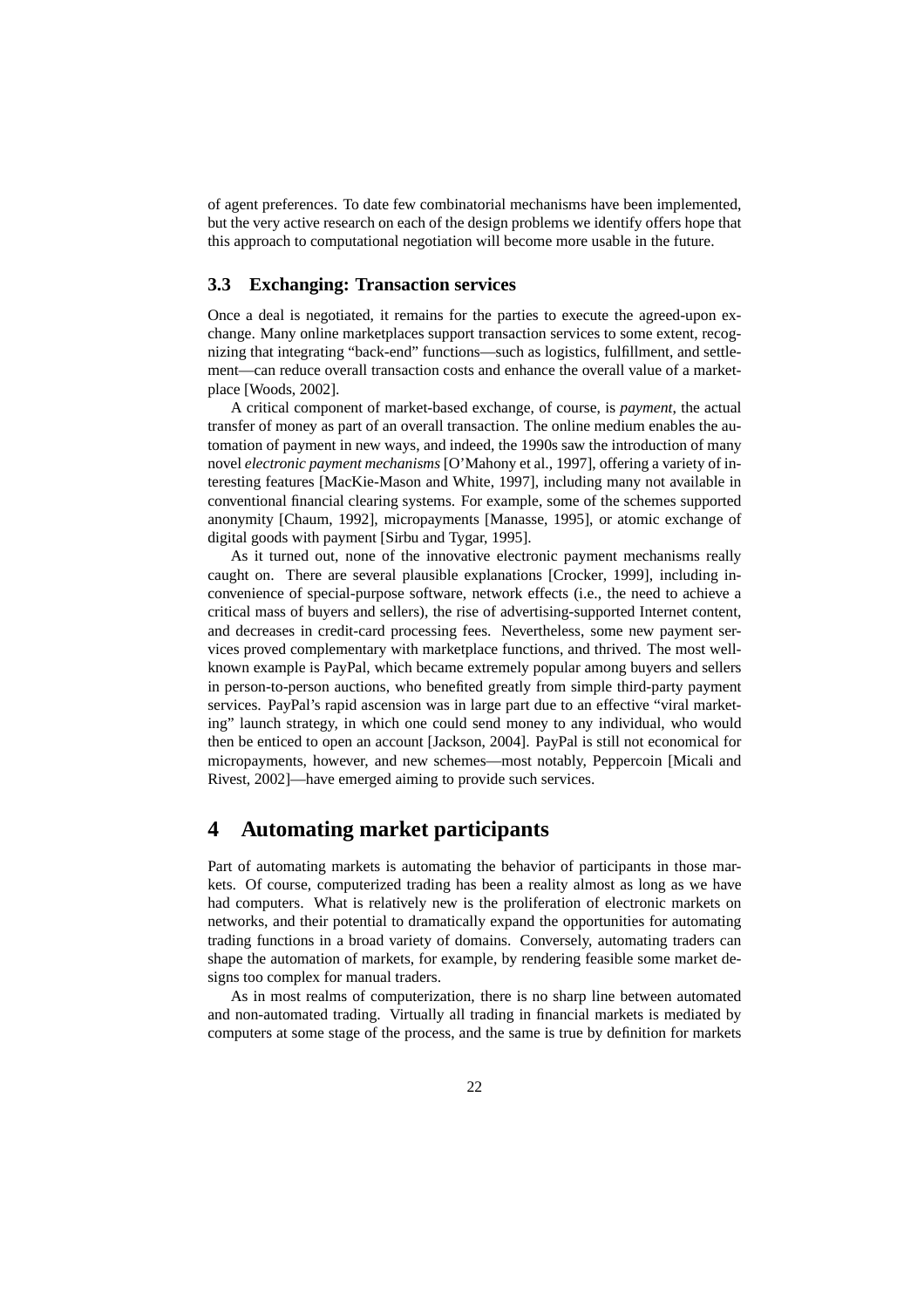that themselves operate electronically. Consider the communication flow of the generic trading system diagrammed in Figure 3. The human trader issues "instructions" to the computer, resulting in bids submitted to the market. The instructions may be direct, for example, "buy 100 shares XYZ at \$20", in which case the computer is merely serving a communication interface function, and the trading is essentially manual. To the extent instructions are indirect, such as "balance my portfolio", or "liquidate my holdings in sector  $S$  in an orderly manner", we would characterize the trading as automated to a correspondingly greater degree. Similarly, to the extent the computer processes the market information for presentation to the human—summarizing, identifying patterns, even recommending specific trading actions—we would have to credit the machine with a share of the overall decision process.

<Figure 3 about here>

The upshot is that automated trading exists on a continuum, and it is futile to attempt a precise binary classification of human and computer trading activity. We merely observe that the computer's role is often significant, and growing over time in sophistication and complexity. Of course, the trading is ultimately on behalf of humans (or organizations operated by and for humans), and so the humans will continue to exert ultimate control and influence over their *trading agents*. As the machines prove increasingly worthy of trust in their competence to execute decreasingly direct instructions, it is inevitable that a significant fraction of trading activity will become fully automated for all practical purposes.

Recognizing that overall trading activity is the product of manual and automated components, we henceforth apply the term "trading agent" to the combined entity interacting with the market, enclosed by the dashed box in Figure 3.

The phenomenon of automated trading raises several interesting questions.

- How should trading agents behave? How can we design effective strategies for a range of environments? How can we construct agents capable of incorporating new information and objectives, and adapting to changing circumstances?
- How will automated traders change the character and behavior of markets? Will additional stabilization, security, or other safety-related mechanisms be required?
- How can we design markets to cater to or exploit the capabilities of automated trading agents?

In the sections below we address these questions, in the course of surveying some significant threads in trading agent research. Our focus is on works that study the behavior or potential of trading agents themselves, as opposed to efforts that use computational agents as a way to model human trading behavior. The latter is the domain of much research in agent-based computational economics, addressed in several other chapters of this handbook.

#### **4.1 Program trading**

As noted above, automation of trading in financial markets is a well-established practice. The term "program trading" (or "programmed trading") is sometimes applied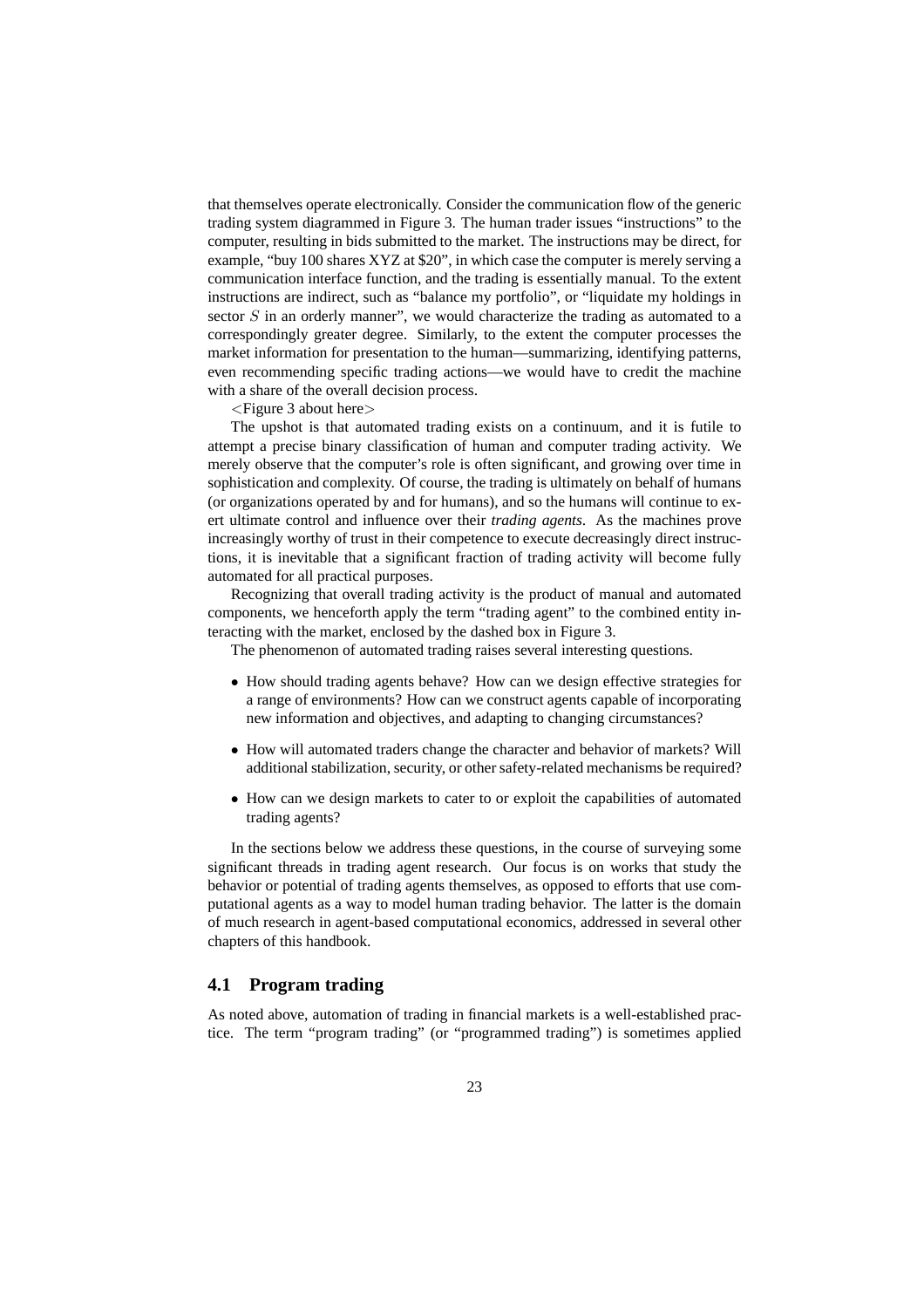generically to any initiation of trade activity based on procedural rules (typically implemented by computer programs), but more frequently refers to a particular form of trading based on *index arbitrage* [Brennan and Schwartz, 1990] or other standard portfolio trading strategies. Index-arbitrage programs monitor the price of index futures contracts (e.g., for the Standard & Poor's 500), as well as the basket of underlying securities, and triggers trades whenever the futures price deviates from the underlying price by some pre-specified threshold dependent on the interest rate. Academic interest in program trading focused on the effect of this activity on price volatility, including much investigation of its relation to the October 1987 stock market crash [Baldauf and Santoni, 1991].

The New York Stock Exchange (NYSE) requires its members to report trades involving fifteen or more stocks with aggregate value of a million dollars or more. This definition is designed to capture the common pattern of program trading for index or other derivative-based arbitrage, portfolio insurance, and other portfolio-based actions. According to NYSE, such trades account for a large fraction of overall volume: 51.2%, for a typical example, in the last week of January 2005. Of this, 11.4% was attributed to index arbitrage specifically.

It is of course possible to implement any systematic trading strategy in a computer program, and many such programs have been marketed to investors as "black-box" or "gray box" trading systems (so-called because their specific trading rules are secret or only partially revealed). As the availability of financial market data via the Internet has increased, so have the offerings of software packages providing analysis and monitoring tools, some providing interfaces for user-specified trading rules. Whereas it is doubtful that retail investors can profit substantially through such means, major brokerages reportedly devoted significant resources to computational modeling and automated trading strategies for internal use by their trading units. For proprietary reasons, little is publicly known about the nature and extent of these computerized trading activities. Bass [1999] presents an unusually forthcoming story of the Prediction Company's efforts in automated trading, but even this account stops short of technical and strategic precision.

#### **4.2 Market interfaces**

Automated agents interact with electronic markets according to standardized interfaces. Program trading in financial markets is facilitated by ECNs (electronic crossing networks) such as Island and Instinet, which support specified network protocols for submitting stock orders. The Small Order Execution System provides an analogous standard interface to Nasdaq market makers.

Online marketplaces inherently provide a window to automated traders, as a side effect of supporting standard web protocols. For example, eBay cannot necessarily distinguish a bid submitted by a human user through a browser from one generated by a program constructing the same web posting. Users have taken advantage of this opportunity, for example by employing programs to submit bids at prespecified times, typically seconds before the scheduled auction close. This practice, called *sniping*, is quite common on eBay, and can be supported by several auction-theoretic arguments [Roth and Ockenfels, 2002]. Services such as eSnipe also provide rudimentary facili-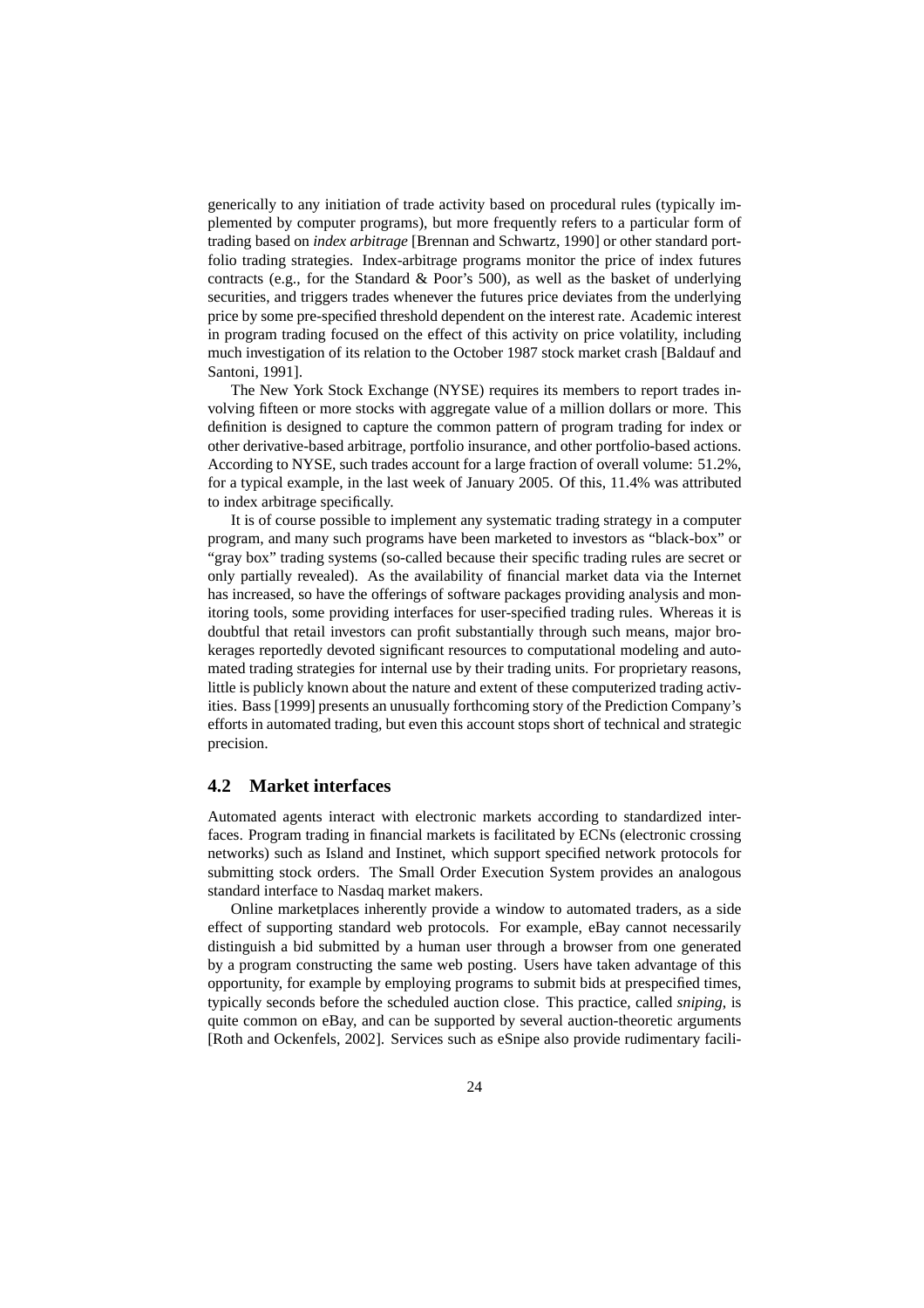ties to condition bids on auction events, such as the success or failure of related bids in specified auction groups.

Definition of a market interface is part of the overall task of market design. Bidding rules comprise a dimension of market design space, governing the language of allowable bids as well as the policy for admitting bids over time [Wurman et al., 2001]. Choice of a bidding language often entails addressing rich tradeoffs, for example in the complexity of bidding or evaluating bids [Nisan, 2000]. In some cases, a designer might intentionally restrict bidding rules in order to simplify the interface implementation or to bias toward simple negotiation strategies [Cranor and Resnick, 2000].

To fully support automated trading, market interfaces would provide machinereadable specification of bidding rules, as well as other market policies. This would facilitate deployment and testing of mechanisms, promote transparency, and ultimately support automatic adaptation of trading strategies. Although sufficiently flexible and formal standards for specifying markets are not yet available, special-purpose languages for specifying auctions [Lochner and Wellman, 2004] and reasoning about negotiation protocols [Guerin and Pitt, 2002] constitute steps in this direction.

#### **4.3 Agent strategies**

How a trading agent should behave depends, of course, on the market mechanism and other agents in its environment. Studies of trading agent strategy typically focus on a particular environment; there have been few attempts thus far to distill general crosscutting principles. In this section we examine research on strategies for two canonical market environments: individual continuous double auctions and collections of simultaneous auctions. In Section 4.4 we consider a more complex market game combining several different market mechanisms.

#### **4.3.1 Continuous double auction strategies**

One of the most basic trading scenarios is an abstract market based on the continuous double auction (CDA) mechanism [Friedman, 1993]. The CDA is a simple and wellstudied auction institution, employed commonly in commodity and financial markets. The "double" in its name refers to the fact that both buyers and sellers submit bids, and it is "continuous" in the sense that the market clears instantaneously on receipt of compatible bids.<sup>16</sup>

The CDA has also been widely employed in experimental economic studies, and notably in an open research competition conducted at a Santa Fe Institute workshop in 1990 [Friedman and Rust, 1993; Rust et al., 1994]. The winning trader in this competition held back until most of the other agents revealed their valuations through bidding behavior, then "stole the deal" by sniping at an advantageous price. Agents employing more elaborate reasoning failed to make such sophistication pay off. This is consistent with observations that even extremely naive strategies—exhibiting what Gode and Sunder [1993] dubbed "zero intelligence" (ZI)—achieve virtually efficient outcomes

<sup>&</sup>lt;sup>16</sup>In the computer science literature "continuous" mechanisms are usually called "on-line"; we discussed some theoretical results for on-line scheduling market design in section 3.2.1, above.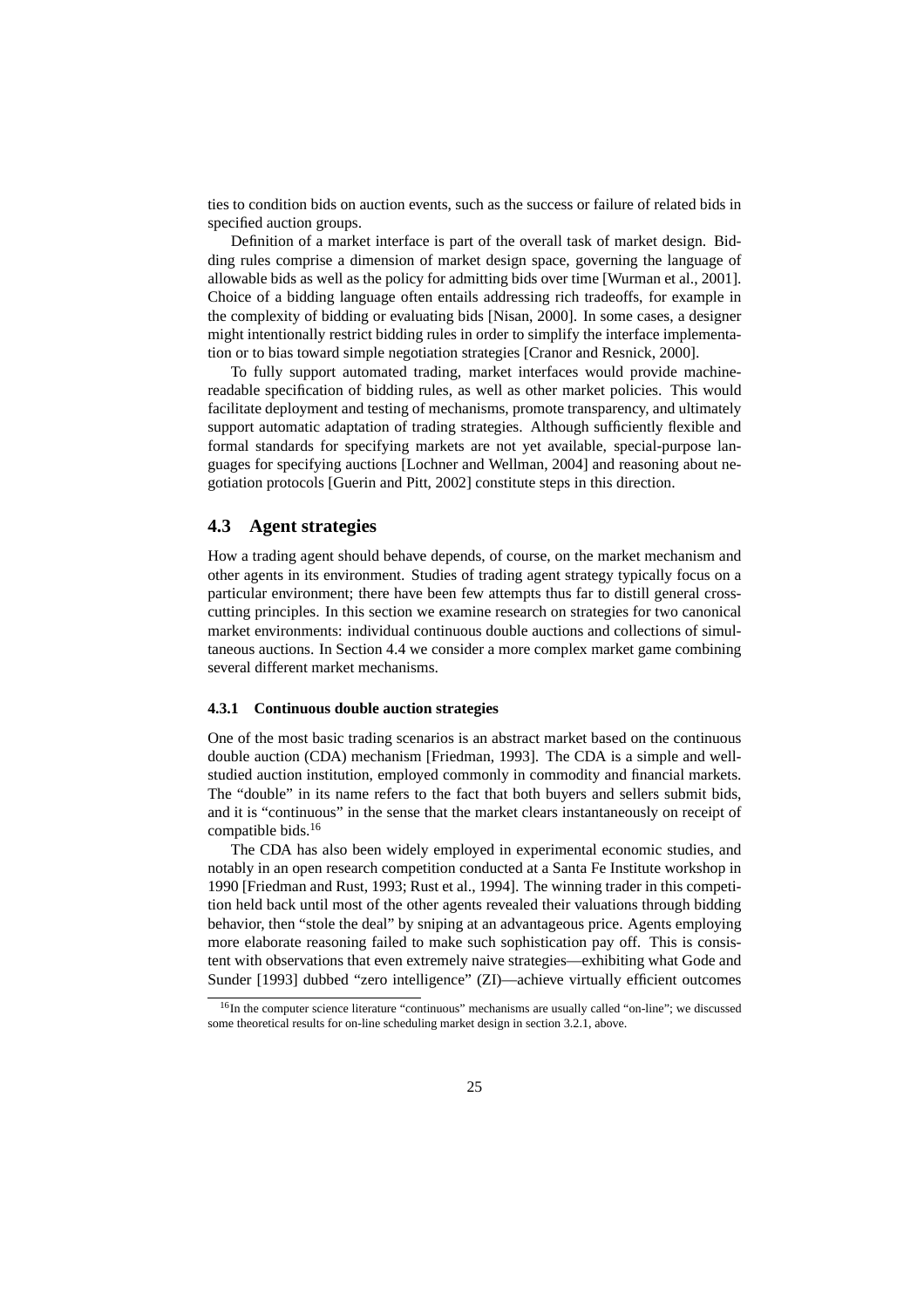in this environment. Such results suggested a strong limit on the potential returns to positive smarts.

Over the last fifteen years, CDA markets served as a basis for many further studies of artificial trading agents. The simplicity and familiarity of the abstract CDA framework presents some distinct advantages as the basis for trading agent research. These include ease of explanation and simulation, low barriers to entry, consensus understanding of market rules, predictability of behavior, opportunity to build on prior work (on design of both mechanism and agents), and analyzability of outcomes. Given the ubiquity of the CDA institution, there is even a potential to incorporate real-world market data of various kinds.

Cliff [1998] provides an extensive bibliography covering much of this work, including his own evolutionary studies of "ZI plus" agents. One particularly influential trading strategy was proposed by Gjerstad and Dickhaut [1998], later revised and termed the "heuristic belief learning" (HBL) model [Gjerstad, 2004]. An HBL agent maintains a belief state over acceptance of hypothetical buy or sell offers, constructed from historical observed frequencies. It then constructs optimal offers with respect to these beliefs and its underlying valuations. The timing of bid generation is stochastic, controlled by a *pace* parameter, which may depend on absolute time and the agent's current position. Gjerstad [2004] demonstrates that pace is a pivotal strategic variable, and that indeed there is surprisingly large potential advantage to strategic dynamic behavior despite the eventual convergence to competitive prices and allocations.

In extensive simulated trials, Tesauro and Das [2001] found that a modified version of HBL outperformed a range of other strategies, including ZI, ZI plus, and the sniping strategy that won the original Santa Fe tournament. The strategy also compared favorably with human traders [Das et al., 2001].

Because CDAs or close variants are widely employed in financial markets, models from the finance literature that account for details of the trading mechanism, or *market microstructure* [Garman, 1976], are also highly relevant to trading agent strategy.<sup>17</sup> Much of this literature addresses the trading problem from a market maker's perspective, explaining price spreads and the potential for dealer profit by way of transaction costs and inventory management, information asymmetries, or strategic opportunities [O'Hara, 1995].

Availability of real-time market information has recently begun to enable higherfidelity modeling of financial trading environments. The Penn Exchange Simulator [Kearns and Ortiz, 2003] merges bids from automated trading agents with actual limitorder streams, providing realistic volume and volatility patterns, whether or not these would emerge naturally from the artificial agent strategies. Competitions based on this simulator enabled comparison of a wide variety of CDA bidding policies [Sherstov and Stone, 2004], including some that may use information from the entire order book [Kearns and Ortiz, 2003].

<sup>&</sup>lt;sup>17</sup>Agent-based finance models, as discussed by Hommes [2005] and LeBaron [2005], are primarily directed at explaining aggregate behavior, but may also prove useful for strategic studies.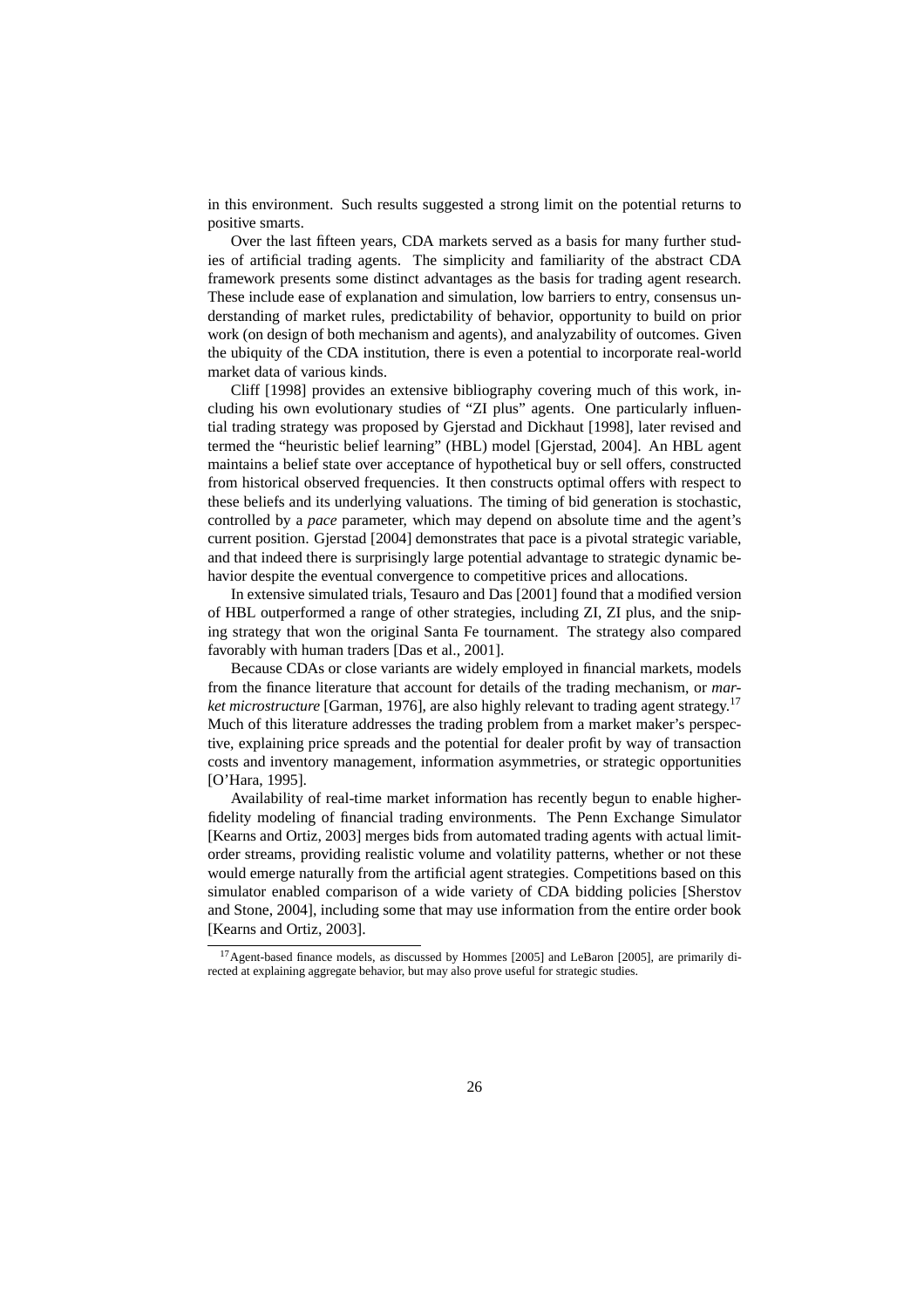#### **4.3.2 Simultaneous ascending auction strategies**

A *simultaneous ascending auction* (SAA) allocates a set of M related goods among N agents via separate English auctions for each good. Each auction may undergo multiple rounds of bidding. At any given time, the *bid price* on good m is  $\beta_m$ , defined to be the highest agent bid  $\max_{1 \leq j \leq N} \{b_j^m\}$  received thus far, or zero if there have been no bids. To be admissible, a new bid must meet the bid price plus a bid increment (which we take to be one w.l.o.g.),  $b_j^m \geq \beta_m + 1$ . If an auction receives multiple admissible bids in a given round, it admits the highest (breaking ties arbitrarily). An auction is *quiescent* when a round passes with no new admissible bids.

The auctions proceed concurrently. When all are simultaneously quiescent, the auctions close and allocate their respective goods per the last admitted bids. Because no good is committed until all are, an agent's bidding strategy in one auction cannot be contingent on the outcome for another. Thus, an agent  $j$  desiring a bundle of goods inherently runs the risk—if it bids at all—that it will purchase some but not all goods in the bundle. This is the well-known *exposure problem*, and arises whenever agents have complementarities among goods allocated through separate markets. The exposure problem is perhaps the pivotal strategic issue in SAAs.

As noted above, dealing with complementarities was a prime motivation for the development and exploration of combinatorial auctions in recent years. Although such mechanisms may provide an effective solution in many cases, there are often significant barriers to their application. Most significantly, conducting a combinatorial auction requires the existence of a competent authority to coordinate the allocation of interdependent resources, and incurs costs and delays associated with such coordination. It is a simple fact that today we see many markets operating separately, despite apparent strong complementarities for their respective goods. Whereas automation will very likely increase the prevalence of combinatorial markets, we expect that the issue of trading in separate dependent markets will remain for the foreseeable future.

Perhaps the most natural baseline for SAAs is a strategy called *straightforward bidding* (SB).<sup>18</sup> A straightforward bidder takes a vector of *perceived prices* for the goods as given, and bids those prices for the bundle of goods that would maximize the agent's surplus if it were to win all of its bids at those prices.

Let  $v_i(X)$  denote the value to agent j of obtaining the set of goods X. Given that it obtains  $X$  at prices  $\vec{p}$ , the agent's *surplus* is its value less the amount paid,  $\sigma(X, \vec{p}) = v_j(X) - \sum_{m \in X} p_m$ . When agent j is winning the set of goods  $X_{-1}$  in the previous bidding round, we define the current perceived prices to be  $\hat{p}_m = \beta_m$  for  $m \in X_{-1}$ , and  $\hat{p}_m = \beta_m + 1$  otherwise. Then, under SB, agent j bids  $b_j^m = \hat{p}_m$  for  $m \in X^*$  such that  $X^* = \arg \max_X \sigma(X, \vec{\hat{p}}).$ 

The straightforward bidding strategy is quite simple, involving no anticipation of other agents' strategies. For the single-unit problem, such anticipation is unnecessary, as the agent would not wish to change its bid even after observing what the other agents did [Bikhchandani and Mamer, 1997]. This is called the *no regret* property [Hart and Mas-Colell, 2000], and means that from the agent's perspective, no bidding policy would have been a better response to the other agents' bids.

<sup>&</sup>lt;sup>18</sup>We adopt the terminology introduced by Milgrom [2000]. The same strategy concept is also referred to as "myopic best response", or "myopically optimal", or even "myoptimal" [Kephart et al., 1998].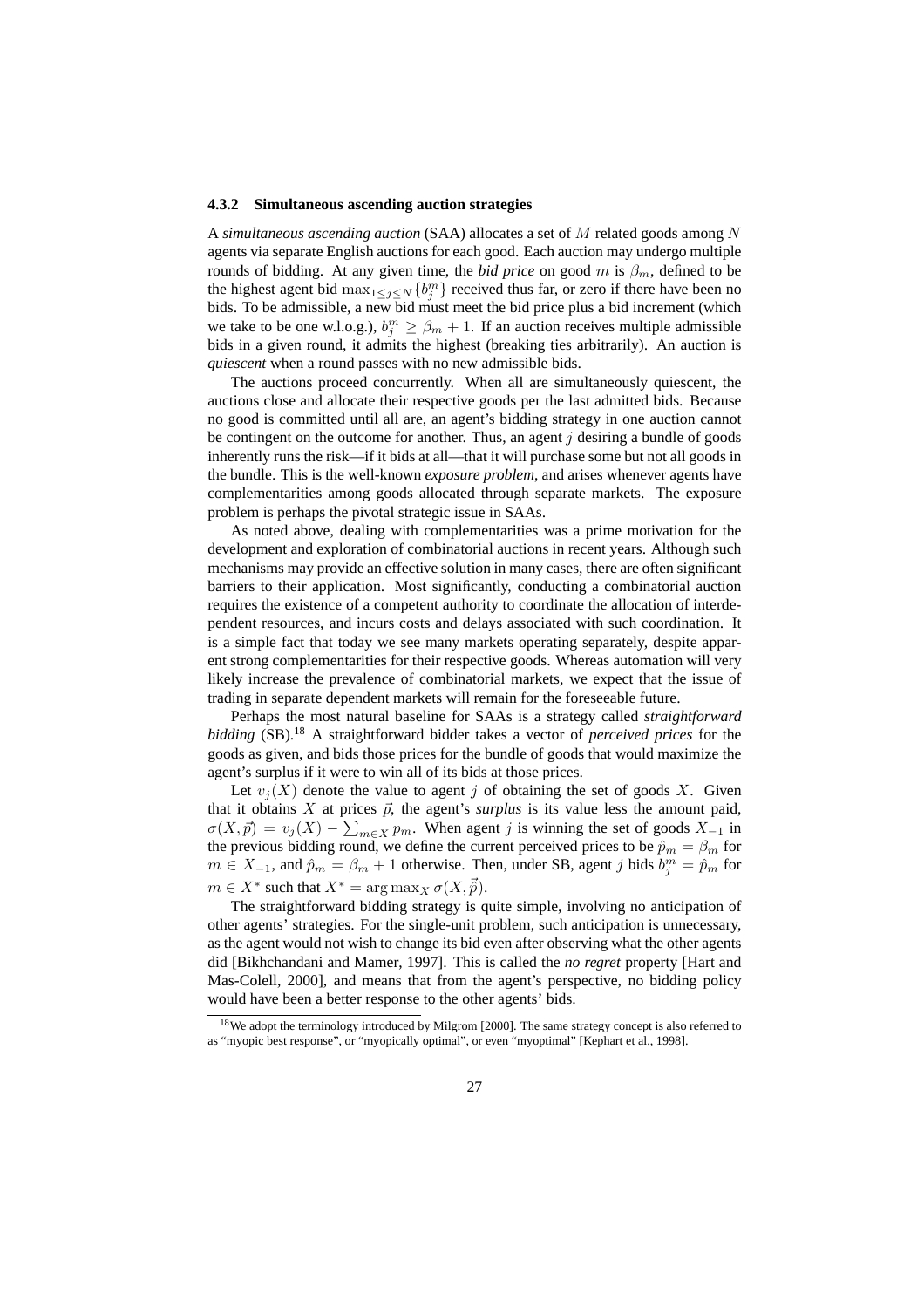For a *single-unit value function*, the value of a set of goods is just that of its most valuable included singleton. When all agents have single-unit value, and value every good equally, the situation is equivalent to a problem in which all buyers have an inelastic demand for a single unit of a homogeneous commodity. For this problem, Peters and Severinov [2001] showed that straightforward bidding is a perfect Bayesian equilibrium. Up to a discretization error, the allocations from SAAs are efficient when agents follow straightforward bidding. It can also be shown [Bertsekas, 1992; Wellman et al., 2001a] that the final price vector will differ from the minimum unique equilibrium price by at most  $\kappa \equiv \min(M, N)$ . The value of the allocation, defined to be the sum of the bidder surpluses, will differ from the optimal by at most  $\kappa(1 + \kappa)$ .

Unfortunately, the very nice properties for straightforward bidding with single-unit value do not carry over to multiple-unit problems. Indeed, the resulting price vector can differ from the minimum equilibrium price vector, and the allocation value can differ from the optimal, by arbitrarily large amounts [Wellman et al., 2001a]. However, whereas the case against SB is quite clear, auction theory [Krishna, 2002] to date has relatively little to say about how one *should* bid in simultaneous markets with complementarities. In fact, determining an optimal strategy even when it is known that other agents are playing SB turns out to be an unsolved and surprisingly difficult problem, sensitive to the smallest details of preference distributions [Reeves et al., 2005].

Our gap in knowledge about SAA strategy is especially striking given the ubiquity of simultaneous auctions in economically significant settings. Indeed, markets for interdependent goods operating simultaneously and independently represents the normal or default state of affairs. Even for some markets that are expressly designed, most famously the US FCC spectrum auctions starting in the mid-1990s [McAfee and McMillan, 1996], a variant of the SAA is deliberately adopted, despite awareness of strategic complications [Milgrom, 2000]. Simulation studies of scenarios based on the FCC auctions shed light on some strategic issues [Csirik et al., 2001], as have accounts of some of the strategists involved [Cramton, 1995; Weber, 1997], but the general game is still too complex to admit definitive strategic recommendations.

In our own work, we explored SAA strategies in the context of a simple marketbased scheduling scenario [MacKie-Mason et al., 2004; Reeves et al., 2005]. In the scheduling game, agents need to complete a job requiring a specified duration of resource, by acquiring the resource over individual time slots. The value for completing a job depends on when it is finished. Complementarities arise whenever jobs require more than a single time slot.

We investigated a family of possible strategies for this game, employing an empirical methodology discussed in some detail in section 5 below. Our basic approach was to start with SB as a baseline, and evaluate parametric variations through extensive simulation and analysis. In particular, we considered two extensions of SB designed to mitigate the exposure problem. First, we modify SB to account for sunk costs to some degree, recognizing that goods an agent is already winning will pose no marginal costs if other agents do not submit additional bids. The strategy is implemented in terms of a "sunk awareness" parameter ranging over [0,1], with zero treating all winning bids as sunk costs and one corresponding to unmodified SB. Perhaps it should not be surprising that the equilibrium settings of this parameter are quite sensitive to the distribution of agent job characteristics (length, deadline values). We identified qualitatively dis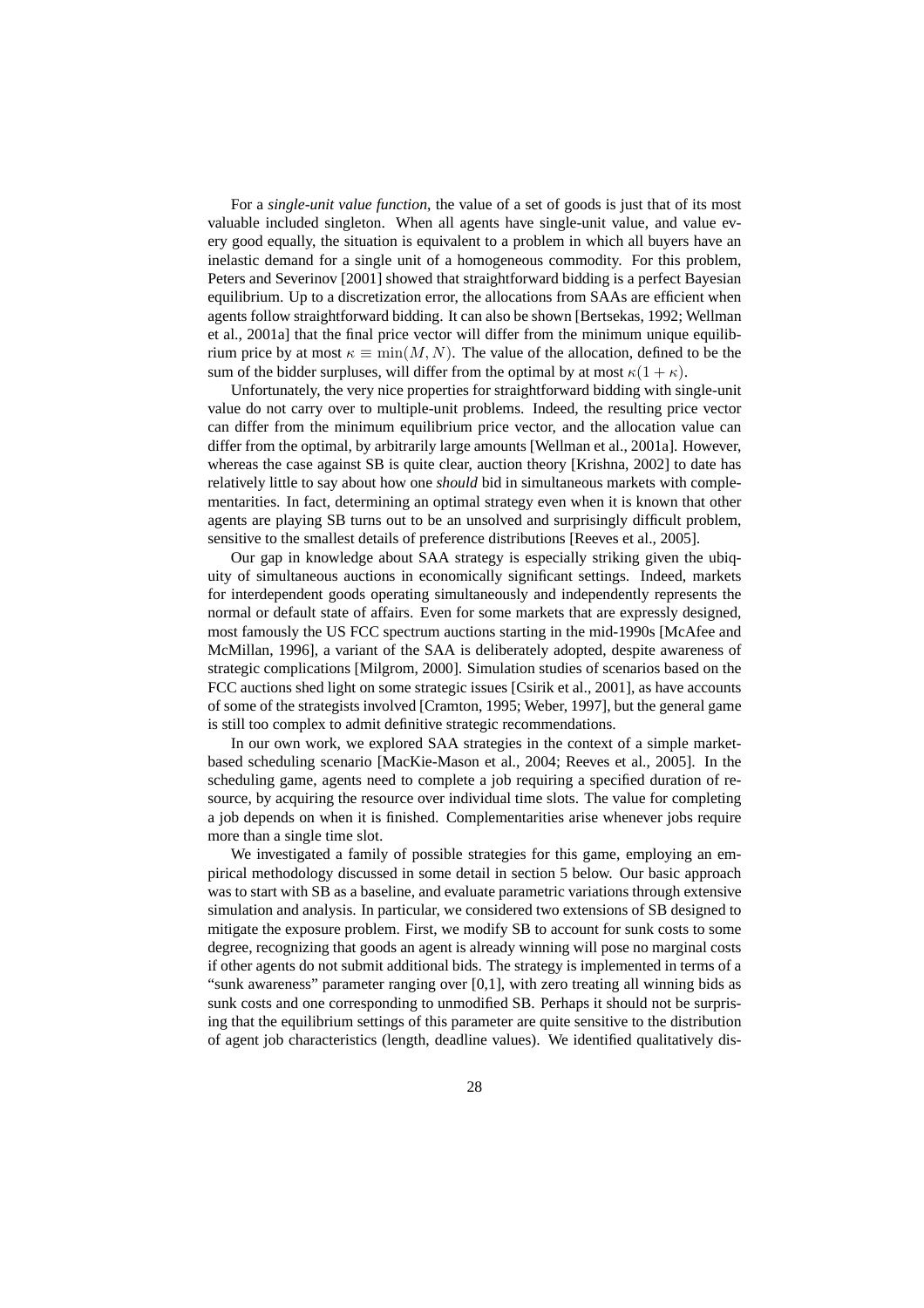tinct equilibria corresponding to different job distributions.

The second alternative we considered attempts to explicitly predict the closing prices for each slot, and selects bundles based on these price predictions [MacKie-Mason et al., 2004]. Our overall finding is that this approach is quite effective compared to SB or employing a global sunk-awareness parameter. Performance, of course, depends on the prediction vector employed by the agent, as well as the distribution of job characteristics. Since prices are observable, however, it is perhaps plausible to glean the prediction vectors directly from experience (real or simulated). The structure of the prediction methods surviving in equilibrium appear relatively robust to changing the agent job distributions.

### **4.4 Case study: Trading agent competition**

Inspired by success of Santa Fe double auction tournament and other research competitions, a community of trading-agent researchers established an annual competition event designed to focus effort on a common problem, thus enabling researchers to compare techniques and build on each others' ideas [Wellman et al., 2001b]. Working on a shared problem coordinates attention on particular issues (among the many of interest in the trading domain), and facilitates communication of methods and results by fixing a set of assumptions and other environment settings.

The multi-year Trading Agent Competition (TAC) series offers the further prospect of learning from shared experience over time. As a case study of trading agent research, we examine the experience of the first four years of TAC, and some of the research results spawned from that activity. The first TAC was held in 2000, followed by annual sequels, each attracting approximately twenty participant teams. In 2003, TAC introduced a second game, in the domain of supply chain management [Arunachalam and Sadeh, 2005], which also produced significant interest and research activity. In this case study we focus on the original travel-shopping market game.

#### **4.4.1 TAC travel-shopping rules**

The TAC travel-shopping market game presents a travel-shopping task, where traders assemble flights, hotels, and entertainment into trips for a set of eight probabilistically generated clients. Clients are described by their preferred arrival and departure days, the premium they are willing to pay to stay at the nicer hotel, and their respective values for three different types of entertainment events. The agents' objective is to maximize the value of trips for their clients, net of expenditures in the markets for travel goods. The three categories of goods are exchanged through distinct market mechanisms.

*Flights*. A feasible trip includes round-trip air, which consists of an inflight day i and outflight day j,  $1 \leq i < j \leq 5$ . Flights in and out each day are sold independently, at prices determined by a stochastic process. The initial price for each flight is distributed uniformly, following a random walk thereafter with an increasingly upward bias.

*Hotels*. Feasible trips must also include a room in one of the two hotels for each night of the client's stay. There are 16 rooms available in each hotel each night, and these are sold through ascending 16th-price auctions. Agents submit bids for various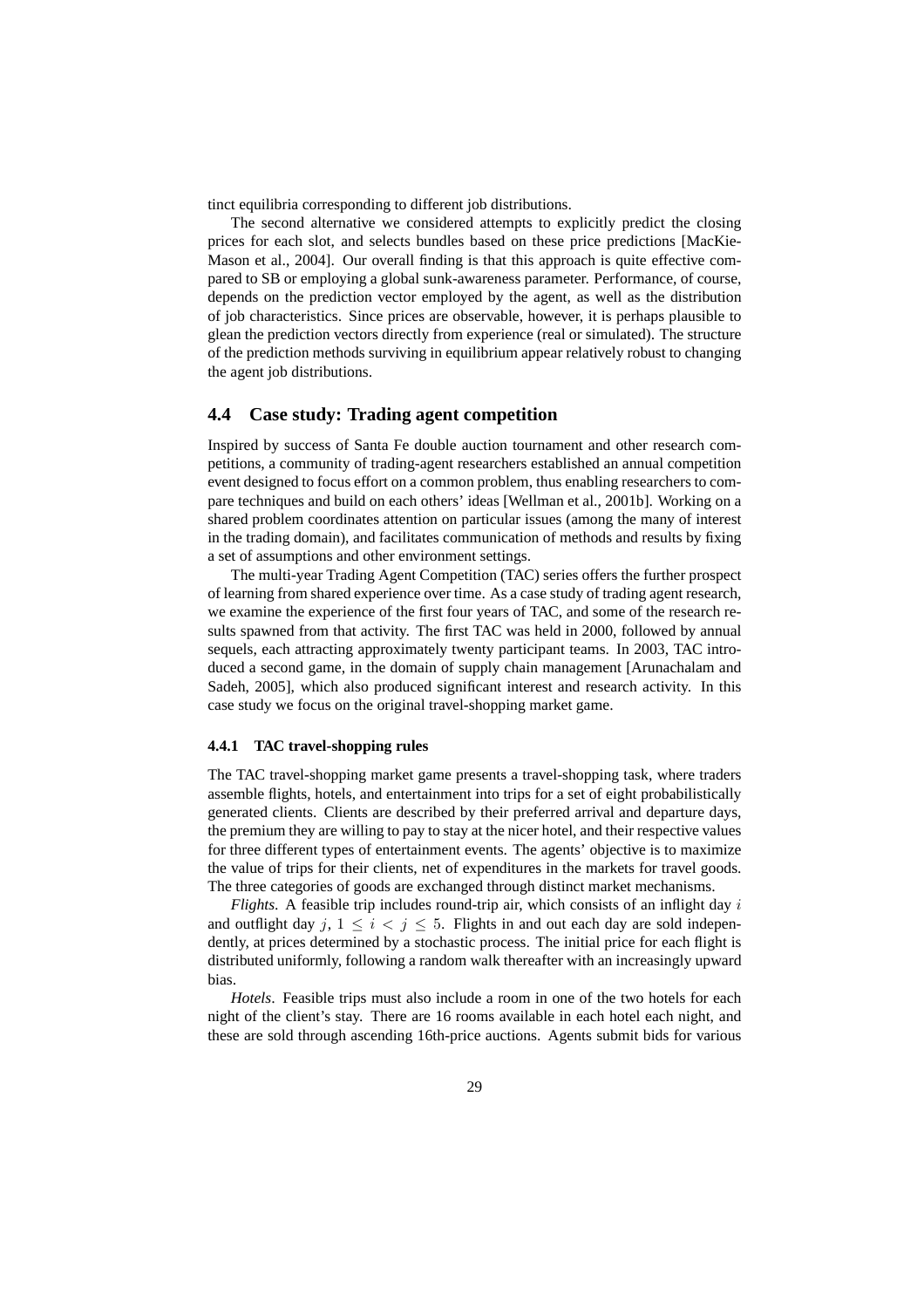quantities, specifying the price offered for each additional unit. Each minute, the hotel auctions issue *quotes*, indicating the 16th- (*ASK*) and 17th-highest (*BID*) prices among the currently active unit offers. To ensure ascending prices, hotel bidders are subject to a "beat-the-quote" rule [Wurman et al., 2001], requiring that any new bid offer to purchase at least one unit at a price of  $ASK + 1$ , and at least as many units at  $ASK + 1$ as the agent was previously winning at *ASK*. Also each minute, starting at minute four, one of the hotel auctions is selected at random to close, with the others remaining active and open for bids. When the auction closes, the units are allocated to the 16 highest offers, with all bidders paying the price of the lowest winning offer.

*Entertainment*. Agents receive an initial random allocation of entertainment tickets (indexed by type and day), which they may allocate to their own clients or sell to other agents through CDAs. The entertainment auctions issue *BID* and *ASK* quotes representing the highest outstanding buy and lowest sell offer, respectively, and remain open for buying and selling throughout the 12-minute game duration.

A feasible client trip is defined by inflight and ouflight days, rooms in the same hotel for all nights in the interim, and a set of entertainment tickets. The client's utility for this trip is given by a constant base value, minus penalties for deviating from preferred dates, plus (if applicable) bonuses for staying in the premium hotel and attending entertainment. At the end of a game instance, the TAC server calculates the optimal allocation of trips to clients for each agent, given final holdings of flights, hotels, and entertainment. The agent's game score is its total client trip utility, minus net expenditures in the TAC auctions.

#### **4.4.2 TAC experience**

As we can see, the TAC travel-shopping game scenario presents a challenging trading problem, involving multiple interdependent goods allocated over time, through three distinct market mechanisms. Flights are sold through take-it-or-leave-it offers, hotels through multiunit SAAs (with stochastic termination), and entertainment through CDAs. Each of these poses open strategic problems.

The TAC record is well documented, including accounts of particular tournaments [Wellman et al., 2001b, 2003b; Lanzi and Strada, 2002; Eriksson and Janson, 2002], and summary descriptions of competing agents [Greenwald and Stone, 2001; Greenwald, 2003]. We also investigated behavior across years [Wellman et al., 2003a], finding that over time the allocation of travel resources in TAC play has become increasingly efficient. Since the TAC market appears to be quite competitive (as discussed below), this provides indirect evidence of general progress in agent performance.

One of the first findings to emerge from TAC was simply that a diverse set of research groups (ranging from individual students or employees to teams of senior researchers) were capable of constructing competent agents to play a complex game. By and large, most participants recognized the key strategic issues, and solved relevant subproblems accurately. For example, two key subproblems identified and solved by many perticipants were determining the optimal allocation of a given set of goods to clients, and evaluating the marginal utility of a particular good [Greenwald and Boyan, 2001; Stone et al., 2001]. Techniques for such core problems are generally disclosed by participants after the competition, and often incorporated and extended by other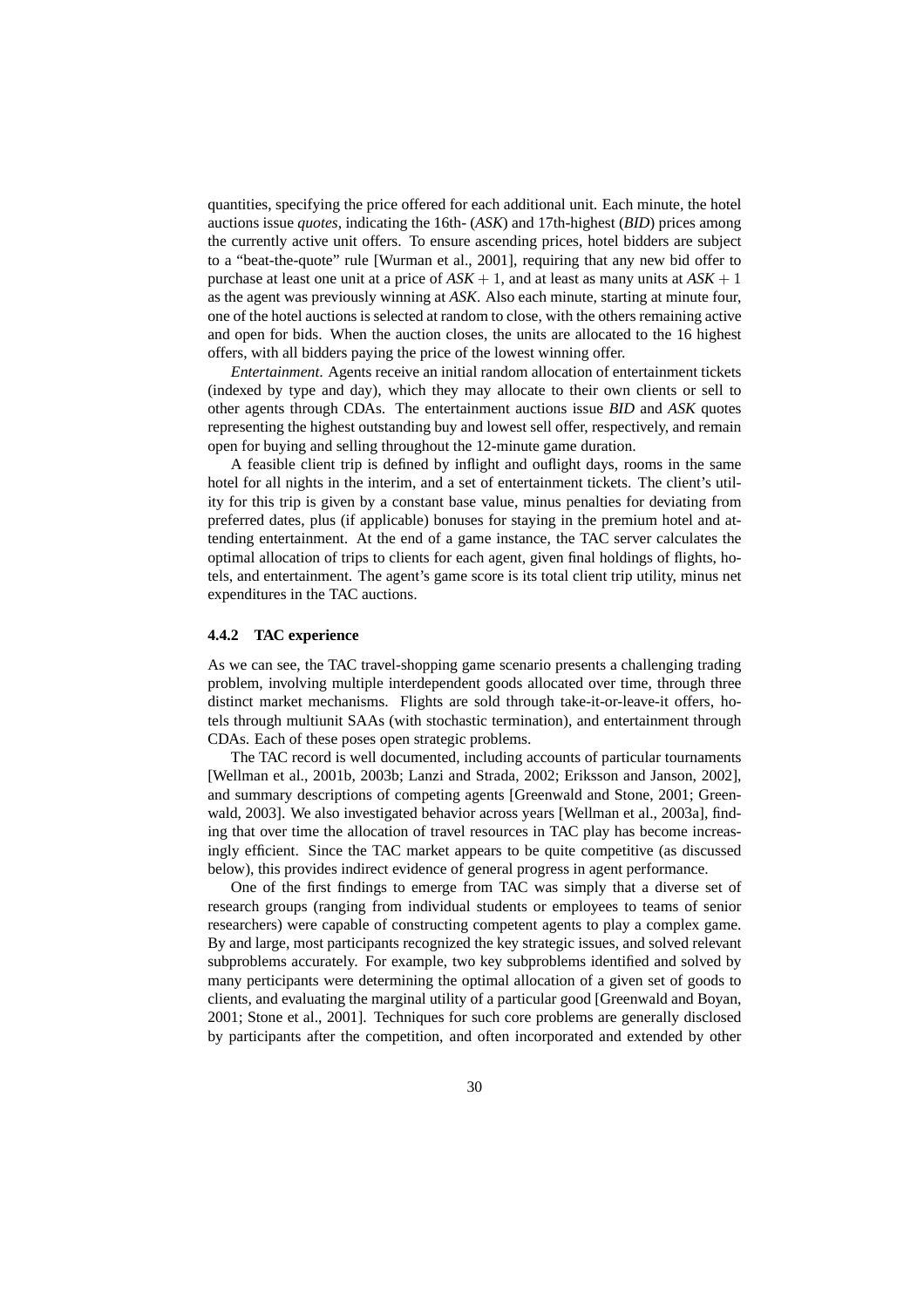entrants in the next year's event.

In some cases, work on challenging TAC problems spurred research on techniques applicable much more generally in automated reasoning and decision making. For example, Stone et al. [2003] extended boosting techniques from machine learning to estimate conditional densities, driven by the pivotal TAC problem of estimating future hotel prices given current and historical price information, as well as other features.

Sophisticated learning of price distributions was undoubtedly a major ingredient in the success of ATTac-2001, which finished in a virtual two-way tie for first place in the 2001 TAC tournament. Its precise monitoring and reaction to prices was in stark contrast with the other first-place agent, livingagents [Fritschi and Dorer, 2002], which implemented a comparatively simple strategy of predicting optimal trips at the beginning and then taking hotel prices however they turned out. That such open-loop behavior could work so well was initially surprising. Indeed, if all agents played the livingagents strategy, hotel prices would skyrocket to unprofitable levels. But in the actual tournament, stabilizing agents like ATTac-2001 were the norm, effectively removing the risk to blind price-taking behavior.

An interesting lesson from this 2001 outcome was that interactions among the strategies are indeed important in TAC. The success of price-taking in the finalist pool also suggests that the market was fairly competitive. In the 2002 tournament, Walverine [Cheng et al., 2005] took the competitiveness assumption seriously, modeling the TAC hotel market as a perfectly competitive system. Specifically, Walverine derived the Walrasian equilibrium for hotel prices given the initial flight prices and expected demand based on the known distribution of client preferences. This proved to be quite accurate as an initial prediction for hotel prices, performing on par with the sophisticated machine learning method employed by ATTac-2001 [Stone et al., 2003], and significantly better than all other approaches in the TAC-02 finals [Wellman et al., 2004]. This is perhaps surprising, given that Walverine was the only agent that did not employ historical data in its prediction method. Subsequent analysis indicated that a key determinant of success was taking into account the effect of flight prices on clients' choices of travel dates (and therefore hotel demands on different days). This relationship was pivotal in Walverine's competitive equilibrium analysis, and was empirically learned by ATTac-2001 as well as kavayaH [Putchala et al., 2002], which predicted prices based on a neural-network model.

Predictions are of course uncertain, and TAC participants have identified several approaches to using probability distribution information in their bidding strategies. ATTac-2001 made decisions based on sampling from the price distribution, but its developers found in subsequent experiments that deciding directly based on distribution means was more effective [Stone et al., 2003]. Similar results in the context of other agents were reported by the developers of RoxyBot and Walverine. Greenwald and Boyan [2004] performed a careful study of the general problem of bidding under uncertainty, comparing the problem as it arises in TAC to simpler models of purely sequential and simultaneous auctions. Hotel auctions in TAC are a hybrid, as agents bid simultaneously in all of them, after which one closes, and the agents have an opportunity to revise bids in the rest based on the results. Their study found that TAC hotel auctions strategically resemble simultaneous more than sequential auctions, which suggests that insights from research on SAAs (Section 4.3.2) may prove applicable to this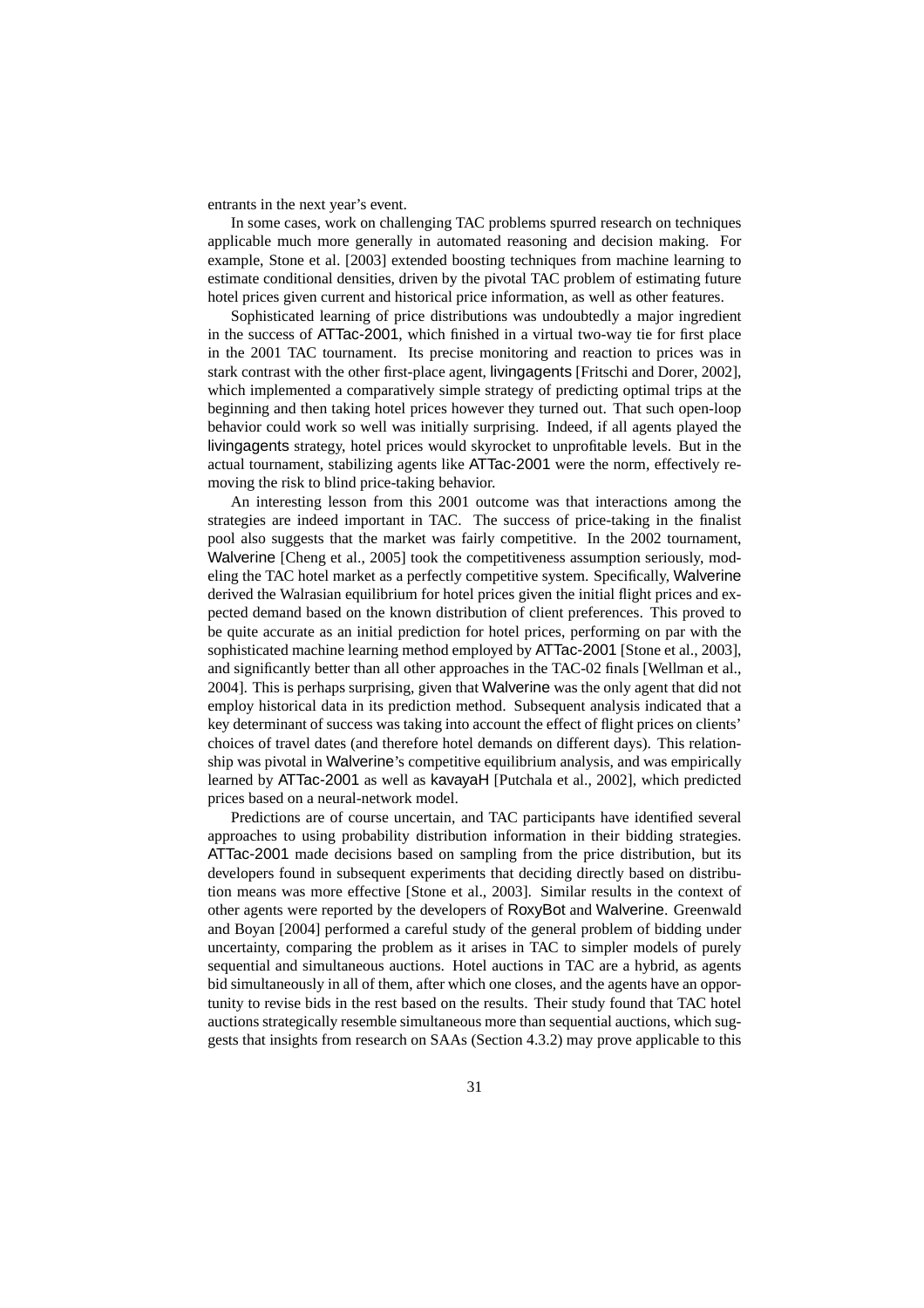problem.

Overall, success in TAC requires putting together solutions to the several subproblems comprising the game. The top scorer in the 2002 tournament was whitebear, whose developers tuned to victory through a process of extensive simulation experiments, performed systematically over a set of key control parameters [Vetsikas and Selman, 2003]. The 2003 tournament proved to be the tightest competition yet, with less than 100 points separating the top five agents: ATTac-2001, PackaTAC, whitebear, Thalis, and UMBCTAC.

## **5 A computational reasoning methodology for analyzing mechanisms and strategies**

To conduct descriptive and explanatory research, economists traditionally rely heavily on the specification of stylized models that abstract from many real-world details in order to obtain formal results. One of our themes is that less formalism is reasonable when economics is practiced as a normative science applied to the design of computational markets and agents. Implementation details, problem complexity, and context matter in a fundamental way.

Direct application of analytic (usually game) theory quickly becomes infeasible as problem complexity grows, as reflected (informally) in size of strategy space, number of agents, degree of incomplete and imperfect information, and dynamism. Despite recent advances in game computation [Koller et al., 1996; McKelvey and McLennan, 1996; Kearns et al., 2001; Porter et al., 2004], even moderate size coupled with uncertainty and dynamics suffices to place modest but interesting market designs beyond the range of currently available solution methods.<sup>19</sup> As one well-known example, consider the FCC spectrum auctions. These multi-billion dollar auctions were designed by some of the best auction theory researchers alive, and major bidders hired most of the rest of the top auction researchers to help them devise strategies. Yet neither the market or agent strategy designers were able to analytically solve the game induced by the auction rules.<sup>20</sup> The outlook is more bleak for the numerous other markets that are at least as complex but less rich with potential gains from analytical solution.

When analytic methods are infeasible, what other tools are available for market and agent designers? One standard method is to statistically study quasi-experimental evidence from real-world market implementations to test generalizable hypotheses. Of course, for computational market design there are few implementations in the field, especially if we wish to test new ideas. In this case, a variant is to design markets based on heuristics when theory is not complete, implement them in the field, and test their performance. This process, unfortunately is both slow and extremely expensive.

A related approach that has been used from the earliest days of computational market design is to test implementations in human subject laboratory experiments. Some

<sup>&</sup>lt;sup>19</sup> Although the theoretical complexity of various game-computation problems [Conitzer and Sandholm, 2003; Papadimitriou, 2001] is to some extent unsettled, the practical unsolvability of many games of interest—now and for the foreseeable future—is an uncontroversial proposition.

 $^{20}$ Nor, apparently, did the designers anticipate and prevent certain collusive strategies; see, e.g., Weber [1997].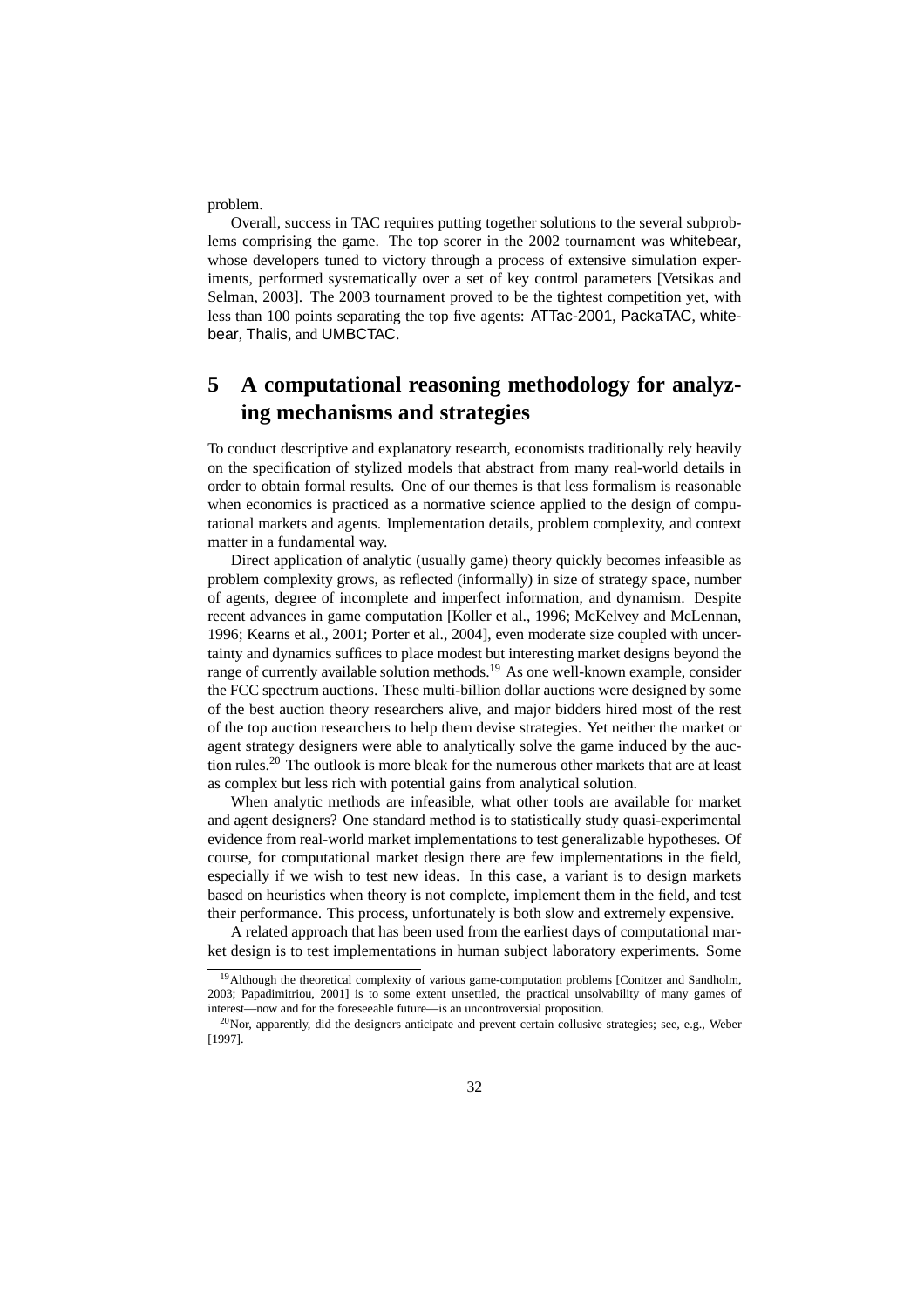of the earliest computational market designers were also among the pioneers of experimental lab methods in economics; in particular, the economists at the University of Arizona [Smith, 1962] and the California Institute of Technology [Plott, 1986]. This coincidence is not terribly surprising: to test any market, including non-computational, in a lab setting, researchers quickly found it expedient to build computational markets so that the experiment interface and instrumentation could be automated. However, although laboratory experiments are often more practical than field trials, they are still expensive. Further, mechanism and strategy complexity is limited by reliance on nonexpert human participants.

We describe an emerging methodology that uses computational experiments to systematically investigate agent strategies and the performance of market mechanisms. The method begins with an explicit formulation of the resource allocation problem, and proceeds through at least five distinct tasks (we elaborate on these and provide references in the ensuing subsections):

- 1. **Specify a computational mechanism** (or several). Designs can be generated from innovation to existing forms, creative speculation, or through directed search (say, with a genetic program [Cliff, 2003; Phelps et al., 2002]).
- 2. **Generate candidate strategies.** As with mechanisms, candidate strategies can be generated in several ways. One promising idea is to search systematically or randomly through some encoding of strategy space. Another is to specify a strategy family parameterized to address important tradeoffs, perhaps based on a previously studied strategy. In any case, it is necessary to reduce dimensionality by restricting the strategy space, in order to employ numeric analysis methods.
- 3. **Estimate the "empirical game".** Simulation and sampling converts the extensive form game of incomplete information into a normal form with expected payoffs associated with each possible strategy profile.
- 4. **Solve the empirical game.** Methods such as replicator dynamics exploit symmetry or other available structure to efficiently solve large games for their equilibria.
- 5. **Analyze the results.** Attempt to extract generalizable regularities, and employ sensitivity analysis to drive further sampling and search.

These methods are emerging in the work of several authors [Reeves et al., 2005; MacKie-Mason et al., 2004; Armantier et al., 2003; Kephart and Greenwald, 2002; Walsh et al., 2002]. They are related in some respects to the generative social science methods used elsewhere in agent-based research [Epstein, 2005].

In the remainder of this section we discuss most of the main steps in this methodology. We do not devote any further attention to the first step of specifying a mechanism: this was the subject of Section 3 (especially Section 3.2).

#### **5.1 Generate candidate strategies**

One important source of intractability in market mechanisms is the enormousness of the strategy space. For example, in the market-based scheduling problem we studied,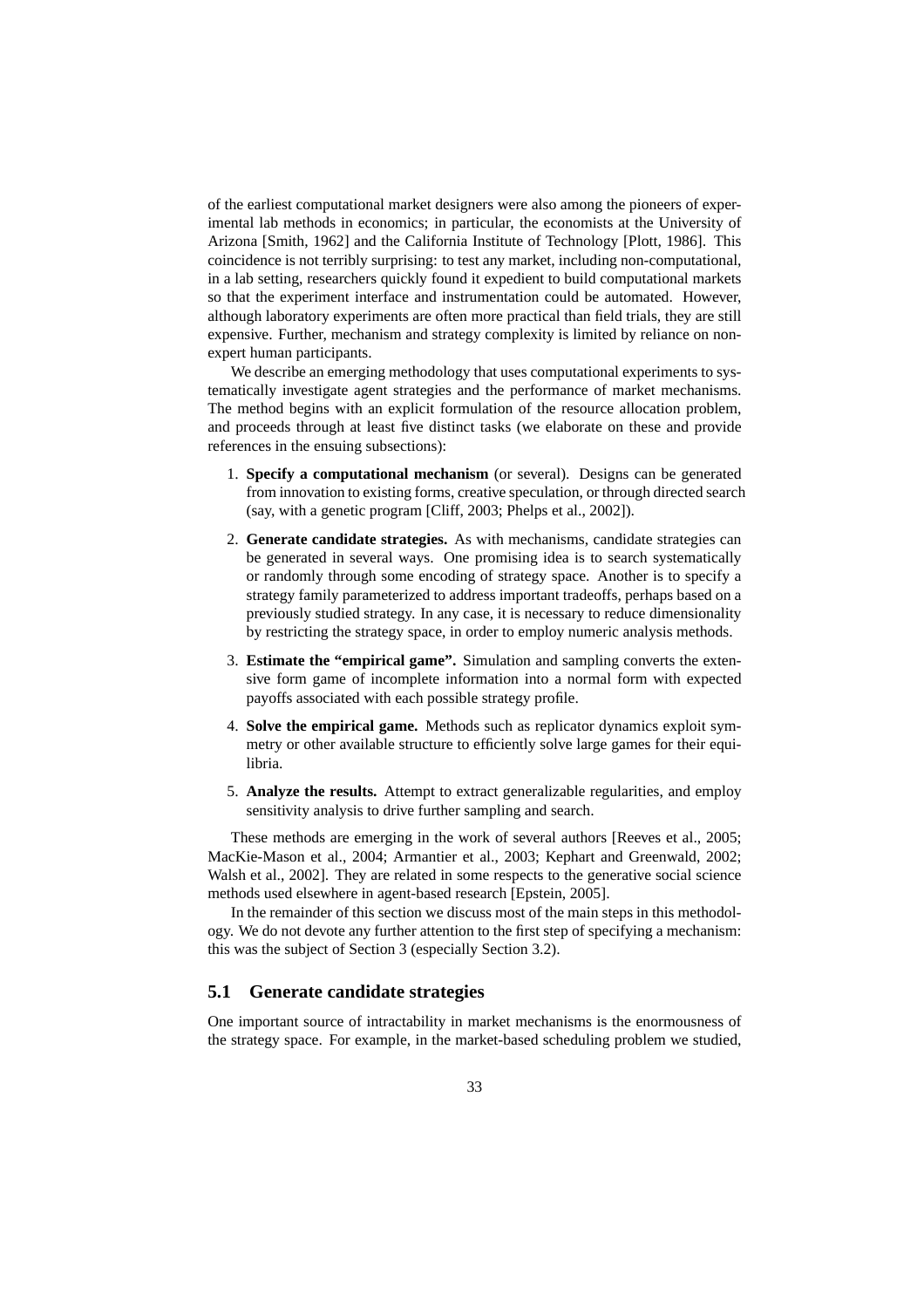agent strategies include all functions from preferences (job length and deadline values) and price-quote histories to current-round bid vectors. The strategy domain includes all preferences ( $M + 1$  - dimensional, when there are M time slots), plus all price-quote histories up to the current time  $T(MT$ -dimensional). Partial or full combinatorial mechanisms have even higher dimensionality. Exploring all possible mappings from an  $M(T + 1)$  to an M dimensional space is clearly not feasible. The traditional approach is to impose a rationality assumption (usually Bayes-Nash) and solve analytically for optimal strategies, but as we noted above the problem is not tractable for most complex mechanisms.

To render computational analysis feasible, the researcher restricts the strategy space to a manageable set. Typically, the researcher will specify a few "interesting" strategies, generated by intuition or experience, and analyze their performance against each other. Selten et al. [1997] implement a strategy generation method first proposed by Selten in 1967: humans play strategies in a laboratory setting to gain experience with the game and the mechanism, and then program those strategies so the researchers could analyze them further. In a similar vein, Axelrod [1984] solicited programmed strategies. Another approach is to implement a directed search strategy, such as a genetic algorithm, to select candidates from the full strategy space [Miller, 1988; Koza, 1991; Unver, 2001]. ¨

A different approach for identifying such strategies that we explored is to specify a reasonable skeletal structure augmented with control parameters addressing key tradeoffs, and then to vary the parameters. For example, as discussed in Section 4.3.2, straightforward bidding (SB) is a natural candidate for a baseline strategy in any simultaneous ascending auction situation [Milgrom, 2000]. An SB agent determines which subset of goods (including the null set) would be most profitable at currently available prices, and places incremental bids on those it is not currently winning. For our scheduling problem we considered variants of SB that admit deviations from its myopic behavior. One variant was to introduce a "sunk awareness" parameter to account for exposure risk when an agent is already high bidder on some but not all slots it needs to complete its package [Reeves et al., 2005]. Parameters need not be limited to scalar quantities. We recently investigated bidding strategies that use explicit price prediction [MacKie-Mason et al., 2004], similar to many of the trading agents in the TAC competition (see Section 4.4). The parameters in this case may be vectors of expected prices, full belief distributions, or more generally, methods for price prediction that may be plugged in to the broader bidding strategy.

Although sometimes for a different purpose, many investigations of bidding agents include simulations of what are essentially restricted strategy profiles [Csirik et al., 2001; Goldman et al., 2001; Wellman et al., 2005, 2003a; Stone et al., 2001, 2003; Vetsikas and Selman, 2003].

#### **5.2 Estimate the "empirical game"**

Given a restricted set of candidate strategies, the cross-product of these sets across agents induces a space of *strategy profiles*, defining a restricted game. The payoff to each agent in a given profile is defined as the expected payoff for playing its corresponding strategy, where expectations are taken with respect to the distribution over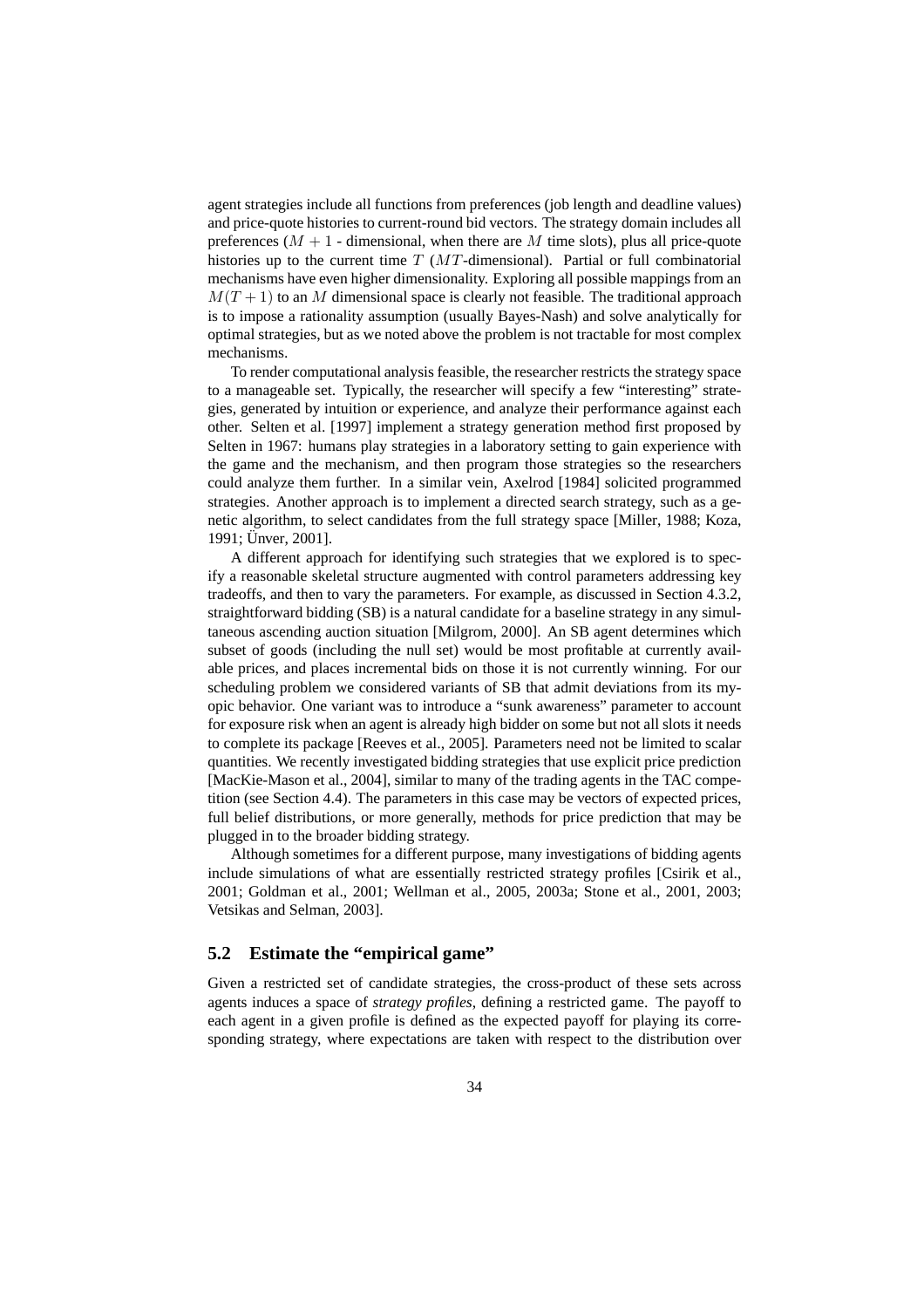the agents' private information, and any other stochastic factors.

For shorthand, refer to the joint probability function over these random variables as the *type distribution*. Given a specification of the type distribution, the expected payoffs with respect to this distribution can be estimated via sampling. The researcher draws randomly from the type distribution, and simulates play for a given profile. In the limit, the sample average payoff vector will approach the true expected payoffs for this profile if the mild conditions hold to support a weak law of large numbers. We refer to the mapping of strategy profiles to their estimated payoff vectors as an *empirical game*. This mapping has also been termed a *heuristic strategy payoff matrix* [Walsh et al., 2003].

For example, we investigated a task-allocation problem in an information-collection domain [Cheng et al., 2003]. The game has five agents, and we restricted the agents to choose among three available strategies (A, B, C). The game is symmetric, which means that each agent receives the same payoff from a given strategy when it faces a given profile of strategies played by the other agents (in payoff matrix terms, the matrix is symmetric). Agent types represent resources and tasks assigned in a particular game instance. Figure 4 depicts the empirical game matrix. We constructed similar empirical games for many other scenarios, including several configurations of the scheduling problem, with varying numbers of agents and strategies.

 $\leq$ Figure 4 about here $>$ 

#### **5.3 Solve the empirical game**

With a normal form expression of the empirical game, the next step is to solve for one or more of the Nash equilibria. Because it is based on a restricted strategy set, a Nash equilibrium of the empirical game—termed a *constrained strategic equilibrium* (CSE) [Armantier et al., 2003]—does not correspond to an equilibrium of the full original game (even ignoring sampling error). Moreover, because the strategies already dictate how agents choose their actions based on private information, the CSE is not even a Bayes-Nash equilibrium (BNE) of the game where agents may play any of the strategies conditional on this private information. For this reason, Walsh et al. [2003] refer to the derived solution profile as an *ex ante* Nash equilibrium. In the limit as we relax strategy restrictions, a CSE converges to a BNE [Armantier et al., 2003].

There are a variety of tools for finding a CSE in the restricted empirical game. The state-of-the-art solver for finite games is GAMBIT [McKelvey et al., 1992]. But GAM-BIT fails to exploit key structure in many games, such as symmetry. Converting the compact, symmetric representation of a payoff matrix into the more general form often renders the problem of finding equilibria intractable. For example, we have had GAM-BIT fail on games with five agents choosing among five strategies. For this reason, we used two other solution methods that do exploit symmetry, described below.

In his original exposition of the concept, Nash [1950] suggested an evolutionary interpretation of the Nash equilibrium. We used the related replicator dynamics formalism [Taylor and Jonker, 1978; Schuster and Sigmund, 1983] in service of computing equilibria. Friedman [1991] proves that if the probabilities in a mixed strategy are cast as proportions of a large population of agents playing the corresponding pure strategies, then an agent population that reaches a fixed point with respect to the replicator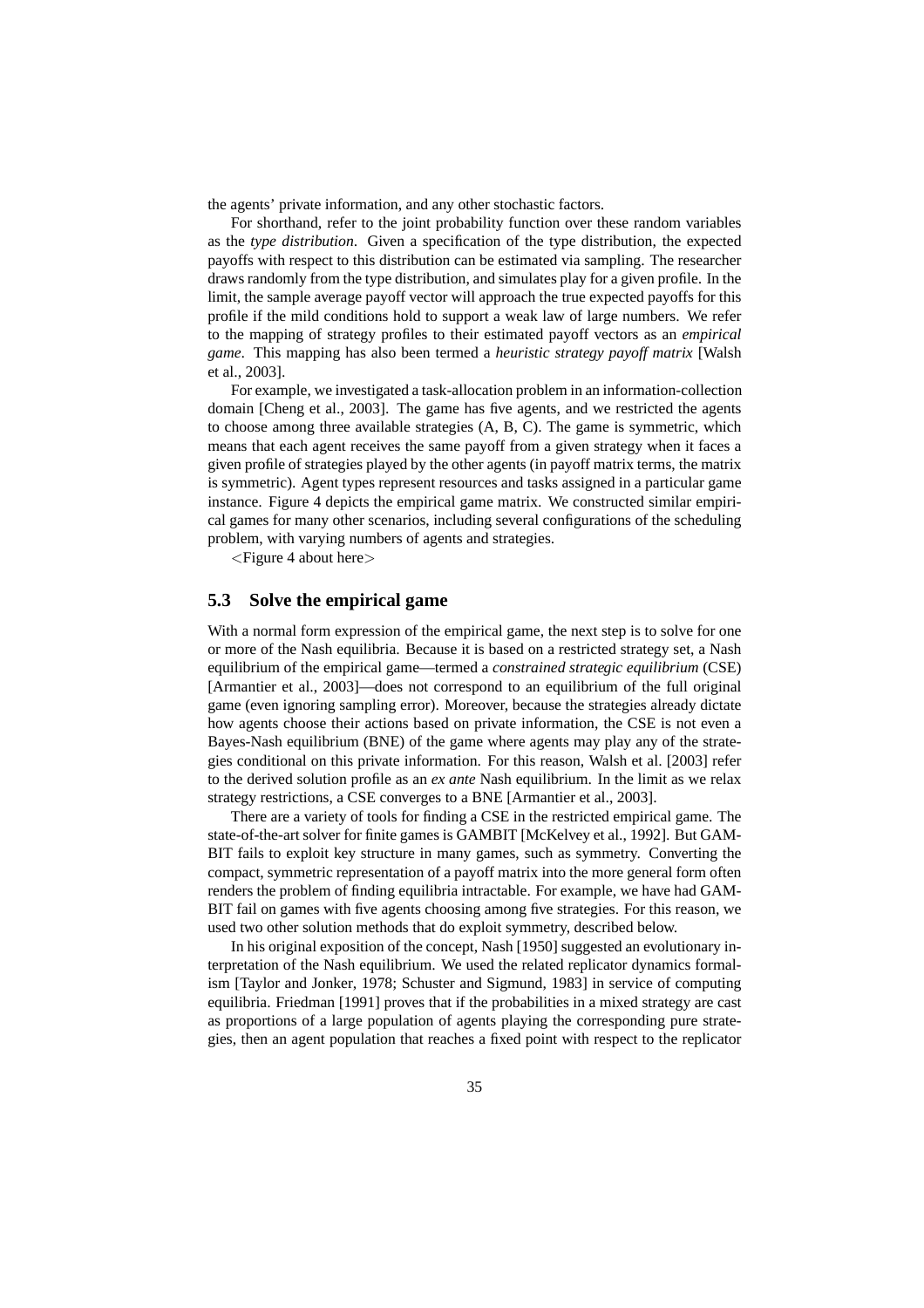dynamics will be a symmetric mixed-strategy Nash equilibrium. This definition suggests an evolutionary algorithm in which population proportions are iteratively updated in successive generations.

We illustrate this evolutionary process in Figure 5 for a version of our scheduling game [MacKie-Mason et al., 2004]. In this particular example, agents in a five-player game are drawn from a population in which the indicated fractions play one of five strategies from the set labeled by  $\{16, 17, 18, 19, 20\}$ . These strategy labels refer to a parameter we call "sunk awareness"; when zero the strategy treats all winning bids as sunk costs, and when the parameter is one the strategy completely ignores sunk costs. In the figure, the population is converging to the mixed strategy of playing strategy 16 with probability 0.745, and 17 with probability 0.255. In our experience the replicator dynamics method converges quickly, however the theory only guarantees convergence to a Nash equilibrium is the number of generations approaches infinity. We are unaware of any literature that systematically analyzed the performance of this method for solving matrix form games.

<Figure 5 about here>

Another solution method for symmetric games characterizes (symmetric) Nash equilibrium as the global minimum of a function mapping mixed strategies to the reals. For our experiments, we used an adaptation of a Nelder and Mead [1965] nonlinear function minimizer developed by Walsh et al. [2002].

Although, in part by exploiting symmetry and using replicator dynamics, we have been able to solve moderately large games faster and more successfully than GAMBIT, the problem is still computationally burdensome. The number of strategy profiles in a the problem is still computationally burdensome. The number of strategy profiles in a game with N agents and S strategies is the binomial coefficient  $\binom{N+S-1}{N}$ . For example, we recently studied a problem with five agents and 53 possible strategies, which has over four million unique strategy profiles to evaluate and hand to a game solving tool to find the equilibrium strategy set [Osepayshvili et al., 2005]. We have not come close to estimating empirically all of the cells in the payoff matrix.

#### **5.4 Analyze the results**

Once an equilibrium strategy set is obtained, all of the usual analyses can be performed (subject to the caveat that the equilibria hold with respect to a restricted set of permissible strategies). For example, the equilibrium strategies can be analyzed to discover critical features that explain their strategic robustness, or to measure their performance under various conditions. Or, the equilibrium set can be calculated for each of several candidate mechanisms, and then the performance of the mechanisms compared under equilibrium play as part of the design loop to obtain better mechanisms.

As we noted above, fully solving a large game may be infeasible. However, partial empirical data offers opportunities for analysis as well. For example, in our game with five agents and 53 possible strategies, we have empirically evaluated only 4916 of the more than four million possible strategy profiles (and that only for a single assumed preference distribution). However, we have been able to establish that a particular strategy,  $s^*$ , forms a pure symmetric Nash equilibrium when all five agents play it. We did this by selectively estimating the payoff submatrix for 53 profiles: one with all agents playing  $s^*$ , and 52 with four agents playing  $s^*$  and one agent unilaterally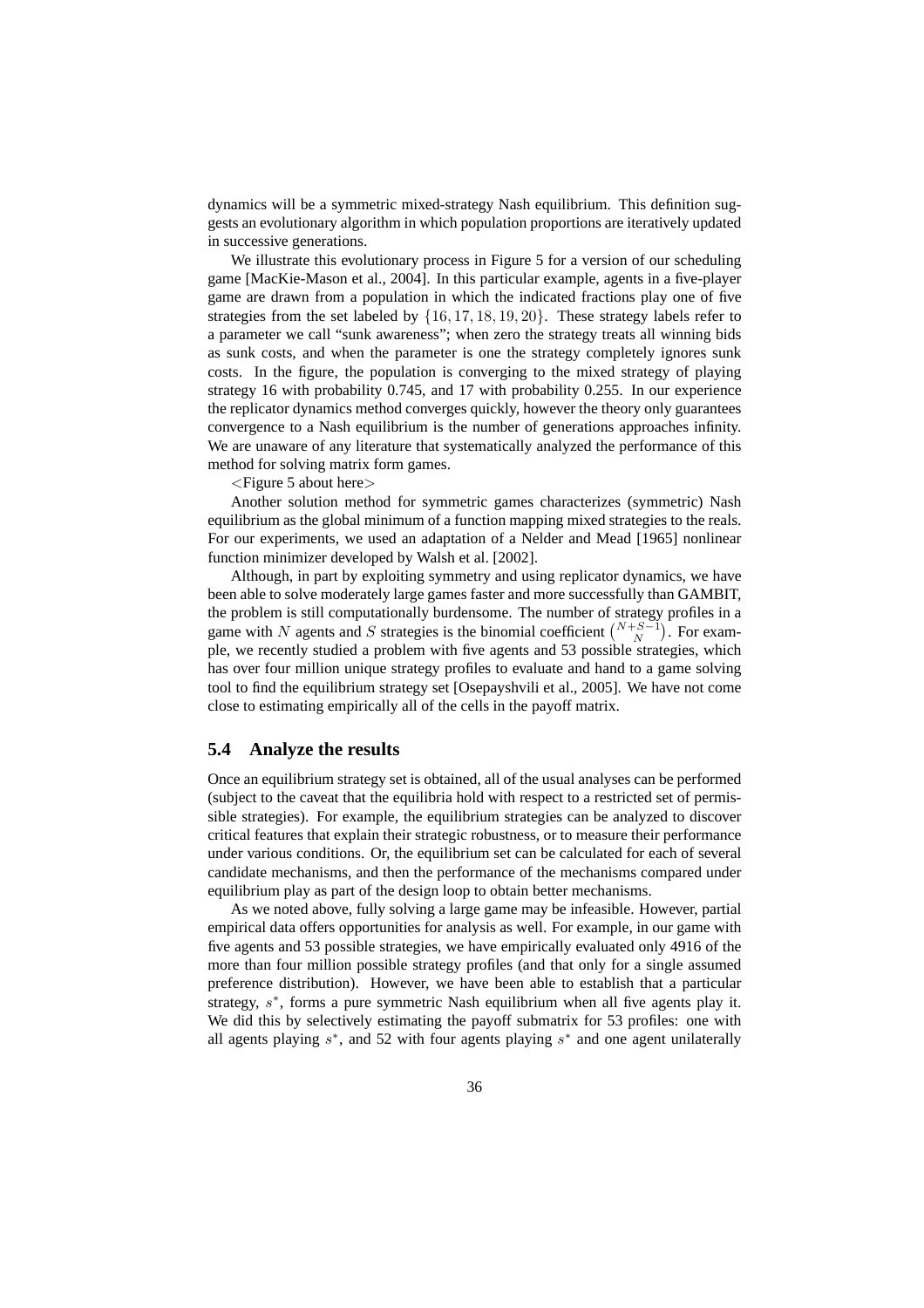deviating to an alternate strategy. None of the deviations was successful, so all- $s^*$  is a Nash equilibrium [Osepayshvili et al., 2005].

#### **5.5 Discussion**

The automation of markets and agents that trade in them opens up many new opportunities in market design and deployment. It also raises many new issues for strategic analysis: extending attention to challenging new market environments, and accounting for the wide strategic options available to computational agents. It may seem ironic (particularly for a chapter in the Handbook of Agent-Based Computational Economics) that we conclude by sketching a methodology that uses agent-based simulations in service of game-theoretic analysis. Indeed, many of the works in the agent-based economic literature [Tesfatsion, 2003] aim expressly to overcome the limitations of overly stylized analyses of markets abstracted from their microstructure. We share this aim, but emphasize the possibility of addressing issues of model fidelity without necessarily discarding the underlying theoretical framework. Computational modeling will likely prove just as valuable in service of game-theoretic analyses, as it can be as an alternative.

**Acknowledgments** The authors gratefully acknowledge the helpful suggestions made by the editors, by five hard-working, generous, but anonymous reviewers, and by the other authors in this volume and additional participants at a book workshop in May 2004 at which we presented a first draft. This work was supported in part by grants CSS-9988715 and IIS-0414710 from the National Science Foundation.

## **References**

- Abdulkadiroglu, A., Pathak, P., Roth, A., and Sönmez, T. (2005). The boston public school match. *American Economic Review Papers and Proceedings*.
- Amir, Y., Awerbuch, B., Barak, A., Borgstrom, R. S., and Keren, A. (2000). An opportunity cost approach for job assignment in a scalable computing cluster. *IEEE Transactions on Parallel and Distributed Systems*, 11:760–768.
- Amir, Y., Awerbuch, B., and Borgstrom, R. S. (1998). The Java market: Transforming the Internet into a metacomputer. Technical Report CNDS-98-2, The Johns Hopkins University.
- Anastadiadi, A., Kapidakis, S., Nikolaou, C., and Sairamesh, J. (1998). A computational economy for dynamic load balancing and data replication. In *First International Conference on Information and Computation Economies*, pages 166–180, Charleston, SC.
- Armantier, O., Florens, J.-P., and Richard, J.-F. (2003). Empirical game theoretic models: Constrained equilibrium and simulations. Technical report, SUNY Stony Brook.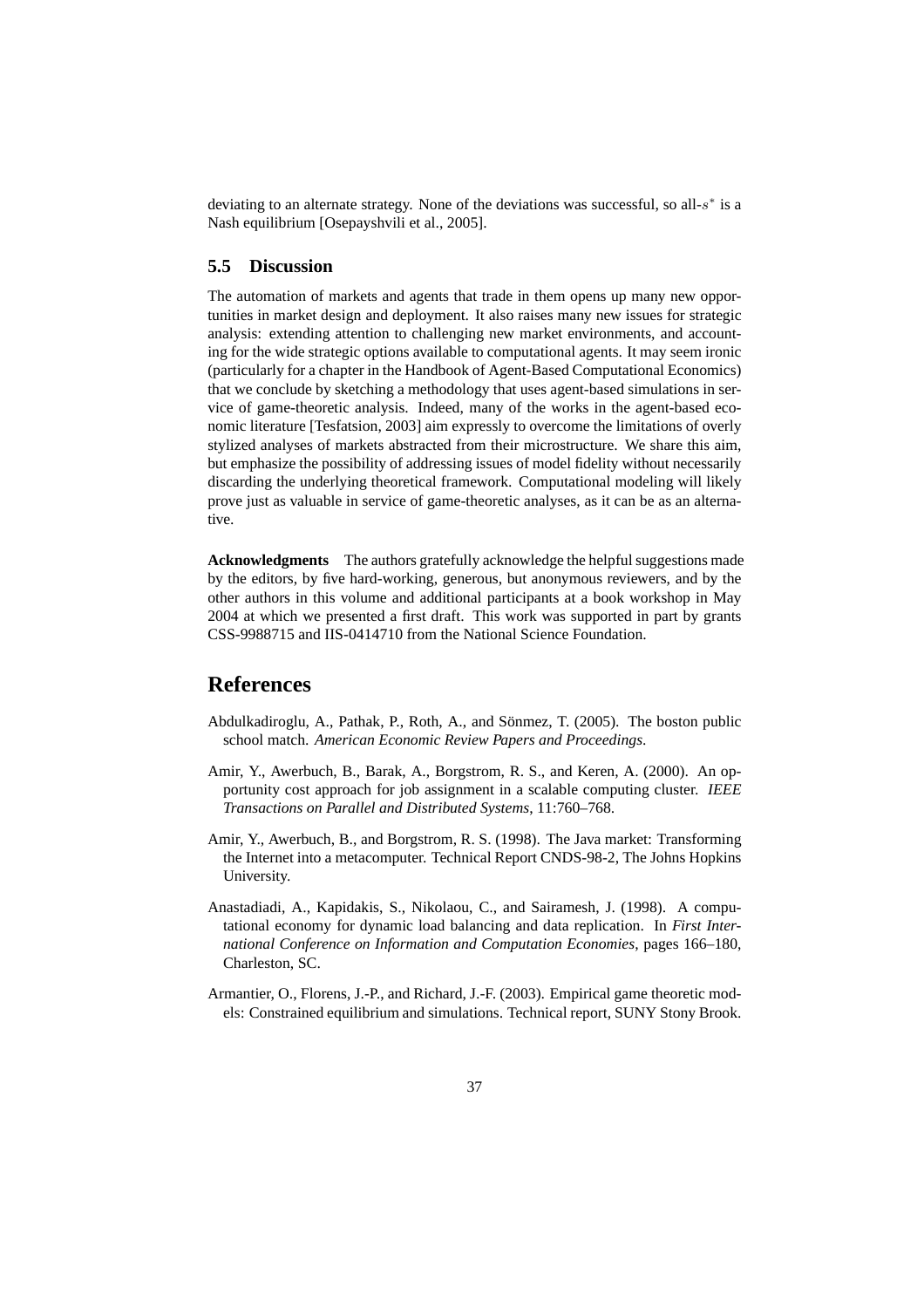- Arrow, K. (1964). On the role of securities in the optimal allocation of risk bearing. *Review of Economic Studies*, 31(2):91–96.
- Arunachalam, R. and Sadeh, N. M. (2005). The supply chain trading agent competition. *Electronic Commerce Research and Applications*, 4:63–81.
- Ausubel, L. and Milgrom, P. (2002). Ascending auctions with package bidding. *Frontiers of Theoretical Economics*, 1(1):Article 1.
- Avery, C., Resnick, P., and Zeckhauser, R. (1999). The market for evaluations. *AER*, 89:564–584.
- Axelrod, R. (1984). *The Evolution of Cooperation*. Basic, New York.
- Baldauf, B. and Santoni, G. J. (1991). Stock-price volatility: Some evidence from an ARCH model. *Journal of Futures Markets*, 11:191–200.
- Banks, J. S., Ledyard, J. O., and Porter, D. P. (1989). Allocating uncertain and unresponsive resources: An experimental approach. *RAND Journal of Economics*,  $20:1-25.$
- Baruah, S., Koren, G., Mao, D., Mishra, B., Raghunathan, A., Rosier, L., Shasha, D., and Wang, F. (1992). On the competitiveness of on-line real-time task scheduling. *Real-Time Systems*, 4(2):125–144.
- Bass, T. A. (1999). *The Predictors*. Henry Holt and Company.
- Belew, R. K. (2000). *Finding Out About*. Cambridge University Press.
- Berners-Lee, T., Hendler, J., and Lassila, O. (2001). The semantic web. *Scientific American*, 284(5):34–43.
- Bertsekas, D. P. (1992). Auction algorithms for network flow problems: A tutorial introduction. *Computational Optimization and Applications*, 1:7–66.
- Bikhchandani, S., de Vries, S., Schummer, J., and Vohra, R. V. (2002). Linear programming and Vickrey auctions. In *Mathematics of the Internet: E-Auction and Markets*, volume 127 of *IMA Volumes in Mathematics and its Applications*, pages 75–116. Springer.
- Bikhchandani, S. and Mamer, J. W. (1997). Competitive equilibrium in an exchange economy with indivisibilities. *Journal of Economic Theory*, 74:385–413.
- Boutilier, C. and Hoos, H. H. (2001). Bidding languages for combinatorial auctions. In *Proceedings of the Seventeenth International Joint Conference on Artificial Intelligence (IJCAI-01)*, pages 1211–1217, Seattle, Wash.
- Brennan, M. J. and Schwartz, E. S. (1990). Arbitrage in stock index futures. *Journal of Business*, 63:S7–S31.
- Brewer, P. J. (1999). Decentralized computation procurement and computational robustness in a smart market. *Economic Theory*, 13(1):41–92.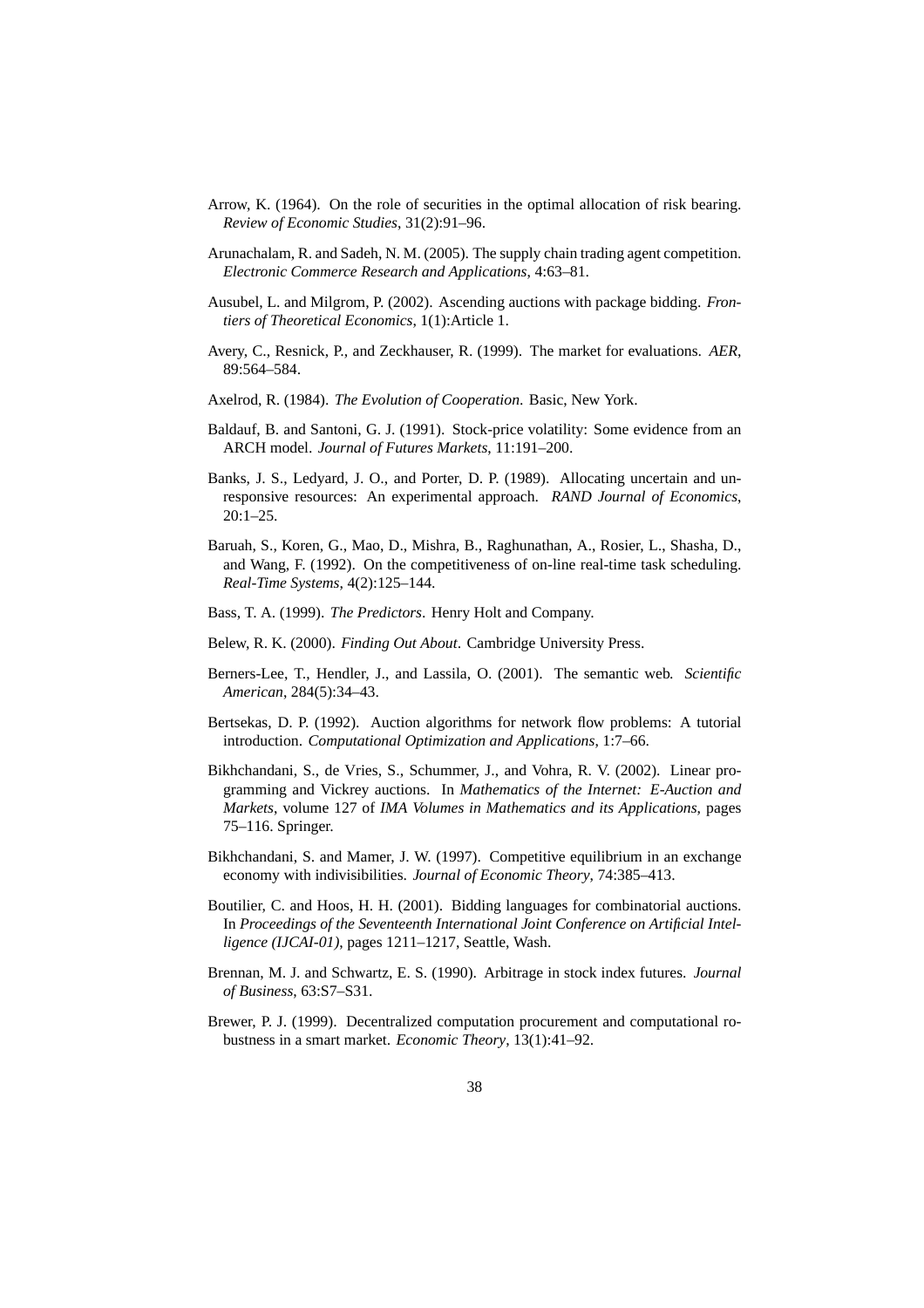- Brewer, P. J. and Plott, C. R. (1996). A binary conflict ascending price (Bicap) mechanisms for the decentralized allocation of the right to use railroad tracks. *International Journal of Industrial Organization*, 14(6):857–886.
- Brewer, P. J. and Plott, C. R. (2002). A decentralized, smart market solution to a class of back-haul transportation problems: Concept and experimental test beds. *Interfaces*, 32(5):13–36.
- Brooks, C. H. and Durfee, E. H. (2003). Congregation formation in multiagent systems. *Autonomous Agents and Multi-Agent Systems*, 7:145–170.
- Bykowsky, M. M., Cull, R. J., and Ledyard, J. O. (2000). Mutually destructive bidding: The FCC auction design problem. *Journal of Regulatory Economics*, 17:205–228.
- Cameron, L. and Cramton, P. (1999). The role of the ISO in U.S. electricity markets: A review of restructuring in California and PJM. *Electricity Journal*, 12(3):71–81.
- Chaum, D. (1992). Achieving electronic privacy. *Scientific American*, 267(2):96–101.
- Chen, Y. (2003). An experimental study of the serial and average cost pricing mechanisms. *Journal of Public Economics*, 87(9-10):2305–2335.
- Cheng, S.-F., Leung, E., Lochner, K. M., O'Malley, K., Reeves, D. M., Schvartzman, L. J., and Wellman, M. P. (2005). Walverine: A Walrasian trading agent. *Decision Support Systems*, 39:169–184.
- Cheng, S.-F., Wellman, M. P., and Perry, D. G. (2003). Market-based resource allocation for information-collection scenarios. In *IJCAI-03 Workshop on Multi-Agent for Mass User Support*, Acapulco.
- Clarke, E. (1971). Multipart pricing of public goods. *Public Choice*, 8:19–33.
- Cliff, D. (1998). Evolving parameter sets for adaptive trading agents in continuous double-auction markets. In *Agents-98 Workshop on Artificial Societies and Computational Markets*, pages 38–47, Minneapolis, MN.
- Cliff, D. (2003). Explorations in evolutionary design of online auction market mechanisms. *Electronic Commerce Research and Applications*, 2:162–175.
- Cocchi, R., Estrin, D., Shenker, S. J., and Zhang, L. (1991). A study of priority pricing in multiple service class networks. In *ACM SIGCOMM*, pages 123–130.
- Cocchi, R., Estrin, D., Shenker, S. J., and Zhang, L. (1993). Pricing in computer networks: Motivation, formulation and example. *IEEE Transactions on Networking*, 1(6):614–627.
- Cohen, A. (2002). *The Perfect Store: Inside eBay*. Little, Brown, and Company.
- Conen, W. and Sandholm, T. (2001). Minimal preference elicitation in combinatorial auctions. In *IJCAI-2001 Workshop on Economic Agents, Models, and Mechanisms*, pages 71–80, Seattle, WA.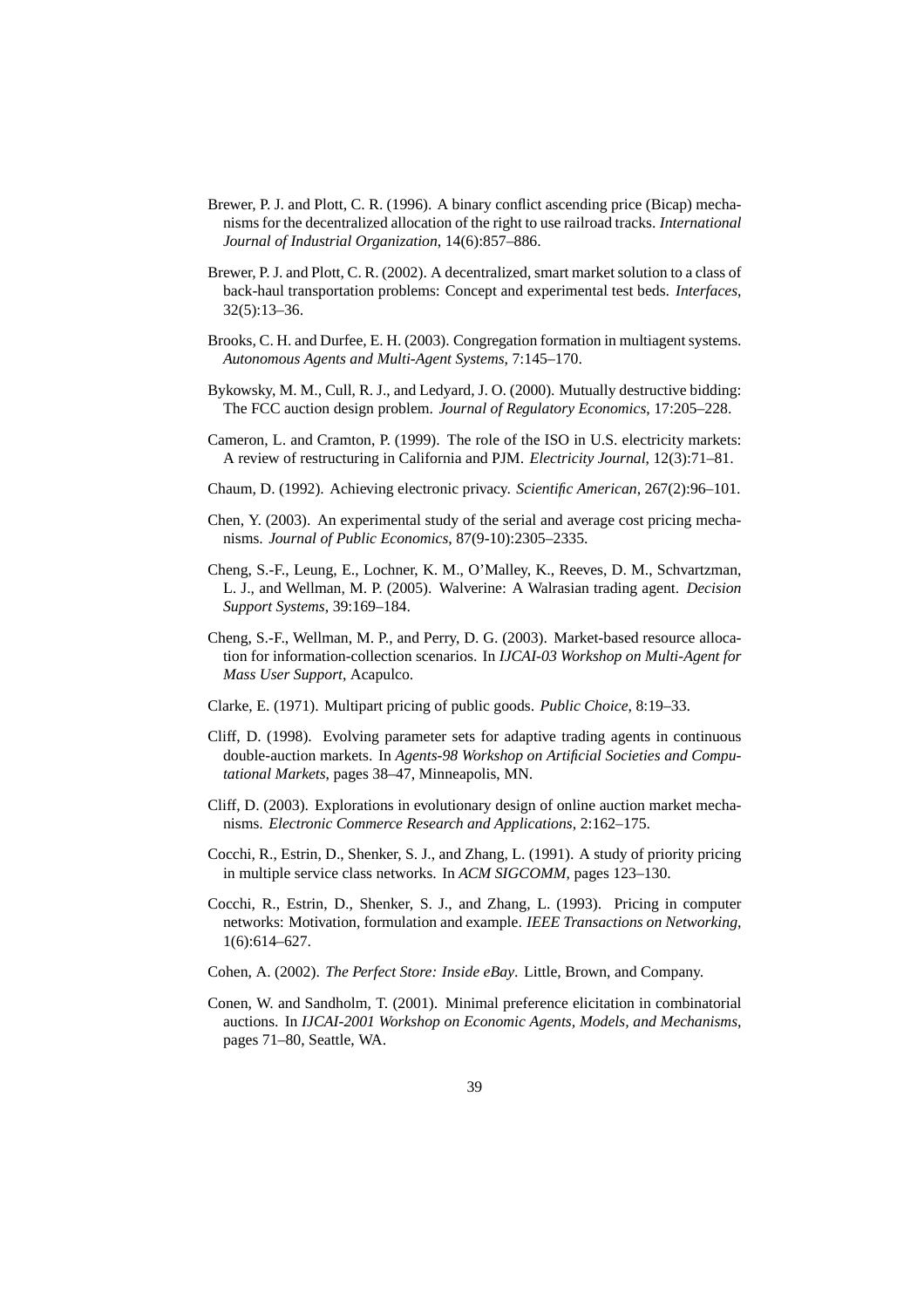- Conen, W. and Sandholm, T. (2002). Partial-revelation VCG mechanisms for combinatorial auctions. In *Eighteenth National Conference on Artificial Intelligence*, pages 367–372, Edmonton.
- Conitzer, V. and Sandholm, T. (2003). Complexity results about Nash equilibria. In *Eighteenth International Joint Conference on Artificial Intelligence*, pages 765–771, Acapulco, Mexico.
- Cox, L. P. and Noble, B. D. (2003). Samsara: Honor among thieves in peer-to-peer storage. In *Nineteenth ACM Symposium on Operating Systems Principles*, Bolton Landing, NY.
- Cramton, P. (1995). Money out of thin air: The nationwide narrowband PCS auction. *Journal of Economics and Management Strategy*, 4:267–343.
- Cramton, P., Shoham, Y., and Steinberg, R., editors (forthcoming 2005). *Combinatorial Auctions*. MIT Press.
- Cranor, L. F. and Resnick, P. (2000). Protocols for automated negotiations with buyer anonymity and seller reputations. *Netnomics*, 2:1–23.
- Crocker, S. (1999). The siren song of Internet micropayments. *iMP: The Magazine on Information Impacts*.
- Csirik, J. A., Littman, M. L., Singh, S., and Stone, P. (2001). FAucS: An FCC spectrum auction simulator for autonomous bidding agents. In *Second International Workshop on Electronic Commerce*, volume 2232 of *Lecture Notes in Computer Science*, pages 139–151. Springer-Verlag.
- Curbera, F., Duftler, M., Khalaf, R., Nagy, W., Mukhi, N., and Weerawarana, S. (2002). Unraveling the web services web: An introduction to SOAP, WSDL, and UDDI. *IEEE Internet Computing*, 6:86–93.
- Das, R., Hanson, J. E., Kephart, J. O., and Tesauro, G. (2001). Agent-human interactions in the continuous double auction. In *Seventeenth International Joint Conference on Artificial Intelligence*, pages 1169–1176, Seattle, WA.
- Dash, R. K., Jennings, N. R., and Parkes, D. C. (2003). Computational-mechanism design: A call to arms. *IEEE Intelligent Systems*, 18(6):40–47.
- de Vries, S. and Vohra, R. (2003). Combinatorial auctions: A survey. *INFORMS Journal on Computing*, 15(3):284–309.
- Debreu, G. (1954). Valuation equilibrium and Pareto optimum. In *Proceedings of the National Academy of Sciences U.S.A.*, volume 40, pages 588–592.
- Dellarocas, C. (2003). The digitization of word-of-mouth: Promise and challenges of online reputation mechanisms. *Management Science*, 49:1407–1424.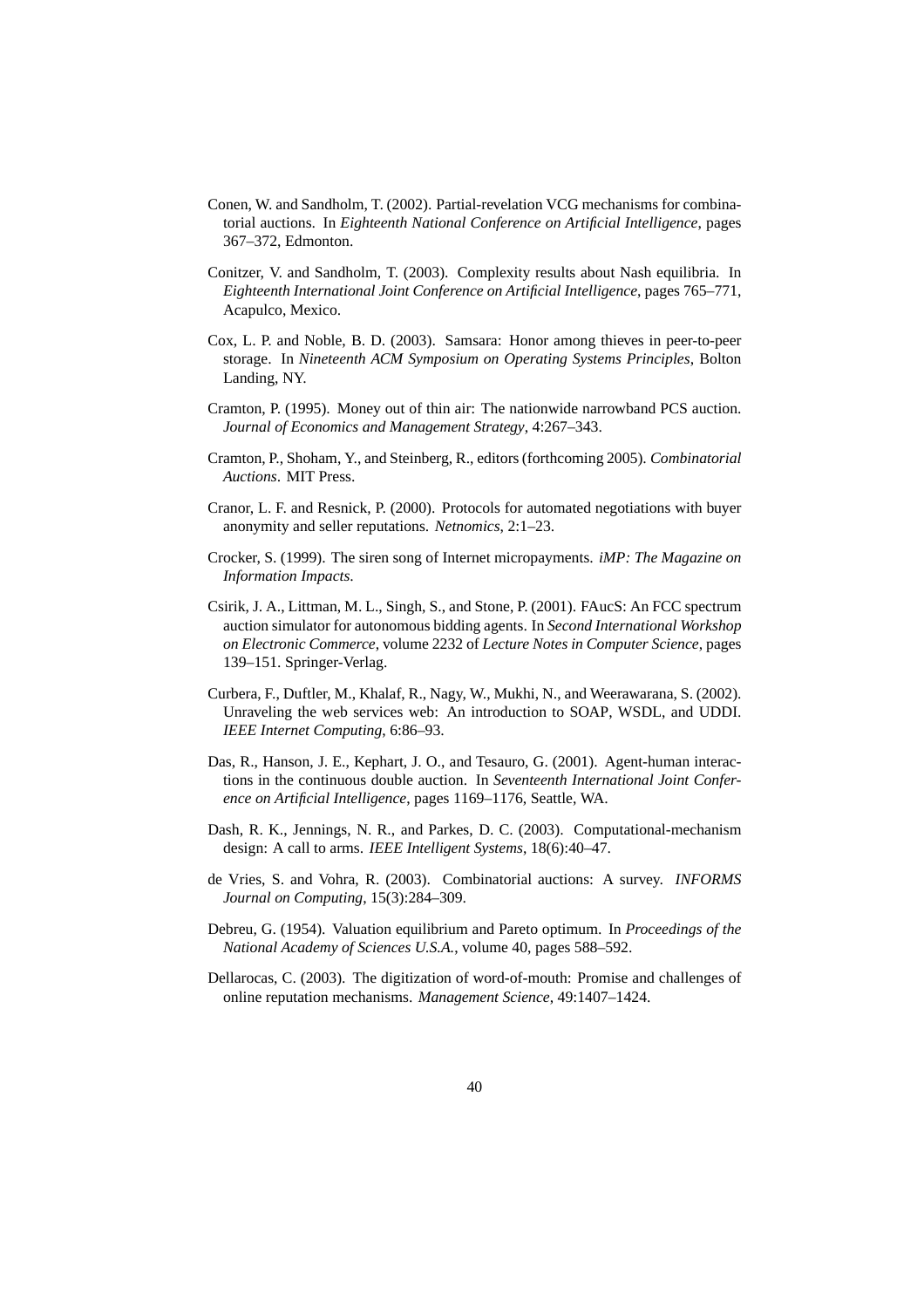- Di Noia, T., Di Sciascio, E., Donini, F. M., and Mongiello, M. (2004). A system for principled matchmaking in an electronic marketplace. *International Journal of Electronic Commerce*, 8:9–37.
- Doorenbos, R. B., Etzioni, O., and Weld, D. S. (1997). A scalable comparisonshopping agent for the world-wide web. In *First International Conference on Autonomous Agents*, pages 39–48.
- Epstein, J. M. (2005). Remarks on the foundations of agent-based generative social science. This Handbook.
- Eriksson, J. and Janson, S. (2002). The Trading Agent Competition: TAC 2002. *ERCIM News*, 51.
- Faratin, P. and de Walle, B. V. (2002). Agent preference relations: Strict, equivalent and incomparables. In *Autonomous Agents and Multi-Agent Systems*, pages 1317–1324, Bologna,Italy. AAAI Press.
- Feigenbaum, J., Papadimitriou, C., Sami, R., and Shenker, S. (forthcoming). A BGPbased mechanism for lowest-cost routing. *Distributed Computing*.
- Feigenbaum, J., Papadimitriou, C., and Shenker, S. (2001). Sharing the cost of multicast transmissions. *Journal of Computer and System Sciences*, 63:21–41.
- Ferguson, D., Yemini, Y., and Nikolaou, C. (1988). Microeconomic algorithms for load balancing in distributed computer systems. In *Eighth International Conference on Distributed Computing Systems*, pages 491–499.
- Finholt, T. A. (2003). Collaboratories as a new form of scientific organization. *Economics of Innovation and New Technology*, 12:5–25.
- Finholt, T. A. and Olson, G. M. (1997). From laboratories to collaboratories: A new organizational form for scientific collaboration. *Psychological Science*, 8:28–36.
- Forsythe, R. and Lundholm, R. (1990). Information aggregation in an experimental market. *Econometrica*, 58(2):309–347.
- Forsythe, R., Nelson, F., Neumann, G. R., and Wright, J. (1992). Anatomy of an experimental political stock market. *American Economic Review*, 82(5):1142–1161.
- Friedman, D. (1991). Evolutionary games in economics. *Econometrica*, 59(3):637– 666.
- Friedman, D. (1993). The double auction market institution: A survey. In Friedman and Rust [1993], pages 3–25.
- Friedman, D. and Rust, J., editors (1993). *The Double Auction Market*. Addison-Wesley.
- Friedman, E. and Parkes, D. (2003). Pricing wifi at starbucks: Issues in online mechanism design. In *Proc. Fourth Conf. on Electronic Commerce (EC'03)*. ACM.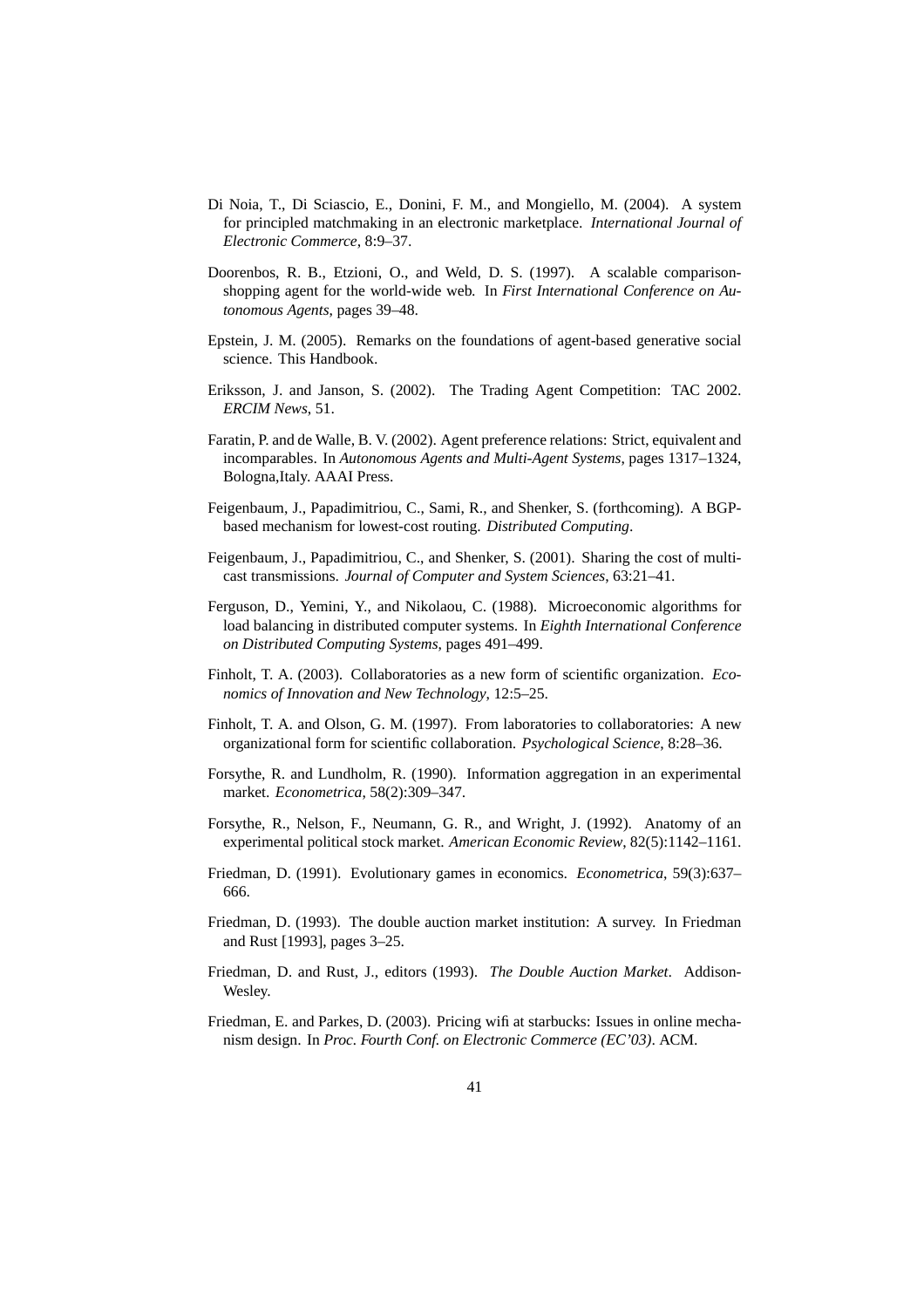- Fritschi, C. and Dorer, K. (2002). Agent-oriented software engineering for successful TAC participation. In *First International Joint Conference on Autonomous Agents and Multi-Agent Systems*, Bologna.
- Fudenberg, D. and Tirole, J. (1991). Perfect Bayesian equilibrium and sequential equilibrium. *Journal of Economic Theory*, 53:236–260.
- Gagliano, R., Fraser, M., and Schaefer, M. (1995). Auction allocation of computing reserves. *Communications of the ACM*, 38(6):88–99.
- Garman, M. B. (1976). Market microstructure. *Journal of Financial Economics*, 3:257–275.
- Gjerstad, S. (2004). The impact of bargaining pace on double auction dynamics. Technical report, University of Arizona.
- Gjerstad, S. and Dickhaut, J. (1998). Price formation in double auctions. *Games and Economic Behavior*, 22:1–29.
- Gode, D. K. and Sunder, S. (1993). Allocative efficiency of markets with zerointelligence traders: Market as a partial substitute for individual rationality. *Journal of Political Economy*, 101:119–137.
- Goldman, C. V., Kraus, S., and Shehory, O. (2001). Equilibria strategies for selecting sellers and satisfying buyers. In Klusch, M. and Zambonelli, F., editors, *Cooperative Information Agents V*, volume 2182 of *Lecture Notes in Artificial Intelligence*, pages 166–177. Springer-Verlag.
- Golle, P., Leyton-Brown, K., Mironov, I., and Lillibridge, M. (2001). Incentives for sharing in peer-to-peer networks. In *Second International Workshop on Electronic Commerce*, volume 2232 of *Lecture Notes in Computer Science*. Springer-Verlag.
- Greenwald, A. (2003). The 2002 trading agent competition: An overview of agent strategies. *AI Magazine*, 24(1):83–91.
- Greenwald, A. and Boyan, J. (2001). Bidding algorithms for simultaneous auctions: A case study. In *Third ACM Conference on Electronic Commerce*, pages 115–124, Tampa, FL.
- Greenwald, A. and Boyan, J. (2004). Bidding under uncertainty: Theory and experiments. In *Twentieth Conference on Uncertainty in Artificial Intelligence*, pages 209–216, Banff.
- Greenwald, A. and Stone, P. (2001). The First International Trading Agent Competition: Autonomous bidding agents. *IEEE Internet Computing*, 5:52–60.
- Groves, T. (1973). Incentives in teams. *Econometrica*, 41:617–631.
- Guerin, F. and Pitt, J. (2002). Guaranteeing properties for e-commerce systems. In *Agent-Mediated Electronic Commerce IV*, volume 2153 of *Lecture Notes in Computer Science*, pages 253–272. Springer-Verlag.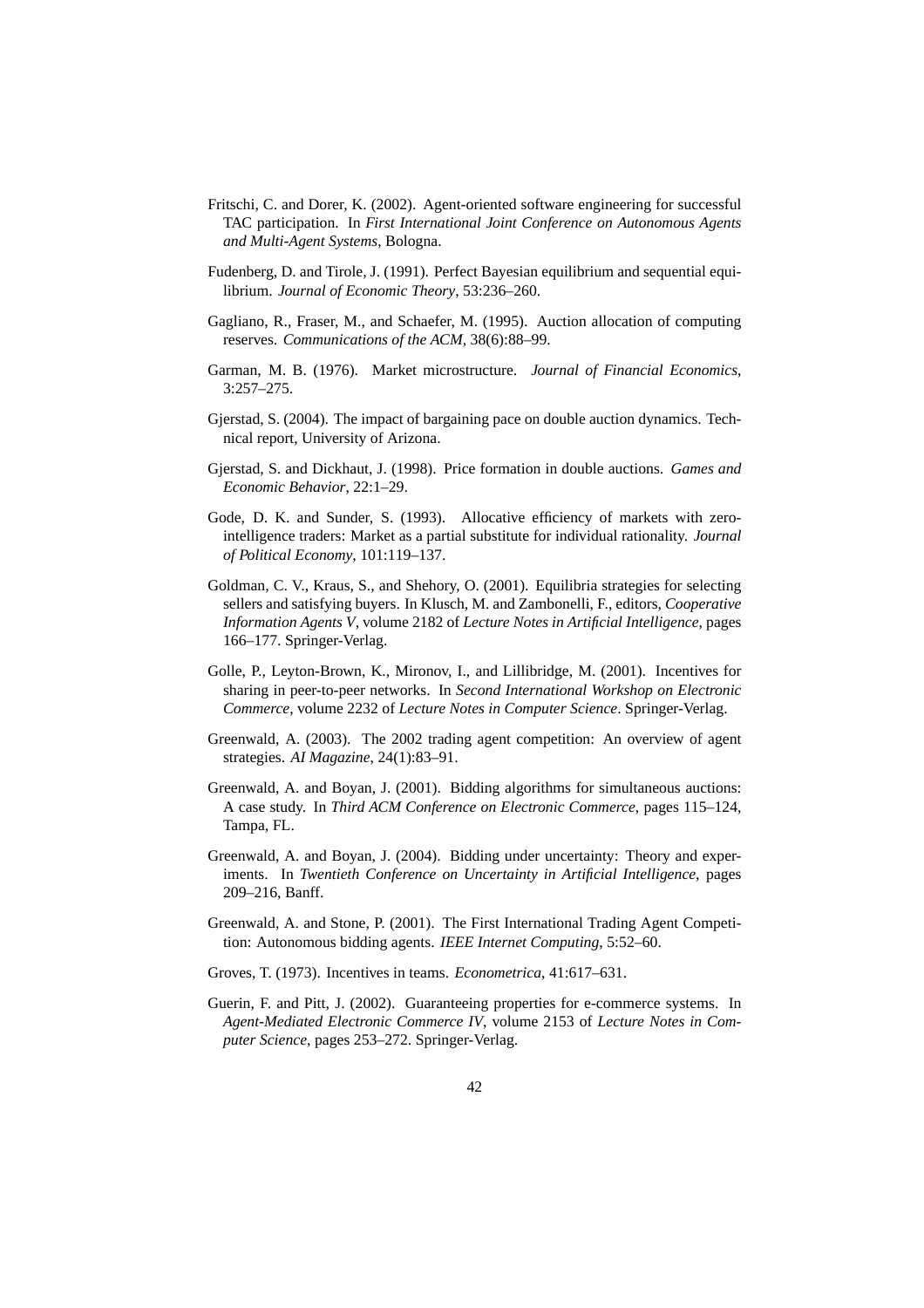- Gul, F. and Stacchetti, E. (1999). Walrasian equilibrium with gross substitutes. *Journal of Economic Theory*, 87:95–124.
- Gupta, A., Stahl, D. O., and Whinston, A. B. (1996). An economic approach to network computing with priority classes. *Journal of Organizational Computing and Electronic Commerce*, 6:71–95.
- Gupta, R. and Somani, A. K. (2004). CompuP2P: An architecture for sharing of compute power in peer-to-peer networks with selfish nodes. In *Second Workshop on the Economics of Peer-to-Peer Systems*, Cambridge, MA.
- Hajiaghayi, M. T., Kleinberg, R., and Parkes, D. C. (2004). Adaptive limited-supply online auctions. In *Fifth ACM Conference on Electronic Commerce*, pages 71–80.
- Hanson, R. (2003). Combinatorial information market design. *Information Systems Frontiers*, 5(1):107–119.
- Hart, S. and Mas-Colell, A. (2000). A simple adaptive procedure leading to correlated equilibrium. *Econometrica*, 68:1127–1150.
- Hill, W., Stead, L., Rosenstein, M., and Furnas, G. (1995). Recommending and evaluating choices in a virtual community of use. In *Conference on Human Factors in Computing Systems*, pages 194–201, Denver. ACM.
- Hofreiter, B., Huemer, C., and Klas, W. (2002). ebXML: Status, research issues, and obstacles. In *Twelfth International Workshop on Research Issues in Data Engineering*, pages 7–16, San José, CA.
- Hommes, C. (2005). Heterogeneous agent models in economics and finance. This Handbook.
- Hurwicz, L. (1960). Optimality and informational efficiency in resource allocation processes. In Arrow, K., Karlin, S., and Suppes, P., editors, *Mathematical Methods in the Social Sciences*, pages 27–46. Stanford University Press, Stanford, CA.
- Jackson, E. M. (2004). *The PayPal Wars*. World Ahead Publishing.
- Jordan, J. S. (1982). The competitive allocation process is informationally efficient uniquely. *Journal of Economic Theory*, 28(1):1–18.
- Karaul, M., Korilis, Y. A., and Orda, A. (1998). A market-based architecture for management of geographically dispersed, replicated web servers. In *First International Conference on Information and Computation Economies*, pages 158–165, Charleston, SC.
- Kearns, M., Littman, M. L., and Singh, S. (2001). Graphical models for game theory. In *Seventeenth Conference on Uncertainty in Artificial Intelligence*, pages 253–260, Seattle.
- Kearns, M. and Ortiz, L. (2003). The Penn-Lehman automated trading project. *IEEE Intelligent Systems*, 18(6):22–31.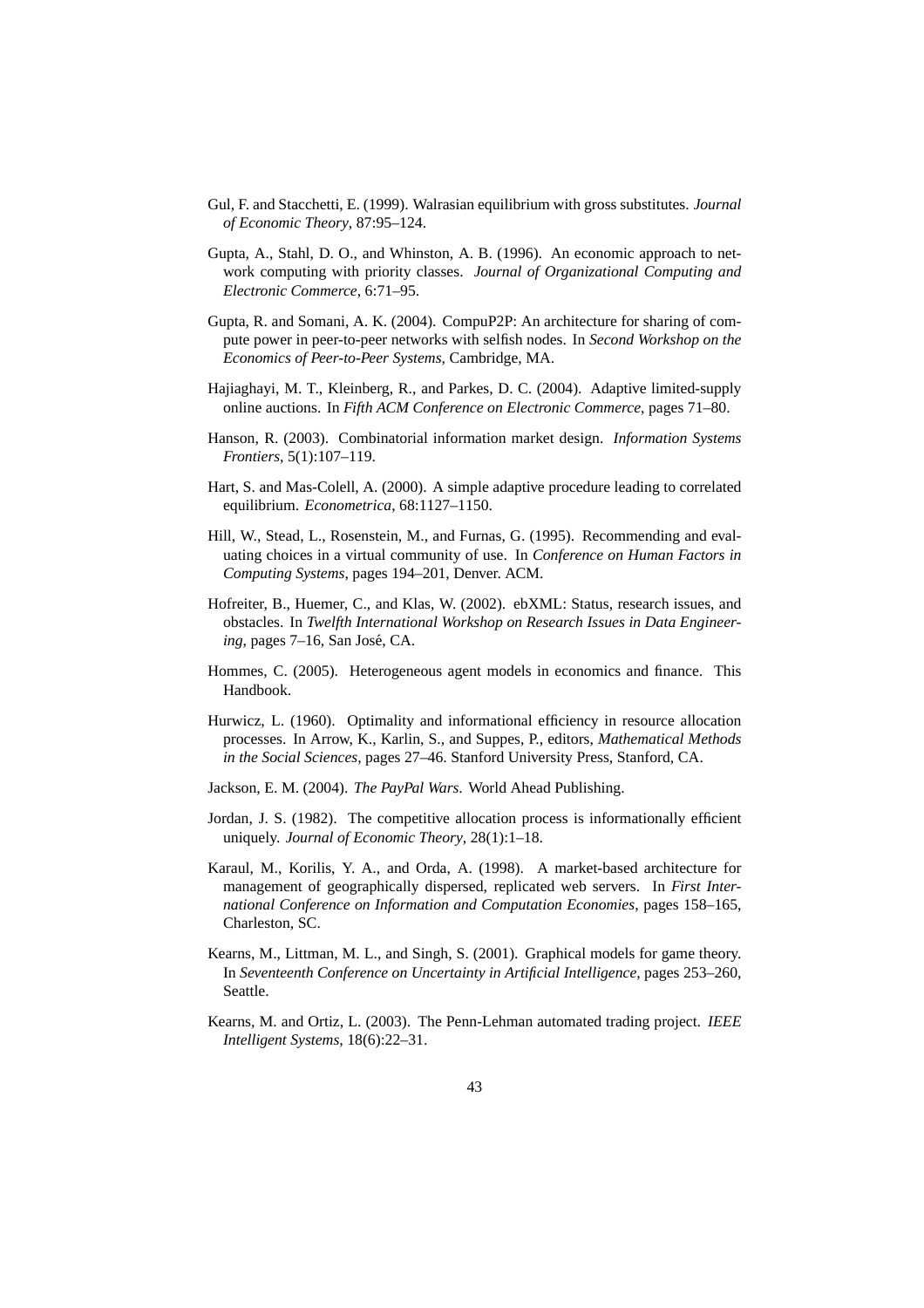- Kelly, F., Maulloo, A., and Tan, D. (1998). Rate control in communication networks: shadow prices, proportional fairness and stability. *Journal of the Operational Research Society*, 49:237–252.
- Kelly, T. P., Chan, Y. M., Jamin, S., and MacKie-Mason, J. K. (1999). Biased replacement policies for web caches: Differential quality-of-service and aggregate user value. In *Fourth International Web Caching Workshop*, San Diego, CA.
- Kelly, T. P., Jamin, S., and MacKie-Mason, J. K. (forthcoming 2005). Variable QoS from shared web caches: User-centered design and value-sensitive replacement. In McKnight, L., editor, *Internet Service Quality Economics*. MIT Press.
- Kelso, Jr., A. S. and Crawford, V. P. (1982). Job matching, coalition formation and gross substitutes. *Econometrica*, 50:1483–1504.
- Kephart, J. O. and Greenwald, A. R. (2002). Shopbot economics. *Autonomous Agents and Multiagent Systems*, 5:255–287.
- Kephart, J. O., Hanson, J. E., and Sairamesh, J. (1998). Price and niche wars in a free-market economy of software agents. *Artificial Life*, 4:1–23.
- Koller, D., Megiddo, N., and von Stengel, B. (1996). Efficient computation of equilibria for extensive two-person games. *Games and Economic Behavior*, 14:247–259.
- Koren, G. and Shasha, D. (1995). D-over: An optimal on-line scheduling algorithm for overloaded uniprocessor real-time systems. *SIAM Journal on Computing*, 24(2):318–339.
- Korilis, Y. A., Lazar, A. A., and Orda, A. (1995). Architecting noncooperative networks. *IEEE Journal on Selected Areas in Communications*, 13(7):1241–1251.
- Koza, J. R. (1991). Evolution and co-evolution of computer programs to control independently-acting agents. In *Proceedings of the first international conference on simulation of adaptive behavior: From animals to animats*, pages 366–375, Cambridge, MA. MIT Press.
- Krishna, V. (2002). *Auction Theory*. Academic Press.
- Krulwich, B. T. (1996). The BargainFinder agent: Comparison price shopping on the Internet. In Williams, J., editor, *Bots and Other Internet Beasties*, chapter 13, pages 257–263. Sams Publishing.
- Kurose, J. F. and Simha, R. (1986). A microeconomic approach to optimal file allocation. In *Sixth International Conference on Distributed Computing Systems*, pages 28–35.
- Kurose, J. F. and Simha, R. (1989). A microeconomic approach to optimal resource allocation in distributed systems. *IEEE Transactions on Computers*, 38(5):705–717.
- Lanzi, P. L. and Strada, A. (2002). A statistical analysis of the trading agent competition 2001. *SIGecom Exchanges*, 3(2):1–8.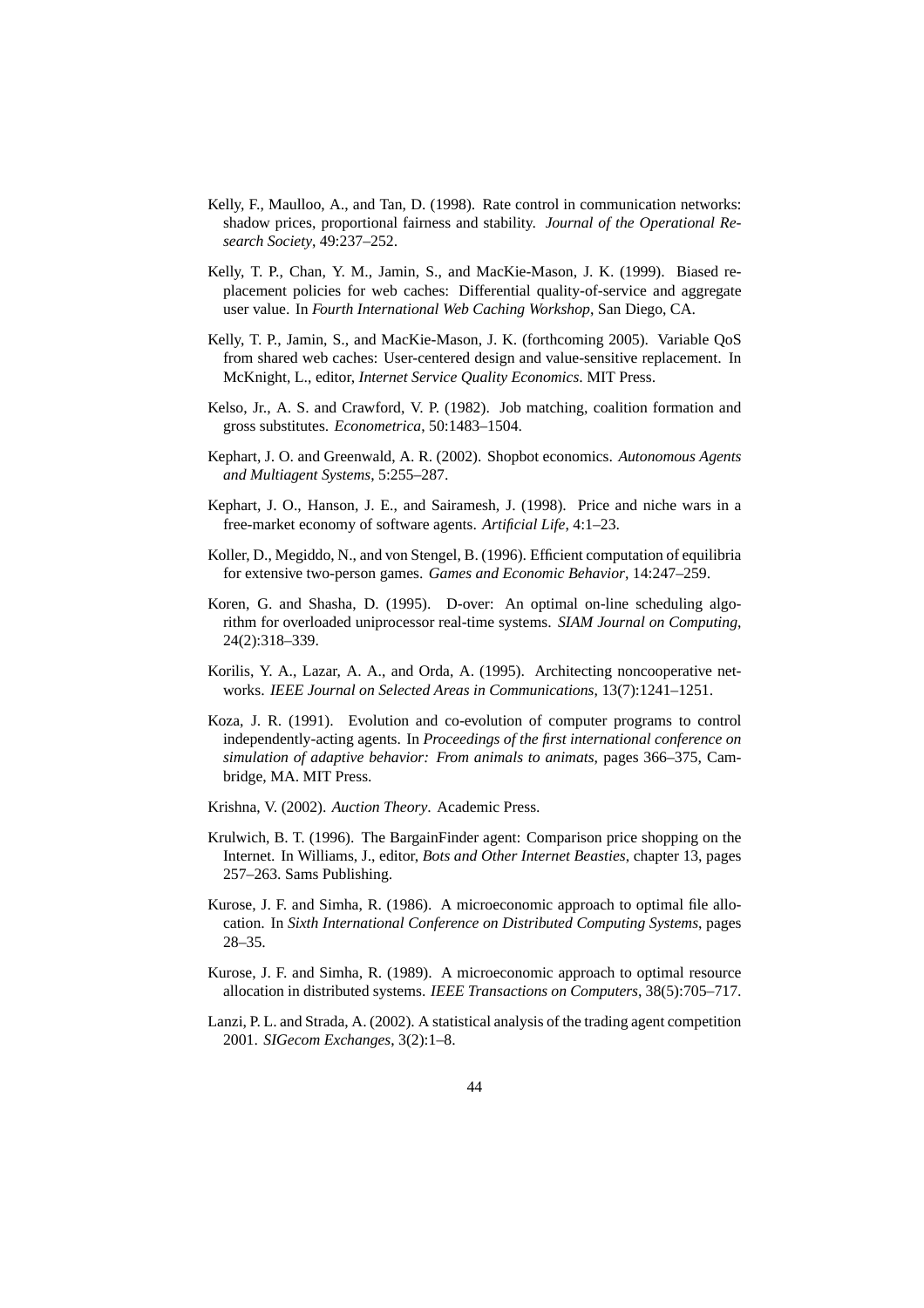LeBaron, B. (2005). Agent-based computational finance. This Handbook.

- Ledyard, J. and Szakaly, K. (1994). Designing organizations for trading pollution rights. *Journal of Economic Behavior and Organization*, 25:167–196.
- Leyton-Brown, K. (2003). *Resource Allocation in Competitive Multiagent Systems*. PhD thesis, Stanford University.
- Li, L. and Horrocks, I. (2004). A software framework for matchmaking based on semantic web technology. *International Journal of Electronic Commerce*, 8:39–60.
- Lochner, K. M. and Wellman, M. P. (2004). Rule-based specification of auction mechanisms. In *Third International Joint Conference on Autonomous Agents and Multi-Agent Systems*, pages 818–825, New York.
- MacKie-Mason, J. K., Murphy, J., and Murphy, L. (1996a). Feedback and efficiency in ATM networks. In *International Conference on Communications*, volume 2, pages 1045–1049. IEEE.
- MacKie-Mason, J. K., Murphy, J., and Murphy, L. (1996b). The role of responsive pricing in the internet. In Baily, J. and McKnight, L., editors, *Internet Economics*, pages 279–304. MIT Press, Cambridge.
- MacKie-Mason, J. K., Osepayshvili, A., Reeves, D. M., and Wellman, M. P. (2004). Price prediction strategies for market-based scheduling. In *Fourteenth International Conference on Automated Planning and Scheduling*, pages 244–252, Whistler, BC.
- MacKie-Mason, J. K. and Varian, H. R. (1994a). Economic FAQs about the internet. *Journal of Economic Perspectives*, 8:75–96.
- MacKie-Mason, J. K. and Varian, H. R. (1994b). Generalized Vickrey auctions. Working paper, University of Michigan.
- MacKie-Mason, J. K. and Varian, H. R. (1995a). Pricing congestible network resources. *IEEE Journal on Selected Areas of Communications*, 13(7):1141–1149.
- MacKie-Mason, J. K. and Varian, H. R. (1995b). Pricing the Internet. In Kahin, B. and Keller, J., editors, *Public Access to the Internet*, pages 269–314. MIT Press.
- MacKie-Mason, J. K. and Varian, H. R. (1996). Some economics of the Internet. In Sichel, W., editor, *Networks, Infrastructure and the New Task for Regulation*. University of Michigan Press, Ann Arbor, MI.
- MacKie-Mason, J. K. and White, K. (1997). Evaluating and selecting digital payment mechanisms. In Rosston, G. L. and Waterman, D., editors, *Interconnection and the Internet: Selected Papers from the 24th Annual Telecommunications Policy Research Conference*. Lawrence Erlbaum.
- Malone, T. W. (1987). Modeling coordination in organizations and markets. *Management Science*, 33:1317–1332.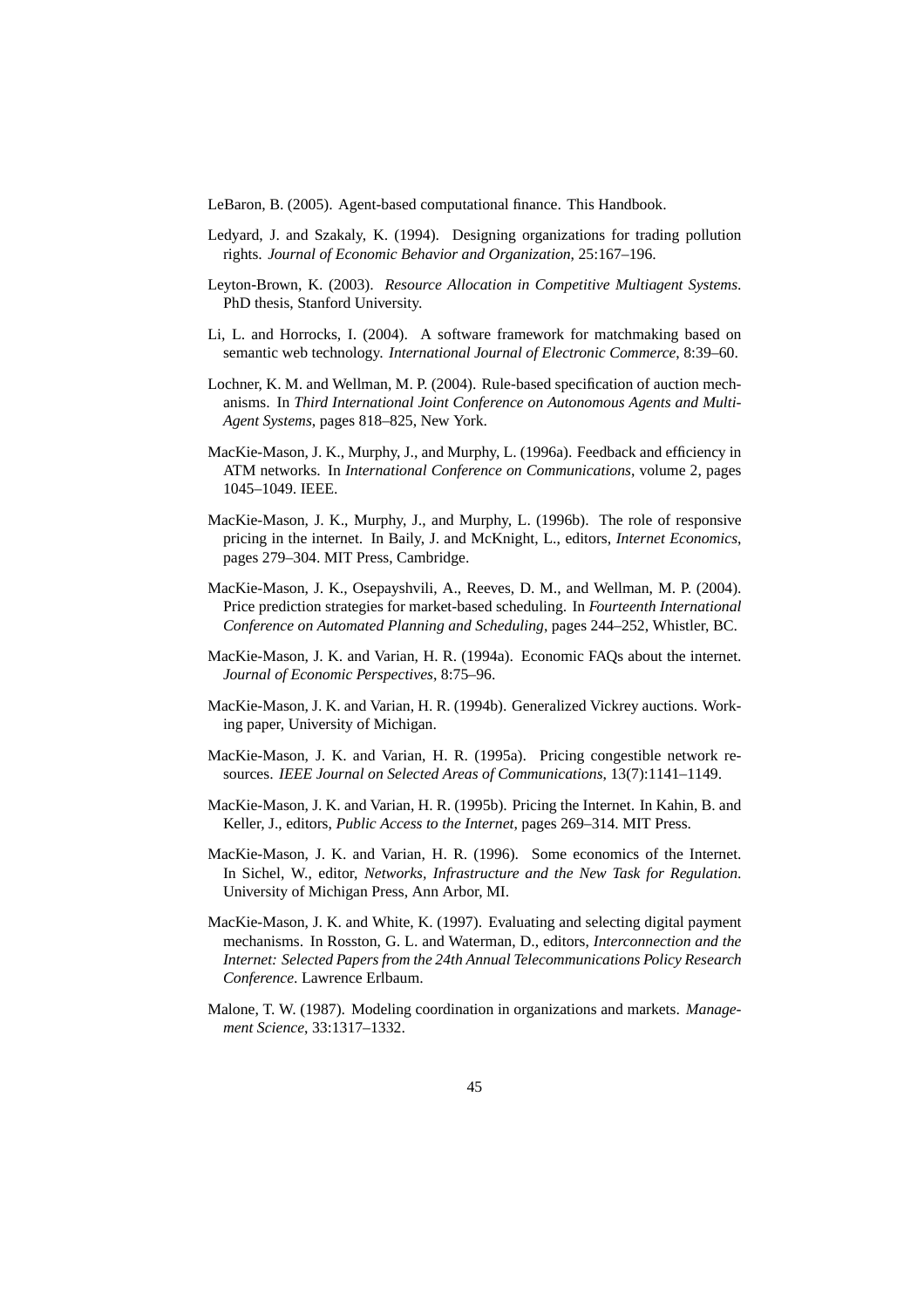- Manasse, M. S. (1995). The Millicent protocols for electronic commerce. In *First USENIX Workshop on Electronic Commerce*, pages 117–123, New York.
- Marks, R. (2005). Market design. This Handbook.
- Mas-Colell, A., Whinston, M. D., and Green, J. R. (1995). *Microeconomic Theory*. Oxford University Press, New York.
- Maskin, E. and Riley, J. (1989). Optimal multi-unit auctions. In Hahn, F., editor, *The Economics of Missing Markets, Information, and Games*, chapter 14, pages 312– 335. Clarendon Press, Oxford.
- McAfee, R. P. and McMillan, J. (1996). Analyzing the airwaves auction. *Journal of Economic Perspectives*, 10(1):159–175.
- McCabe, K. A., Rassenti, S. J., and Smith, V. L. (1989). Designing 'smart' computerassisted markets: An experimental auction for gas networks. *European Journal of Political Economy*, 5:259–283.
- McCabe, K. A., Rassenti, S. J., and Smith, V. L. (1991). Smart computer-assisted markets. *Science*, 254:534–538.
- McKelvey, R. D. and McLennan, A. (1996). Computation of equilibria in finite games. In *Handbook of Computational Economics*. Elsevier.
- McKelvey, R. D., McLennan, A., and Turocy, T. (1992). Gambit game theory analysis software and tools.
- Menczer, F., Street, W. N., and Monge, A. E. (2002). Adaptive assistants for customized e-shopping. *IEEE Intelligent Systems*, 17:12–19.
- Micali, S. and Rivest, R. L. (2002). Micropayments revisited. In *Cryptographer's Track at the RSA Conference*, volume 2271 of *Lecture Notes in Computer Science*, pages 149–263, Heidelberg. Springer-Verlag.
- Milgrom, P. (2000). Putting auction theory to work: The simultaneous ascending auction. *Journal of Political Economy*, 108:245–272.
- Miller, J. H. (1988). The evolution of automata in the repeated prisoners dilemma. In *Two Essays on the Economics of Imperfect Information*, Ph.D. dissertation, Ann Arbor. University of Michigan.
- Moulin, H. and Shenker, S. (2001). Strategyproof sharing of submodular access costs: Budget balance versus efficiency. *Economic Theory*, 18:511–533.
- Mount, K. and Reiter, S. (1974). The informational size of message spaces. *Journal of Economic Theory*, 8:161–192.
- Mullen, T. and Breese, J. (1998). Experiments in designing computational economies for mobile users. In *First International Conference on Information and Computation Economies*, pages 19–27, Charleston, SC.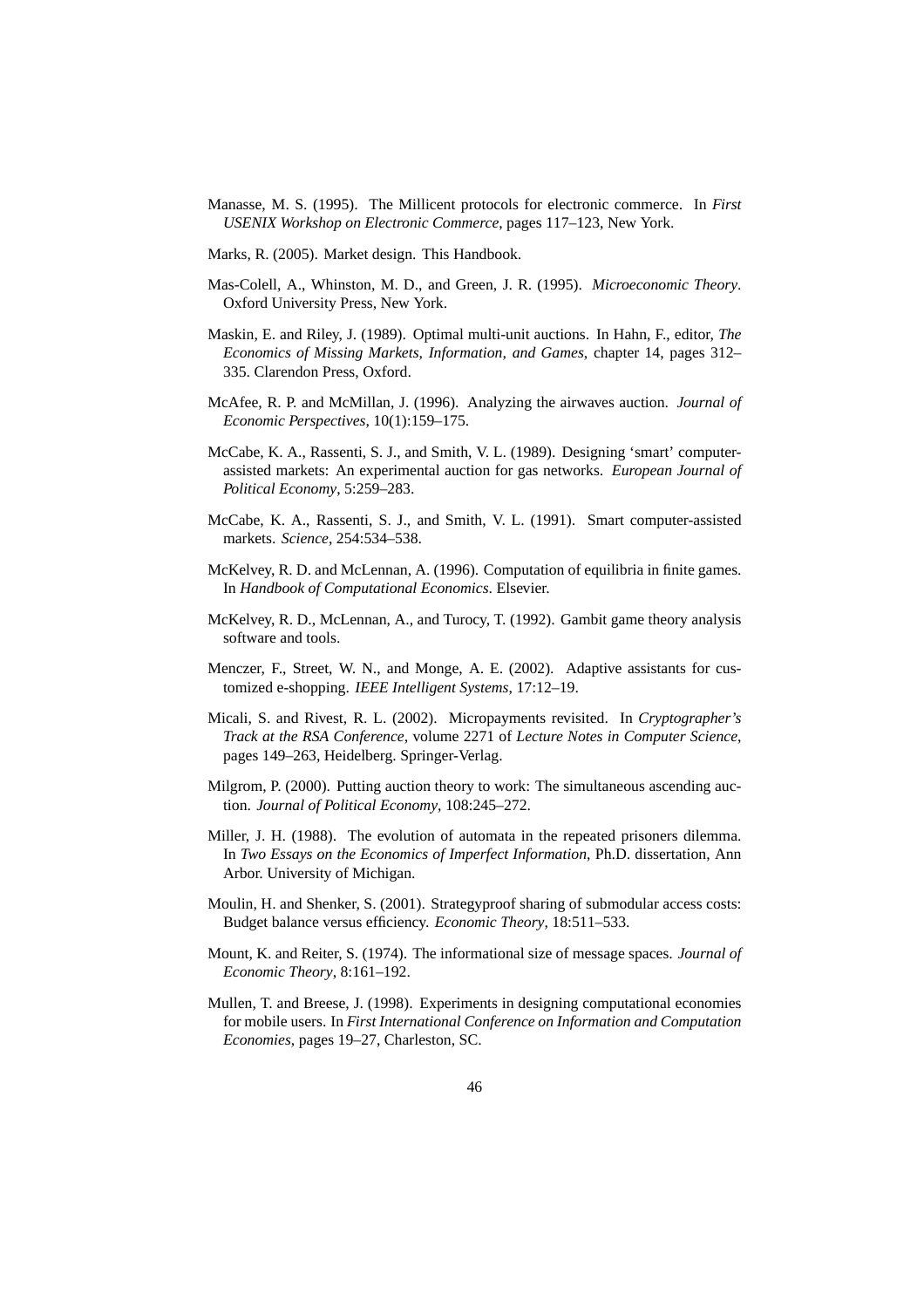- Myerson, R. and Satterthwaite, M. (1981). Efficient mechanisms for bilateral trading. *Journal of Economic Theory*, 29 (1983):265–281.
- Nash, J. (1950). Non-cooperative games. Dept. of Mathematics, Princeton University.
- Nelder, J. A. and Mead, R. (1965). A simplex method for function minimization. *Computer Journal*, 7:308–313.
- Nicolaisen, J., Petrov, V., and Tesfatsion, L. (2001). Market power and efficiency in a computational electricity market with discriminatory double-auction pricing. *IEEE Transactions on Evolutionary Computation*, 5:504–523.
- Nisan, N. (2000). Bidding and allocation in combinatorial auctions. In *Second ACM Conference on Electronic Commerce*, pages 1–12, Minneapolis, MN.
- Nisan, N. and Ronen, A. (2000). Computationally feasible VCG mechanisms. In *Second ACM Conference on Electronic Commerce*, pages 242–252, Minneapolis, MN.
- Nisan, N. and Ronen, A. (2001). Algorithmic mechanism design. *Games and Economic Behavior*, 35:166–196.
- Nisan, N. and Segal, I. (2004). The communication requirements of efficient allocations and supporting prices. Unpublished manuscript, Stanford University.
- O'Hara, M. (1995). *Market Microstructure Theory*. Blackwell.
- O'Mahony, D., Peirce, M., and Tewari, H. (1997). *Electronic Payment Systems*. Artech House.
- Osepayshvili, A., Wellman, M. P., Reeves, D., and MacKie-Mason, J. K. (2005). Selfconfirming price prediction for bidding in simultaneous ascending auctions. Working paper, University of Michigan.
- Papadimitriou, C. H. (2001). Algorithms, games, and the Internet. In *Thirty-Third Annual ACM Symposium on the Theory of Computing*, pages 749–753, Hersonissos, Greece.
- Parkes, D. and Singh, S. (2003). An mdp-based approach to online mechanism design. In *Proc. 17th Annual Conf. on Neural Information Processing Systems (NIPS'03)*.
- Parkes, D. C. (1999). iBundle: An efficient ascending price bundle auction. In *ACM Conference on Electronic Commerce*, pages 148–157.
- Parkes, D. C. (2004). Auction design with costly preference elicitation. *Annals of Mathematics and AI*. Special Issue on the Foundations of Electronic Commerce, Forthcoming.
- Parkes, D. C. and Ungar, L. H. (2000). Iterative combinatorial auctions: Theory and practice. In *Seventeenth National Conference on Artificial Intelligence*, pages 74–81.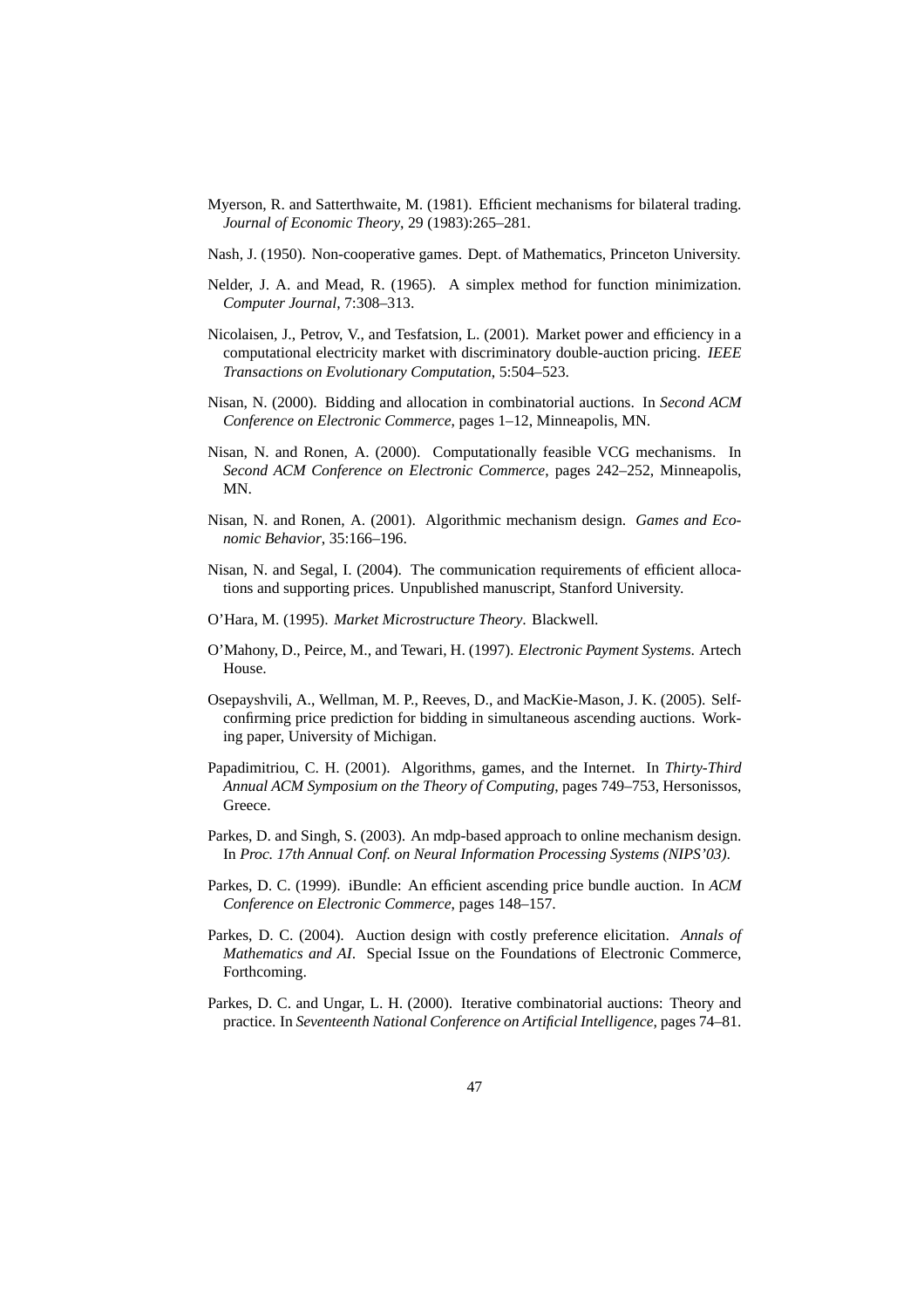- Parkes, D. C. and Ungar, L. H. (2002). An ascending-price generalized Vickrey auction. Manuscript, Harvard University.
- Pennock, D. M. (2004). A dynamic pari-mutuel market for hedging, wagering, and information aggregation. In *Fifth ACM Conference on Electronic Commerce*, pages 170–179.
- Pennock, D. M. and Wellman, M. P. (2000). Compact securities markets for Pareto optimal reallocation of risk. In *Sixteenth Conference on Uncertainty in Artificial Intelligence*, pages 481–488, Stanford.
- Peters, M. and Severinov, S. (2001). Internet auctions with many traders. Technical report, University of Toronto.
- Phelps, S., Parsons, S., McBurney, P., and Sklar, E. (2002). Co-evolution of auction mechanisms and trading strategies: Towards a novel approach to microeconomic design. In *GECCO-02 Workshop on Evolutionary Computation in Multi-Agent Systems*, pages 65–72.
- Plott, C. R. (1986). Laboratory experiments in economics: The implications of postedprice institutions. *Science*, 232:732–738.
- Plott, C. R. and Sunder, S. (1988). Rational expectations and the aggregation of diverse information in laboratory security markets. *Econometrica*, 56(5):1085–1118.
- Polk, C., Hanson, R., Ledyard, J., and Ishikida, T. (2003). Policy analysis market: An electronic commerce application of a combinatorial information market. In *Fourth ACM Conference on Electronic Commerce*, pages 272–273, San Diego, CA.
- Porter, R. (2004). Mechanism design for online real-time scheduling. In *Fifth ACM Conference on Electronic Commerce*, pages 61–70, New York.
- Porter, R., Nudelman, E., and Shoham, Y. (2004). Simple search methods for finding a Nash equilibrium. In *Nineteenth National Conference on Artificial Intelligence*, San Jose, CA.
- Putchala, R. P., Morris, V. N., Kazhanchi, R., Raman, L., and Shekhar, S. (2002). kavayaH: A trading agent developed for TAC-02. Technical report, Oracle India.
- Pynadath, D. V. and Tambe, M. (2002). The communicative multiagent team decision problem: Analyzing teamwork theories and models. *Journal of Artificial Intelligence Research*, 16:389–423.
- Rassenti, S. J., Smith, V. L., and Bulfin, R. L. (1982). A combinatorial auction mechanism for airport time slot allocation. *Bell Journal of Economics*, 13:402–417.
- Reeves, D. M., Wellman, M. P., MacKie-Mason, J. K., and Osepayshvili, A. (2005). Exploring bidding strategies for market-based scheduling. *Decision Support Systems*, 39:67–85.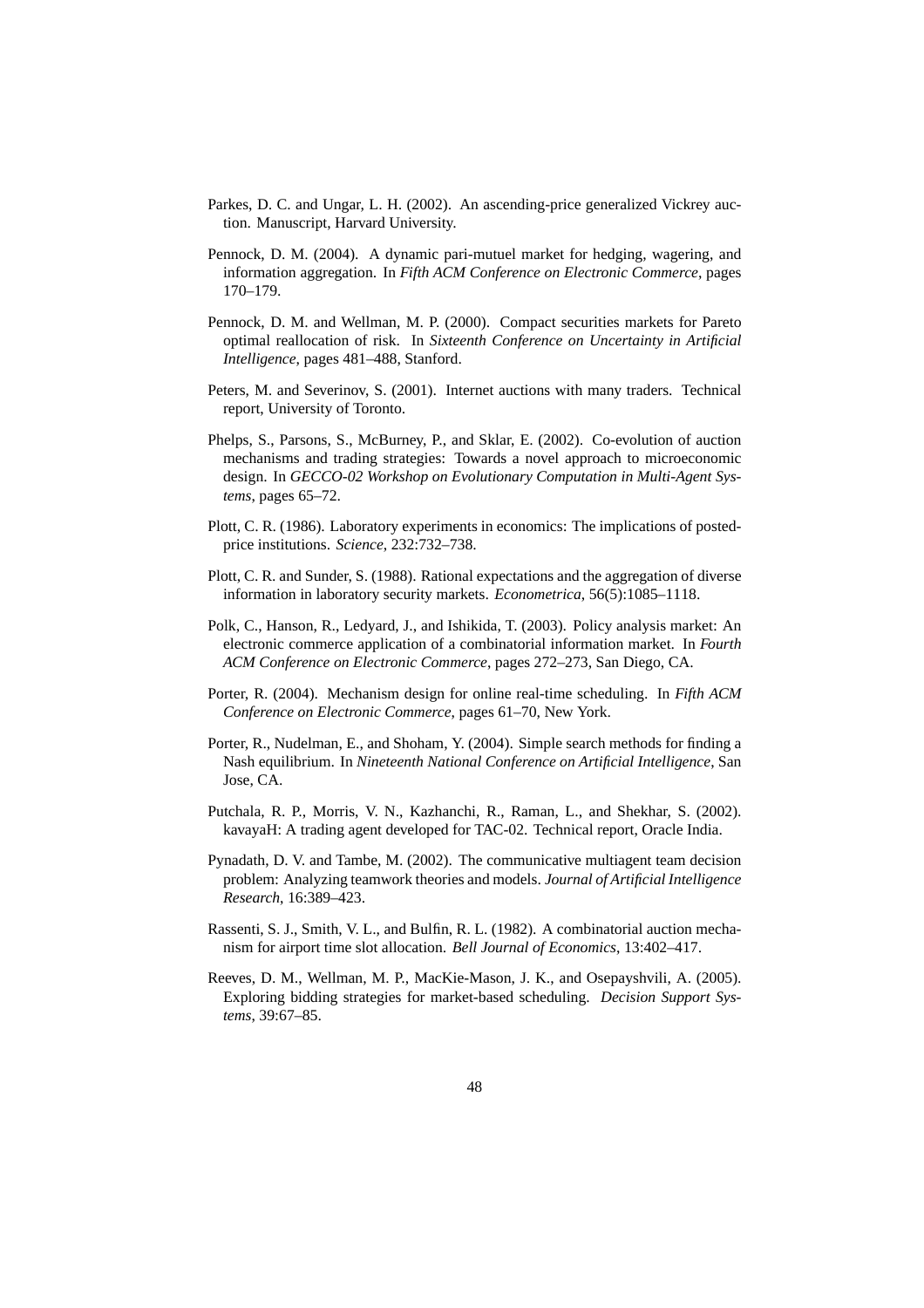- Regev, O. and Nisan, N. (1998). The POPCORN market: An online market for computational resources. In *First International Conference on Information and Computation Economies*, pages 148–157, Charleston, SC.
- Resnick, P., Iacovou, N., Suchak, M., Bergstrom, P., and Riedl, J. (1994). Grouplens: An open architecture for collaborative filtering of netnews. In *CSCW '94: Conference on Computer Supported Coorperative Work*, pages 175–186, Chapel Hill. ACM.
- Resnick, P. and Varian, H. R. (1997). Recommender systems. *Communications of the ACM*, 40(3):56–58.
- Resnick, P. and Zeckhauser, R. (2002). Trust among strangers in Internet transactions: Empirical analysis of eBay's reputation system. In Baye, M. R., editor, *The Economics of the Internet and E-Commerce*, volume 11 of *Advances in Applied Microeconomics*. Elsevier Science.
- Resnick, P., Zeckhauser, R., Friedman, E., and Kuwabara, K. (2002). Reputation systems. *Communications of the ACM*, 43(12):45–48.
- Riedl, J. and Konstan, J. A. (2002). *Word of Mouse: The Marketing Power of Collaborative Filtering*. Warner Books.
- Rosenschein, J. S. and Zlotkin, G. (1994). *Rules of Encounter: Designing Conventions for Automated Negotiation Among Computers*. MIT Press.
- Roth, A., Sönmez, T., and Unver, U. (2005). A kidney exchange clearinghouse in new england. *American Economic Review Papers and Proceedings*.
- Roth, A. E. and Ockenfels, A. (2002). Last-minute bidding and the rules for ending second-price auctions: Evidence from eBay and Amazon auctions on the Internet. *American Economic Review*, 92:1093–1103.
- Roth, A. E. and Peranson, E. (1999). The redesign of the matching market for American physicians: Some engineering aspects of economic design. *American Economic Review*, 89:748–780.
- Rothkopf, M. H., Pekeč, A., and Harstad, R. M. (1998). Computationally manageable combinatorial auctions. *Management Science*, 44:1131–1147.
- Russell, S. and Norvig, P. (2003). *Artificial Intelligence: A Modern Approach*. Prentice Hall, second edition.
- Rust, J., Miller, J. H., and Palmer, R. (1994). Characterizing effective trading strategies: Insights from a computerized double auction tournament. *Journal of Economic Dynamics and Control*, 18:61–96.
- Sakurai, Y., Yokoo, M., and Matsubara, S. (1999). A limitation of the generalized Vickrey auction in electronic commerce: Robustness against false-name bids. In *Sixteenth National Conference on Artificial Intelligence*, pages 86–92, Orlando, FL.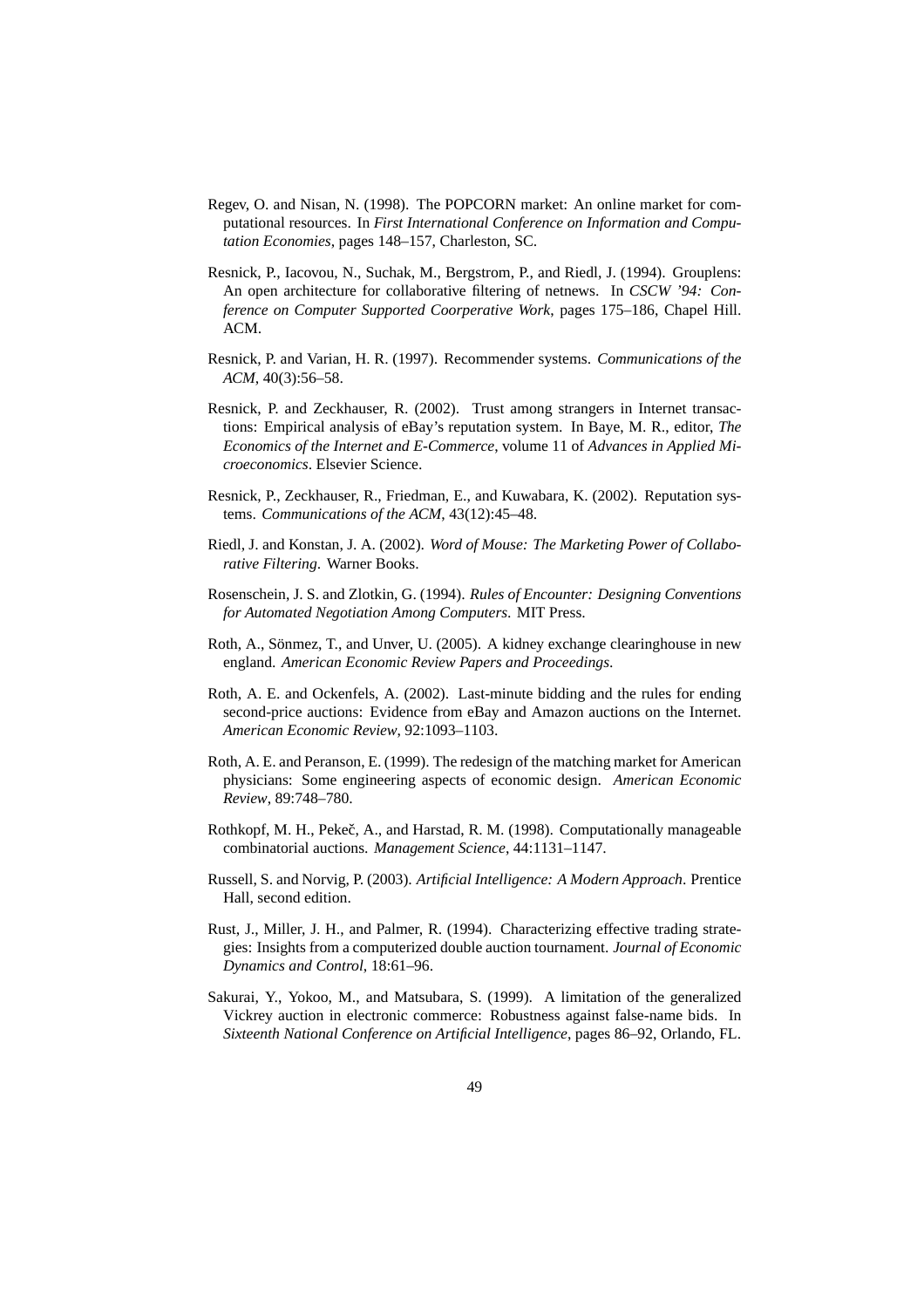- Sandholm, T. and Suri, S. (2003). BOB: Improved winner determination in combinatorial auctions and generalizations. *Artificial Intelligence*, 145:33–58.
- Sandholm, T. W. and Lesser, V. R. (1997). Coalitions among computationally bounded agents. *Artificial Intelligence*, 94:99–137.
- Scarf, H. (1973). *The Computation of Economic Equilibria*. Cowles Foundation Monograph No. 24. Yale University Press, New Haven.
- Schafer, J. B., Konstan, J. A., and Riedl, J. (2001). E-commerce recommendation applications. *Data Mining and Knowledge Discovery*, 5:115–153.
- Schuster, P. and Sigmund, K. (1983). Replicator dynamics. *Journal of Theoretical Biology*, 100:533–538.
- Selten, R., Mitzkewitz, M., and Uhlich, G. R. (1997). Duopoly strategies programmed by experienced players. *Econometrica*, 65(3):517–555.
- Shenker, S. (1994). Making greed work in networks: A game-theoretic analysis of switch service disciplines. In *ACM SIGCOMM*, pages 47–57.
- Shenker, S. (1995). Service models and pricing policies for an integrated services Internet. In Kahin, B. and Keller, J., editors, *Public Access to the Internet*, pages 315–337. MIT Press.
- Sherstov, A. and Stone, P. (2004). Three automated stock-trading agents: A comparative study. In *AAMAS-04 Workshop on Agent-Mediated Electronic Commerce*, New York.
- Sirbu, M. and Tygar, J. D. (1995). NetBill: An Internet commerce system optimized for network delivered services. *IEEE Personal Communications*, 2(4):34–39.
- Smith, V. L. (1962). An experimental study of competitive market behavior. *Journal of Political Economy*, 70:111–137.
- Stone, P., Littman, M. L., Singh, S., and Kearns, M. (2001). ATTac-2000: An adaptive autonomous bidding agent. *Journal of Artificial Intelligence Research*, 15:189–206.
- Stone, P., Schapire, R. E., Littman, M. L., Csirik, J. A., and McAllester, D. (2003). Decision-theoretic bidding based on learned density models in simultaneous, interacting auctions. *Journal of Artificial Intelligence Research*, 19:209–242.
- Stonebraker, M., Aoki, P. M., Litwin, W., Pfeffer, A., Sah, A., Sidell, J., Staelin, C., and Yu, A. (1996). Mariposa: A wide-area distributed database system. *VLDB Journal*, 5:48–63.
- Sutherland, I. E. (1968). A futures market in computer time. *Communications of the ACM*, 11(6):449–451.
- Tambe, M. (1997). Towards flexible teamwork. *Journal of Artificial Intelligence Research*, 7:83–124.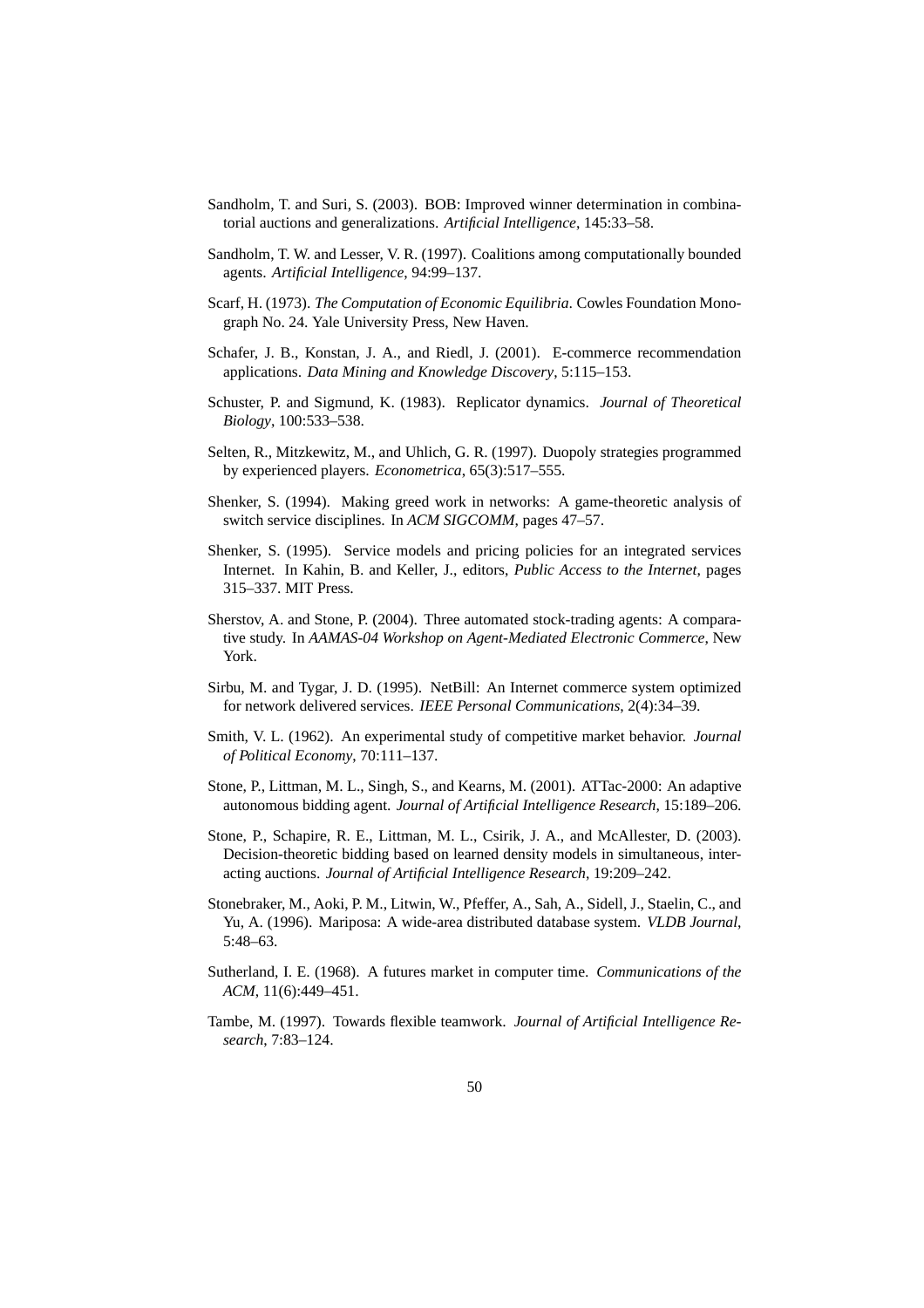- Taylor, P. and Jonker, L. (1978). Evolutionary stable strategies and game dynamics. *Mathematical Biosciences*, 40:145–156.
- Tesauro, G. and Das, R. (2001). High-performance bidding agents for the continuous double auction. In *Third ACM Conference on Electronic Commerce*, pages 206–209, Tampa, FL.
- Tesfatsion, L. (2003). Agent-based computational economics. Technical report, Iowa State University.
- Thomas, P., Teneketzis, D., and MacKie-Mason, J. K. (2002). A market-based approach to optimal resource allocation in integrated-services connection-oriented networks. *Operations Research*, 50:603–616.
- Unver, U. (2001). Backward unraveling over time: The evolution of strategic behavior in the entry-level British medical labor markets. *Journal of Economic Dynamics and Control*, 25(6–7):1039–1080.
- Vetsikas, I. A. and Selman, B. (2003). A principled study of the design tradeoffs for autonomous trading agents. In *Second International Joint Conference on Autonomous Agents and Multiagent Systems*, pages 473–480, Melbourne, Australia.
- Vickrey, W. (1961). Counterspeculation, auctions, and competitive sealed tenders. *Journal of Finance*, 16:8–37.
- Waldspurger, C. A., Hogg, T., Huberman, B. A., Kephart, J. O., and Stornetta, S. (1992). Spawn: A distributed computational economy. *IEEE Transactions on Software Engineering*, 18(2):103–117.
- Walsh, W. E., Das, R., Tesauro, G., and Kephart, J. O. (2002). Analyzing complex strategic interactions in multi-agent systems. In *AAAI-02 Workshop on Game-Theoretic and Decision-Theoretic Agents*, Edmonton.
- Walsh, W. E., Parkes, D., and Das, R. (2003). Choosing samples to compute heuristicstrategy nash equilibrium. In *AAMAS-03 Workshop on Agent-Mediated Electronic Commerce*, Melbourne, Australia.
- Weber, R. J. (1997). Making more from less: Strategic demand reduction in the FCC spectrum auctions. *Journal of Economics and Management Strategy*, 6:529–548.
- Wellman, M. P. (2004). Online marketplaces. In Singh, M., editor, *Practical Handbook of Internet Computing*. CRC Press.
- Wellman, M. P., Cheng, S.-F., Reeves, D. M., and Lochner, K. M. (2003a). Trading agents competing: Performance, progress, and market effectiveness. *IEEE Intelligent Systems*, 18(6):48–53.
- Wellman, M. P., Estelle, J., Singh, S., Vorobeychik, Y., Kiekintveld, C., and Soni, V. (2005). Strategic interactions in a supply chain game. *Computational Intelligence*, 21:1–26.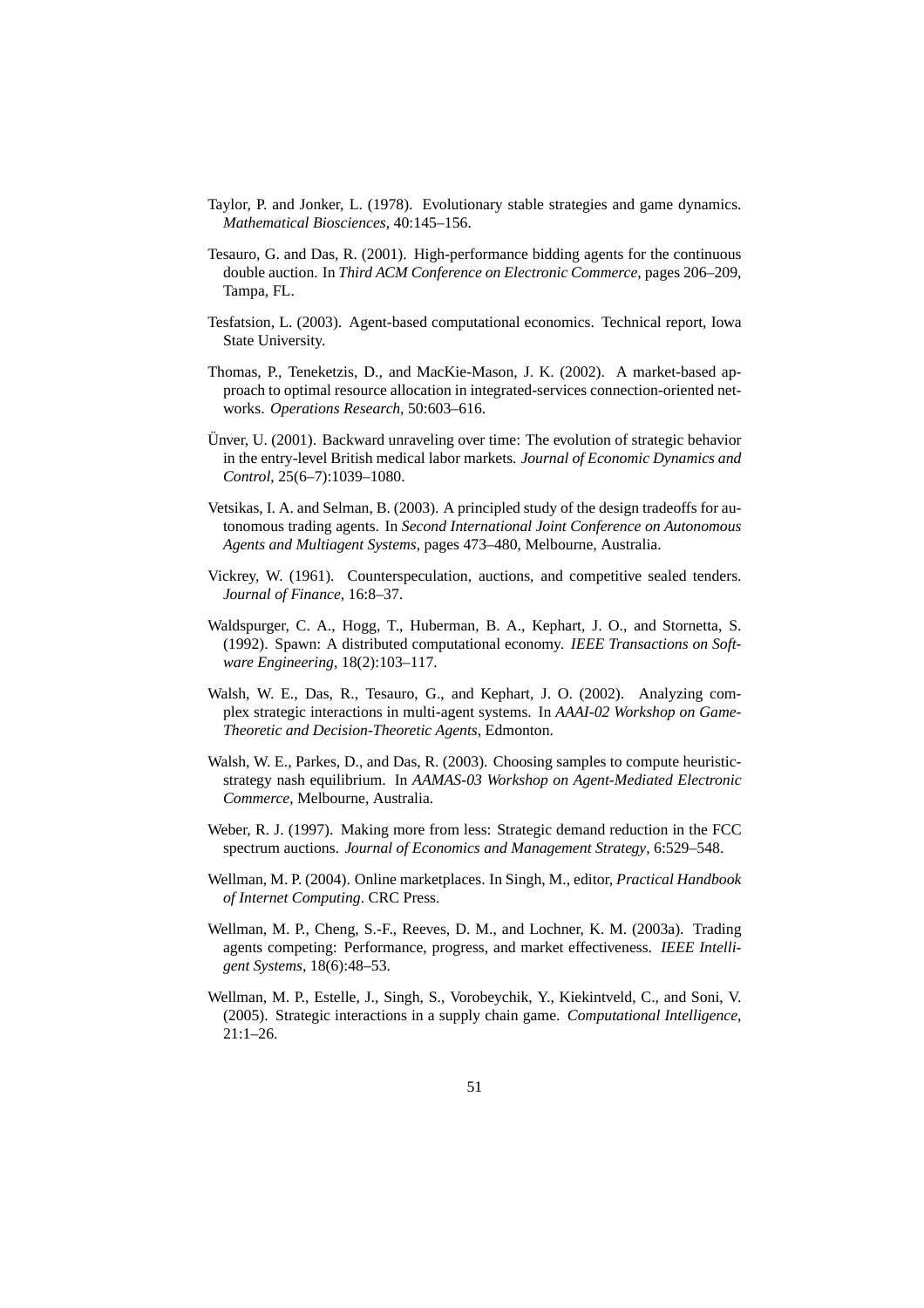- Wellman, M. P., Greenwald, A., Stone, P., and Wurman, P. R. (2003b). The 2001 trading agent competition. *Electronic Markets*, 13:4–12.
- Wellman, M. P., Reeves, D. M., Lochner, K. M., and Vorobeychik, Y. (2004). Price prediction in a trading agent competition. *Journal of Artificial Intelligence Research*, 21:19–36.
- Wellman, M. P., Walsh, W. E., Wurman, P. R., and MacKie-Mason, J. K. (2001a). Auction protocols for decentralized scheduling. *Games and Economic Behavior*, 35:271–303.
- Wellman, M. P., Wurman, P. R., O'Malley, K., Bangera, R., Lin, S.-d., Reeves, D., and Walsh, W. E. (2001b). Designing the market game for a trading agent competition. *IEEE Internet Computing*, 5:43–51.
- Wolfram, C. (1998). Strategic bidding in a multi-unit auction: An empirical analysis of bids to supply electricity in England and Wales. *RAND Journal of Economics*, 29:703–725.
- Wolski, R., Plank, J. S., Brevik, J., and Bryan, T. (2001). Analyzing market-based resource allocation strategies for the computational grid. *International Journal of High Performance Computing Applications*, 15:258–281.
- Woods, W. W. A. (2002). *B2B Exchanges 2.0*. ISI Publications.
- Wurman, P. R. and Wellman, M. P. (2000). AkBA: A progressive, anonymous-price combinatorial auction. In *Second ACM Conference on Electronic Commerce*, pages 21–29, Minneapolis, MN.
- Wurman, P. R., Wellman, M. P., and Walsh, W. E. (2001). A parametrization of the auction design space. *Games and Economic Behavior*, 35:304–338.
- Ygge, F. and Akkermans, H. (1996). Power load management as a computational market. In *Second International Conference on Multiagent Systems*, pages 393–400, Kyoto.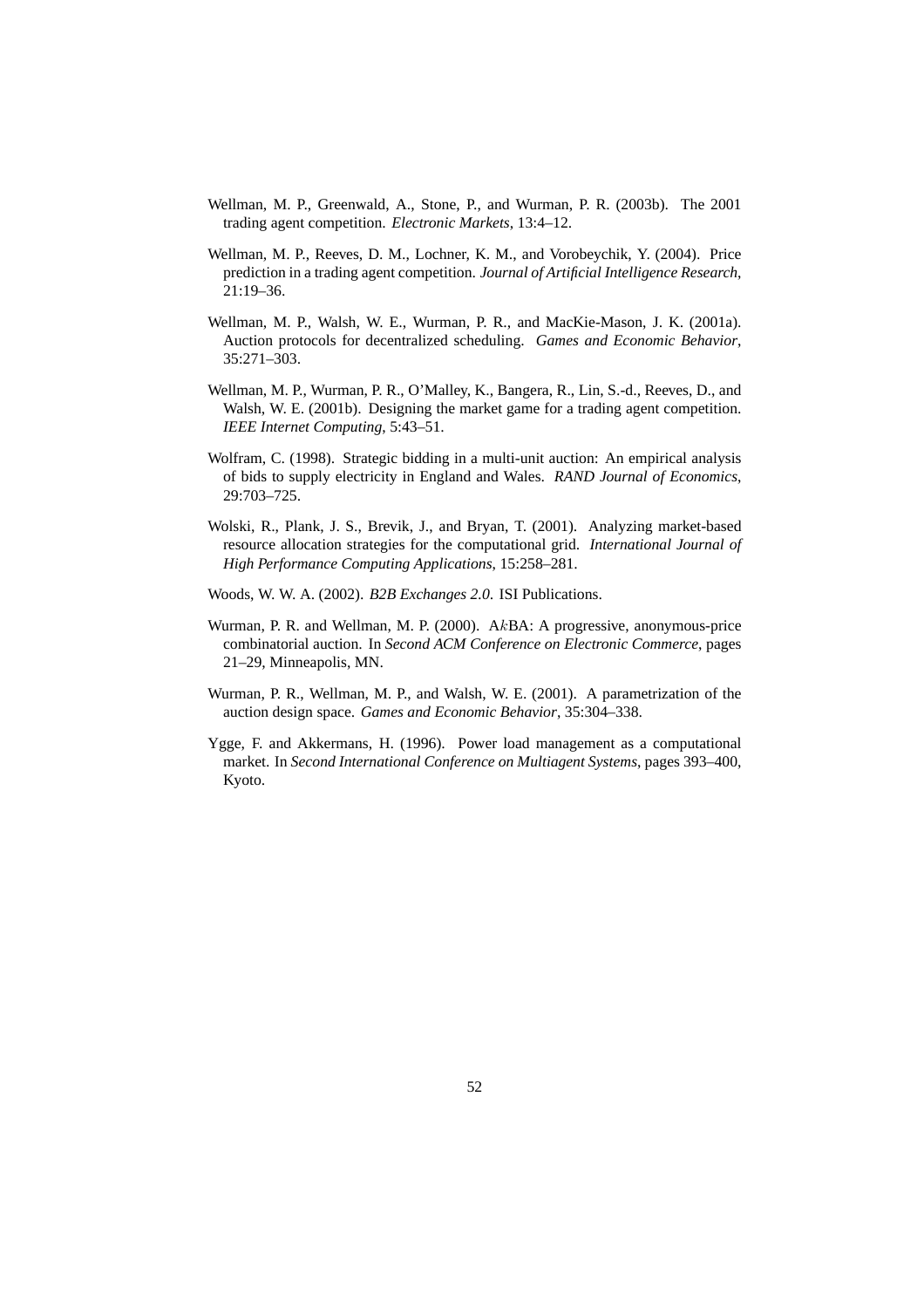

Figure 1: The fundamental steps of a market transaction.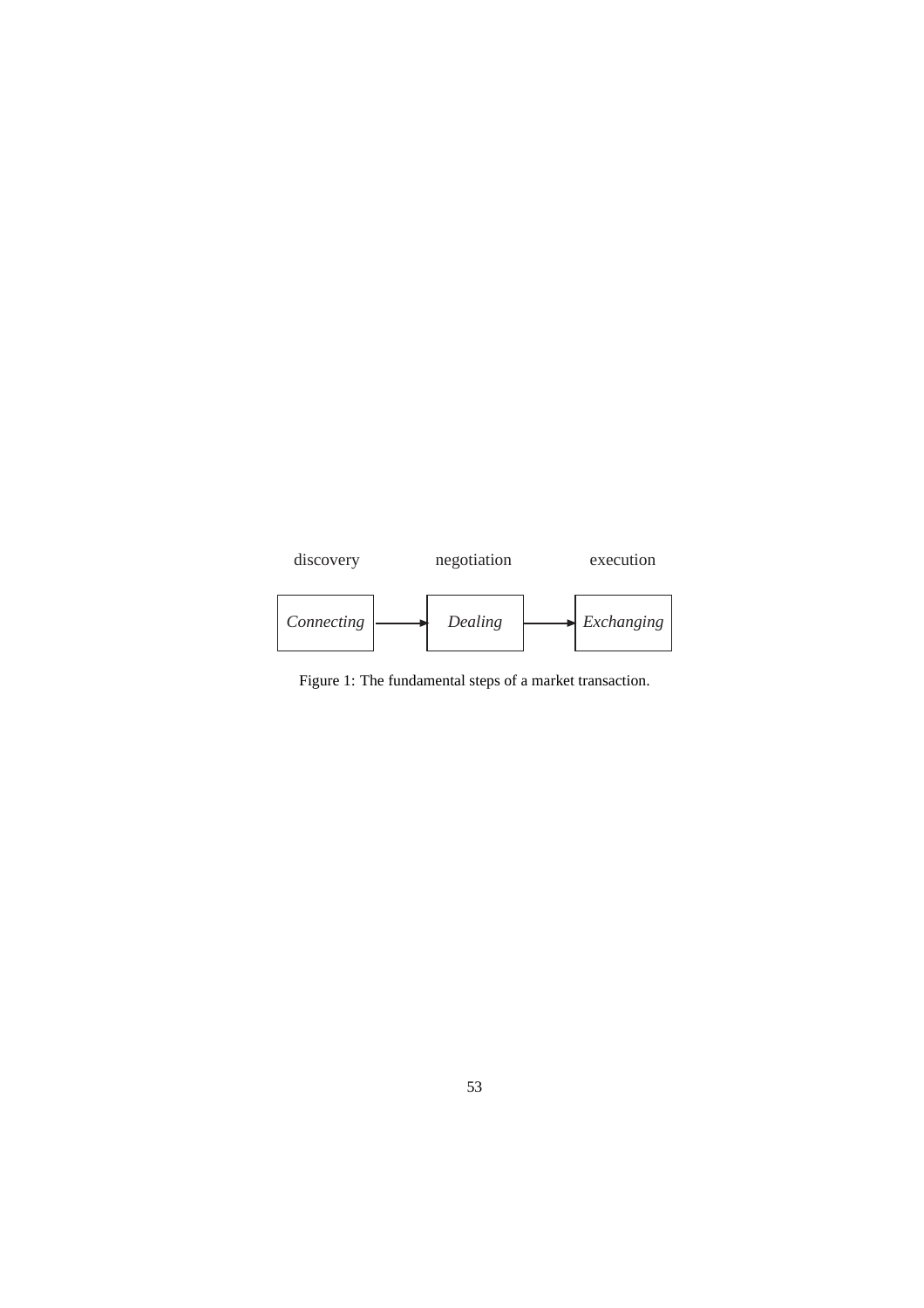

Figure 2: Schematic for a marketplace system.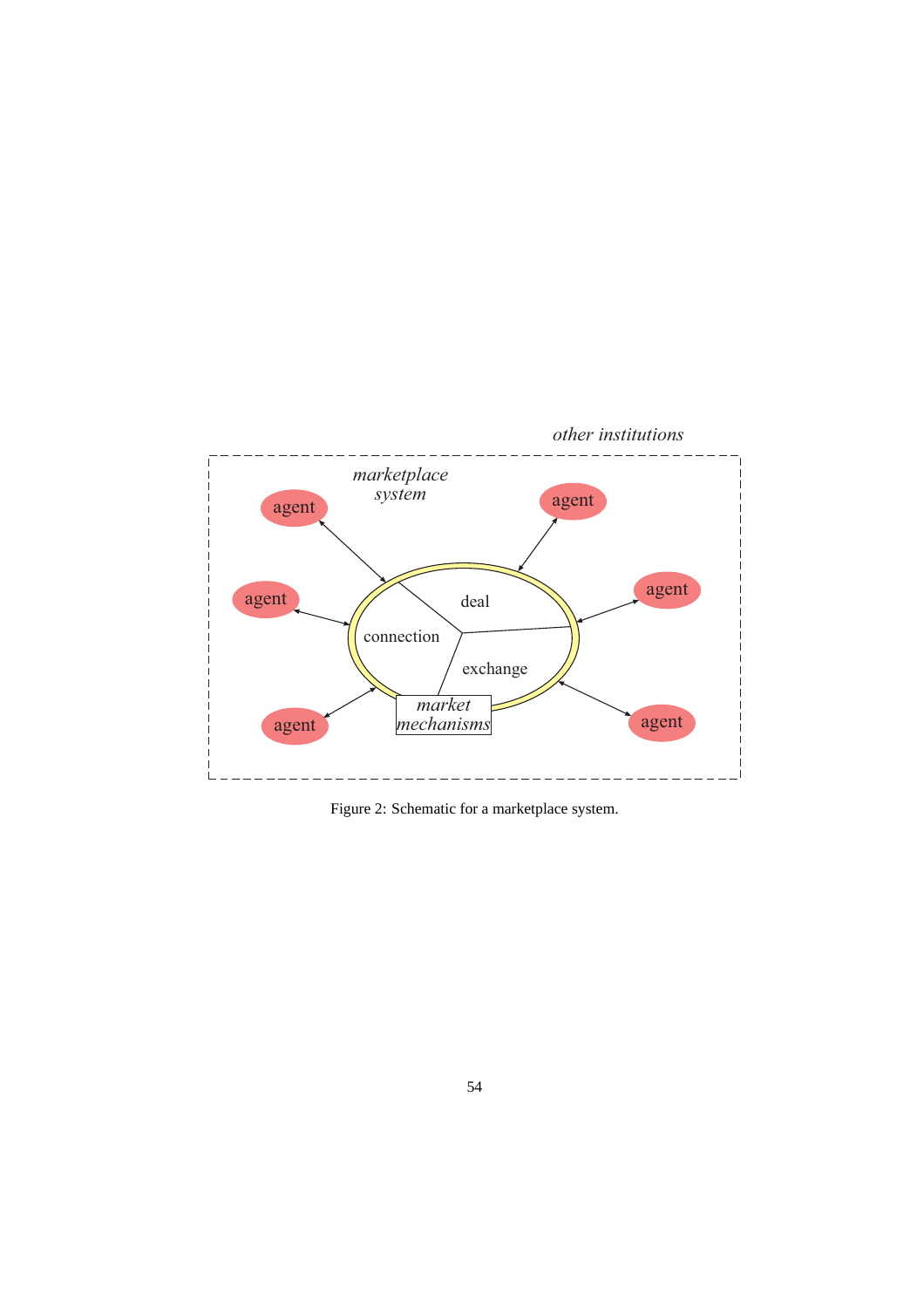

Figure 3: The trading agent interacts with a market mechanism by submitting bids in response to market information. The process can be automated to varying degrees, depending on the role of the computer in the process of translating instructions and market information.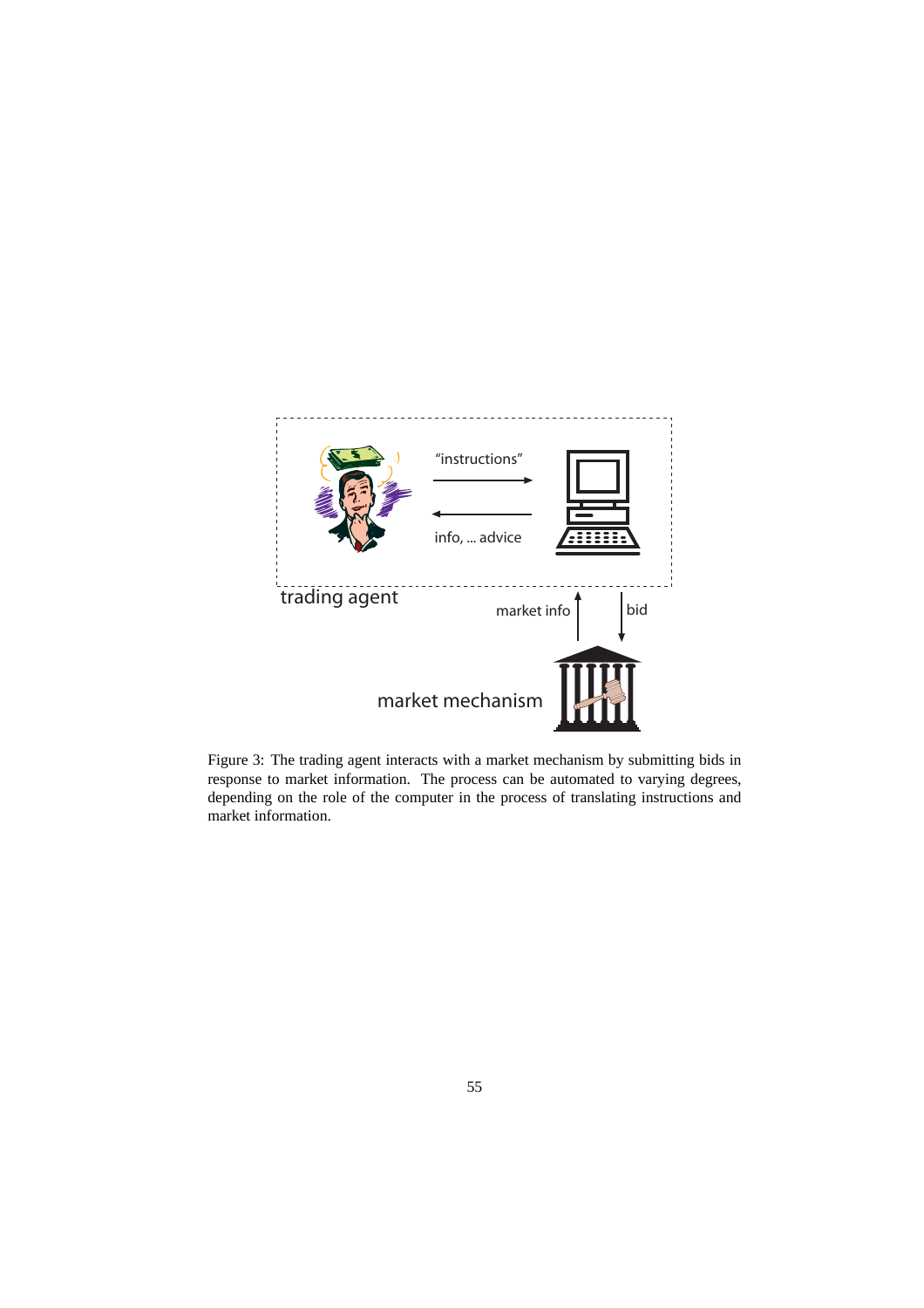

Figure 4: Payoff matrix for symmetric game with five agents choosing from strategies A,B,C. Each column corresponds to a strategy profile: {A,A,A,A,A} through {C,C,C,C,C} in lexicographic order. The jth dot within a column represents the mean payoff for the jth strategy in the profile. This payoff matrix is based on over 200 games simulated for each of the 21 distinct profiles. The error bars denote 95% confidence intervals.